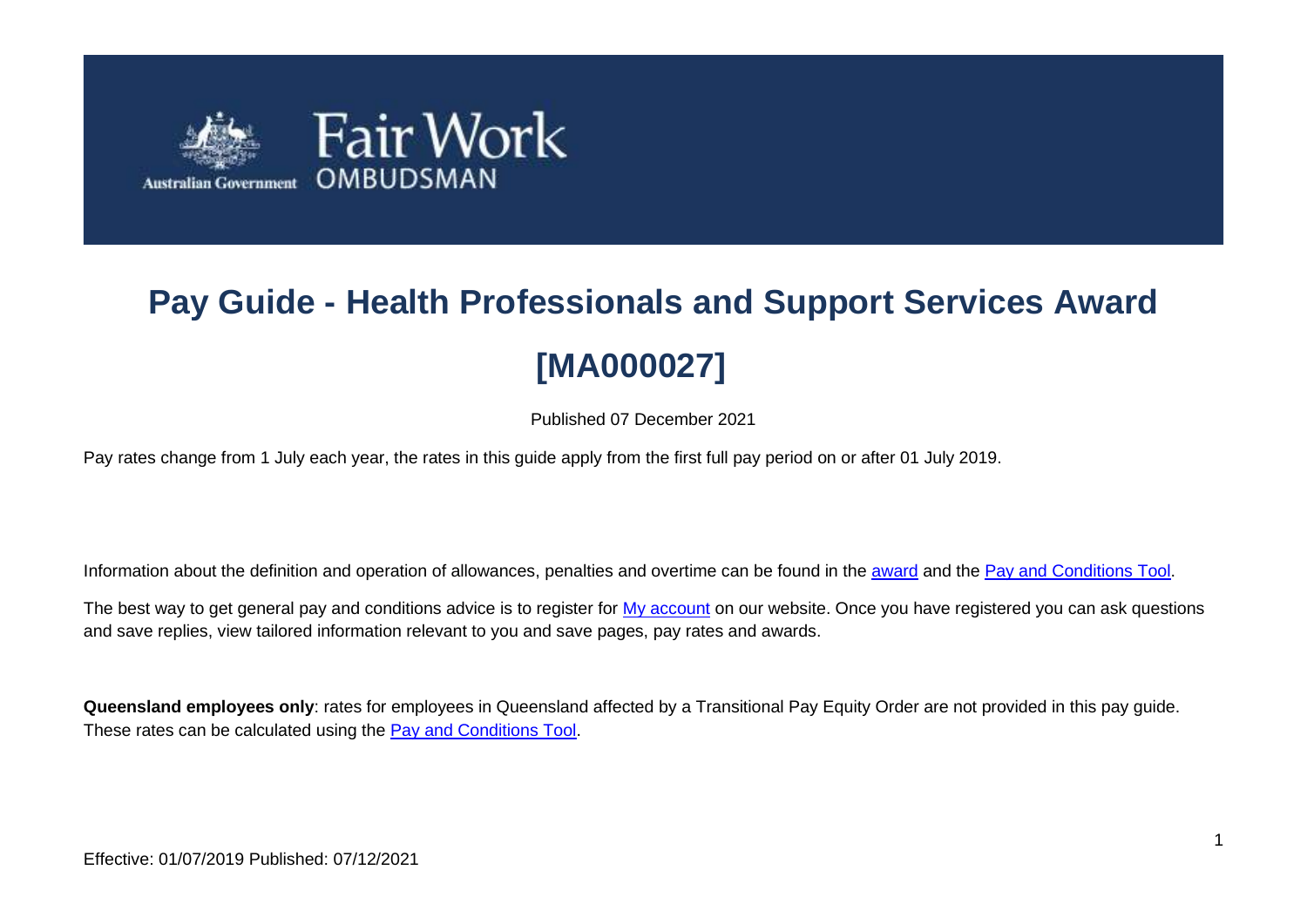# **Rates of pay**

# **Adult**

# **Full-time & part-time**

| <b>Classification</b>                  | <b>Weekly pay</b> | Hourly pay | <b>Shiftwork -</b> | Saturday - not 7    | <b>Shiftwork -</b>          | Saturday - 7 day        |
|----------------------------------------|-------------------|------------|--------------------|---------------------|-----------------------------|-------------------------|
|                                        | rate              | rate       | <b>Monday to</b>   | day private         | Sunday - not 7 day          | private medical         |
|                                        |                   |            | <b>Friday</b>      | medical imaging     | private medical             | imaging practice        |
|                                        | \$787.60          | \$20.73    | \$23.84            | practice<br>\$31.10 | imaging practice<br>\$31.10 | - 7am to 9pm<br>\$25.91 |
| Support services employee level 1      |                   |            |                    |                     |                             |                         |
| Support services employee level 2      | \$820.20          | \$21.58    | \$24.82            | \$32.37             | \$32.37                     | \$26.98                 |
| Support services employee level 3      | \$852.40          | \$22.43    | \$25.79            | \$33.65             | \$33.65                     | \$28.04                 |
| Support services employee level 4      | \$862.50          | \$22.70    | \$26.11            | \$34.05             | \$34.05                     | \$28.38                 |
| Support services employee level 5      | \$891.70          | \$23.47    | \$26.99            | \$35.21             | \$35.21                     | \$29.34                 |
| Support services employee level 6      | \$939.80          | \$24.73    | \$28.44            | \$37.10             | \$37.10                     | \$30.91                 |
| Support services employee level 7      | \$956.70          | \$25.18    | \$28.96            | \$37.77             | \$37.77                     | \$31.48                 |
| Support services employee level 8 -    | \$989.10          | \$26.03    | \$29.93            | \$39.05             | \$39.05                     | \$32.54                 |
| pay point 1                            |                   |            |                    |                     |                             |                         |
| Support services employee level 8 -    | \$1,015.10        | \$26.71    | \$30.72            | \$40.07             | \$40.07                     | \$33.39                 |
| pay point 2                            |                   |            |                    |                     |                             |                         |
| Support services employee level 8 -    | \$1,086.50        | \$28.59    | \$32.88            | \$42.89             | \$42.89                     | \$35.74                 |
| pay point 3                            |                   |            |                    |                     |                             |                         |
| Support services employee level 9 -    | \$1,105.80        | \$29.10    | \$33.47            | \$43.65             | \$43.65                     | \$36.38                 |
| pay point 1                            |                   |            |                    |                     |                             |                         |
| Support services employee level 9 -    | \$1,145.20        | \$30.14    | \$34.66            | \$45.21             | \$45.21                     | \$37.68                 |
| pay point 2                            |                   |            |                    |                     |                             |                         |
| Support services employee level 9 -    | \$1,154.20        | \$30.37    | \$34.93            | \$45.56             | \$45.56                     | \$37.96                 |
| pay point 3                            |                   |            |                    |                     |                             |                         |
| Health professional employee level 1 - | \$904.80          | \$23.81    | \$27.38            | \$35.72             | \$35.72                     | \$29.76                 |
| pay point 1 (UG 2 qualification)       |                   |            |                    |                     |                             |                         |
| Health professional employee level 1 - | \$939.80          | \$24.73    | \$28.44            | \$37.10             | \$37.10                     | \$30.91                 |
| pay point 2 (three year degree entry)  |                   |            |                    |                     |                             |                         |
| Health professional employee level 1 - | \$981.20          | \$25.82    | \$29.69            | \$38.73             | \$38.73                     | \$32.28                 |
| pay point 3 (four year degree entry)   |                   |            |                    |                     |                             |                         |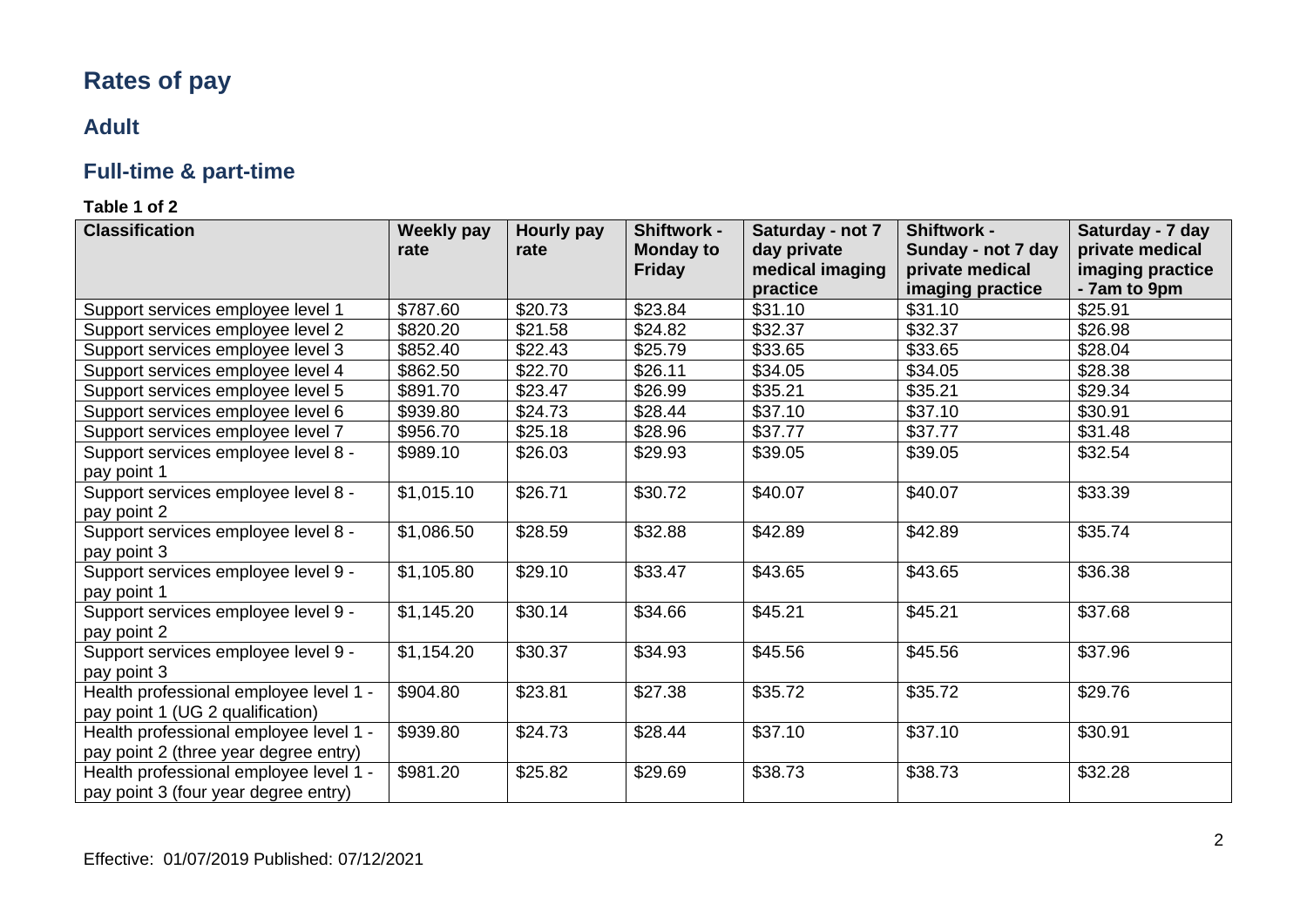| <b>Classification</b>                                                        | <b>Weekly pay</b><br>rate | <b>Hourly pay</b><br>rate | Shiftwork -<br><b>Monday to</b><br><b>Friday</b> | Saturday - not 7<br>day private<br>medical imaging<br>practice | Shiftwork -<br>Sunday - not 7 day<br>private medical<br>imaging practice | Saturday - 7 day<br>private medical<br>imaging practice<br>- 7am to 9pm |
|------------------------------------------------------------------------------|---------------------------|---------------------------|--------------------------------------------------|----------------------------------------------------------------|--------------------------------------------------------------------------|-------------------------------------------------------------------------|
| Health professional employee level 1 -<br>pay point 4 (Masters degree entry) | \$1,015.10                | \$26.71                   | \$30.72                                          | \$40.07                                                        | \$40.07                                                                  | \$33.39                                                                 |
| Health professional employee level 1 -<br>pay point 5 (PhD qualification)    | \$1,105.80                | \$29.10                   | \$33.47                                          | \$43.65                                                        | \$43.65                                                                  | \$36.38                                                                 |
| Health professional employee level 1 -<br>pay point 6                        | \$1,145.20                | \$30.14                   | \$34.66                                          | \$45.21                                                        | \$45.21                                                                  | \$37.68                                                                 |
| Health professional employee level 2 -<br>pay point 1                        | \$1,151.40                | \$30.30                   | \$34.85                                          | \$45.45                                                        | \$45.45                                                                  | \$37.88                                                                 |
| Health professional employee level 2 -<br>pay point 2                        | \$1,193.20                | \$31.40                   | \$36.11                                          | \$47.10                                                        | \$47.10                                                                  | \$39.25                                                                 |
| Health professional employee level 2 -<br>pay point 3                        | \$1,238.70                | \$32.60                   | \$37.49                                          | \$48.90                                                        | \$48.90                                                                  | \$40.75                                                                 |
| Health professional employee level 2 -<br>pay point 4                        | \$1,288.00                | \$33.89                   | \$38.97                                          | \$50.84                                                        | \$50.84                                                                  | \$42.36                                                                 |
| Health professional employee level 3 -<br>pay point 1                        | \$1,343.90                | \$35.37                   | \$40.68                                          | \$53.06                                                        | \$53.06                                                                  | \$44.21                                                                 |
| Health professional employee level 3 -<br>pay point 2                        | \$1,381.50                | \$36.36                   | \$41.81                                          | \$54.54                                                        | \$54.54                                                                  | \$45.45                                                                 |
| Health professional employee level 3 -<br>pay point 3                        | \$1,411.30                | \$37.14                   | \$42.71                                          | \$55.71                                                        | \$55.71                                                                  | \$46.43                                                                 |
| Health professional employee level 3 -<br>pay point 4                        | \$1,473.90                | \$38.79                   | \$44.61                                          | \$58.19                                                        | \$58.19                                                                  | \$48.49                                                                 |
| Health professional employee level 3 -<br>pay point 5                        | \$1,528.40                | \$40.22                   | \$46.25                                          | \$60.33                                                        | \$60.33                                                                  | \$50.28                                                                 |
| Health professional employee level 4 -<br>pay point 1                        | \$1,627.10                | \$42.82                   | \$49.24                                          | \$64.23                                                        | \$64.23                                                                  | \$53.53                                                                 |
| Health professional employee level 4 -<br>pay point 2                        | \$1,736.50                | \$45.70                   | \$52.56                                          | \$68.55                                                        | \$68.55                                                                  | \$57.13                                                                 |
| Health professional employee level 4 -<br>pay point 3                        | \$1,888.40                | \$49.69                   | \$57.14                                          | \$74.54                                                        | \$74.54                                                                  | \$62.11                                                                 |
| Health professional employee level 4 -<br>pay point 4                        | \$2,084.60                | \$54.86                   | \$63.09                                          | \$82.29                                                        | \$82.29                                                                  | \$68.58                                                                 |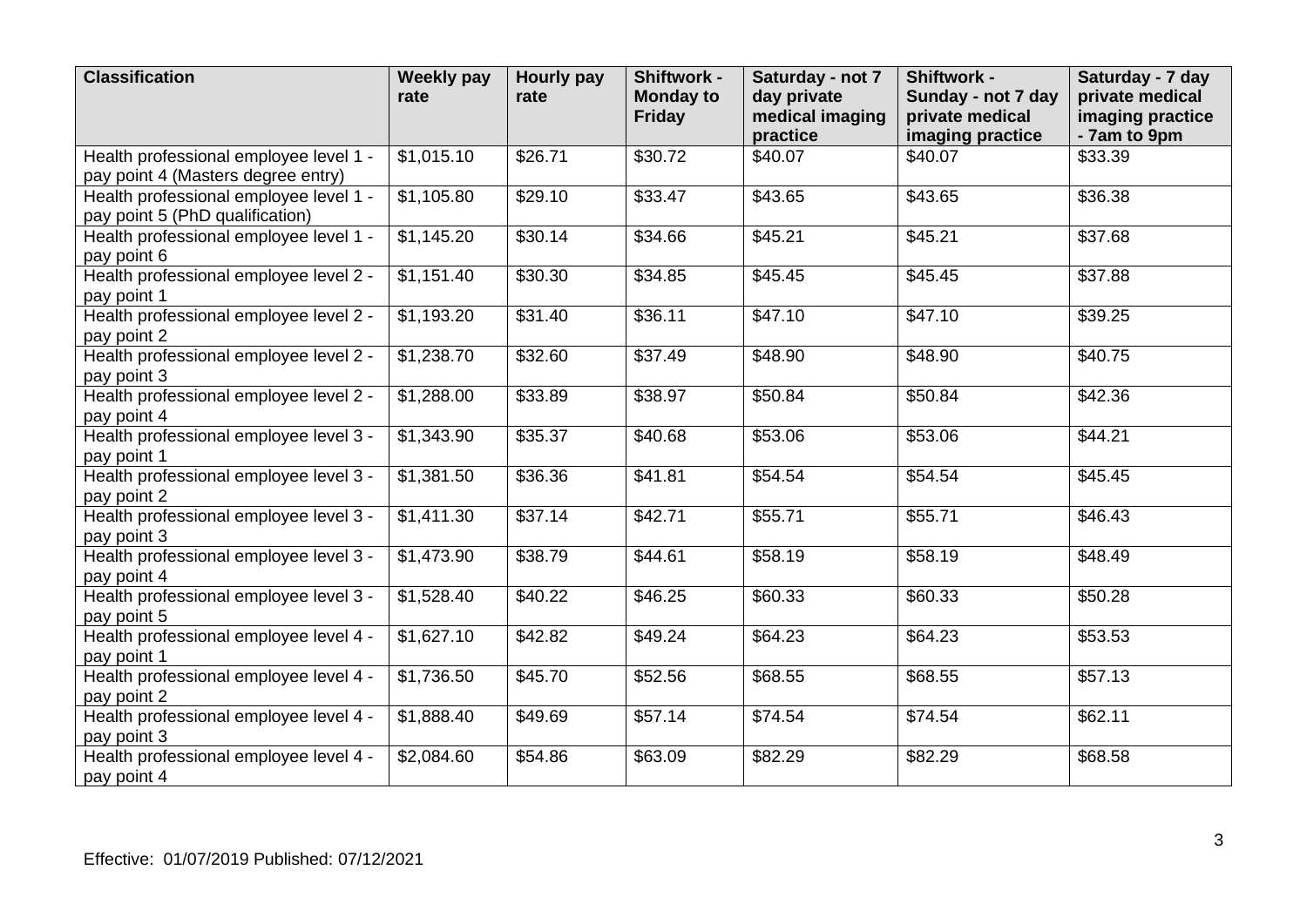| <b>Classification</b>                  | Sunday - 7 day      | <b>Public holiday</b> | Overtime -       | Overtime -       | Overtime -    | Less than 10   |
|----------------------------------------|---------------------|-----------------------|------------------|------------------|---------------|----------------|
|                                        | private medical     |                       | <b>Monday to</b> | <b>Monday to</b> | <b>Sunday</b> | hour break     |
|                                        | imaging practice -  |                       | Saturday -       | Saturday -       |               | after overtime |
|                                        | 7am to 9pm          |                       | first 2 hours    | after 2 hours    |               |                |
| Support services employee level 1      | \$31.10             | \$51.83               | \$31.10          | \$41.46          | \$41.46       | \$41.46        |
| Support services employee level 2      | \$32.37             | \$53.95               | \$32.37          | \$43.16          | \$43.16       | \$43.16        |
| Support services employee level 3      | \$33.65             | \$56.08               | \$33.65          | \$44.86          | \$44.86       | \$44.86        |
| Support services employee level 4      | \$34.05             | \$56.75               | \$34.05          | \$45.40          | \$45.40       | \$45.40        |
| Support services employee level 5      | \$35.21             | \$58.68               | \$35.21          | \$46.94          | \$46.94       | \$46.94        |
| Support services employee level 6      | $\overline{$}37.10$ | \$61.83               | \$37.10          | \$49.46          | \$49.46       | \$49.46        |
| Support services employee level 7      | \$37.77             | \$62.95               | \$37.77          | \$50.36          | \$50.36       | \$50.36        |
| Support services employee level 8 -    | \$39.05             | \$65.08               | \$39.05          | \$52.06          | \$52.06       | \$52.06        |
| pay point 1                            |                     |                       |                  |                  |               |                |
| Support services employee level 8 -    | \$40.07             | \$66.78               | \$40.07          | \$53.42          | \$53.42       | \$53.42        |
| pay point 2                            |                     |                       |                  |                  |               |                |
| Support services employee level 8 -    | \$42.89             | \$71.48               | \$42.89          | \$57.18          | \$57.18       | \$57.18        |
| pay point 3                            |                     |                       |                  |                  |               |                |
| Support services employee level 9 -    | \$43.65             | \$72.75               | \$43.65          | \$58.20          | \$58.20       | \$58.20        |
| pay point 1                            |                     |                       |                  |                  |               |                |
| Support services employee level 9 -    | \$45.21             | \$75.35               | \$45.21          | \$60.28          | \$60.28       | \$60.28        |
| pay point 2                            |                     |                       |                  |                  |               |                |
| Support services employee level 9 -    | \$45.56             | \$75.93               | \$45.56          | \$60.74          | \$60.74       | \$60.74        |
| pay point 3                            |                     |                       |                  |                  |               |                |
| Health professional employee level 1 - | \$35.72             | \$59.53               | \$35.72          | \$47.62          | \$47.62       | \$47.62        |
| pay point 1 (UG 2 qualification)       |                     |                       |                  |                  |               |                |
| Health professional employee level 1 - | \$37.10             | \$61.83               | \$37.10          | \$49.46          | \$49.46       | \$49.46        |
| pay point 2 (three year degree entry)  |                     |                       |                  |                  |               |                |
| Health professional employee level 1 - | \$38.73             | \$64.55               | \$38.73          | \$51.64          | \$51.64       | \$51.64        |
| pay point 3 (four year degree entry)   |                     |                       |                  |                  |               |                |
| Health professional employee level 1 - | \$40.07             | \$66.78               | \$40.07          | \$53.42          | \$53.42       | \$53.42        |
| pay point 4 (Masters degree entry)     |                     |                       |                  |                  |               |                |
| Health professional employee level 1 - | \$43.65             | \$72.75               | \$43.65          | \$58.20          | \$58.20       | \$58.20        |
| pay point 5 (PhD qualification)        |                     |                       |                  |                  |               |                |
| Health professional employee level 1 - | \$45.21             | \$75.35               | \$45.21          | \$60.28          | \$60.28       | \$60.28        |
| pay point 6                            |                     |                       |                  |                  |               |                |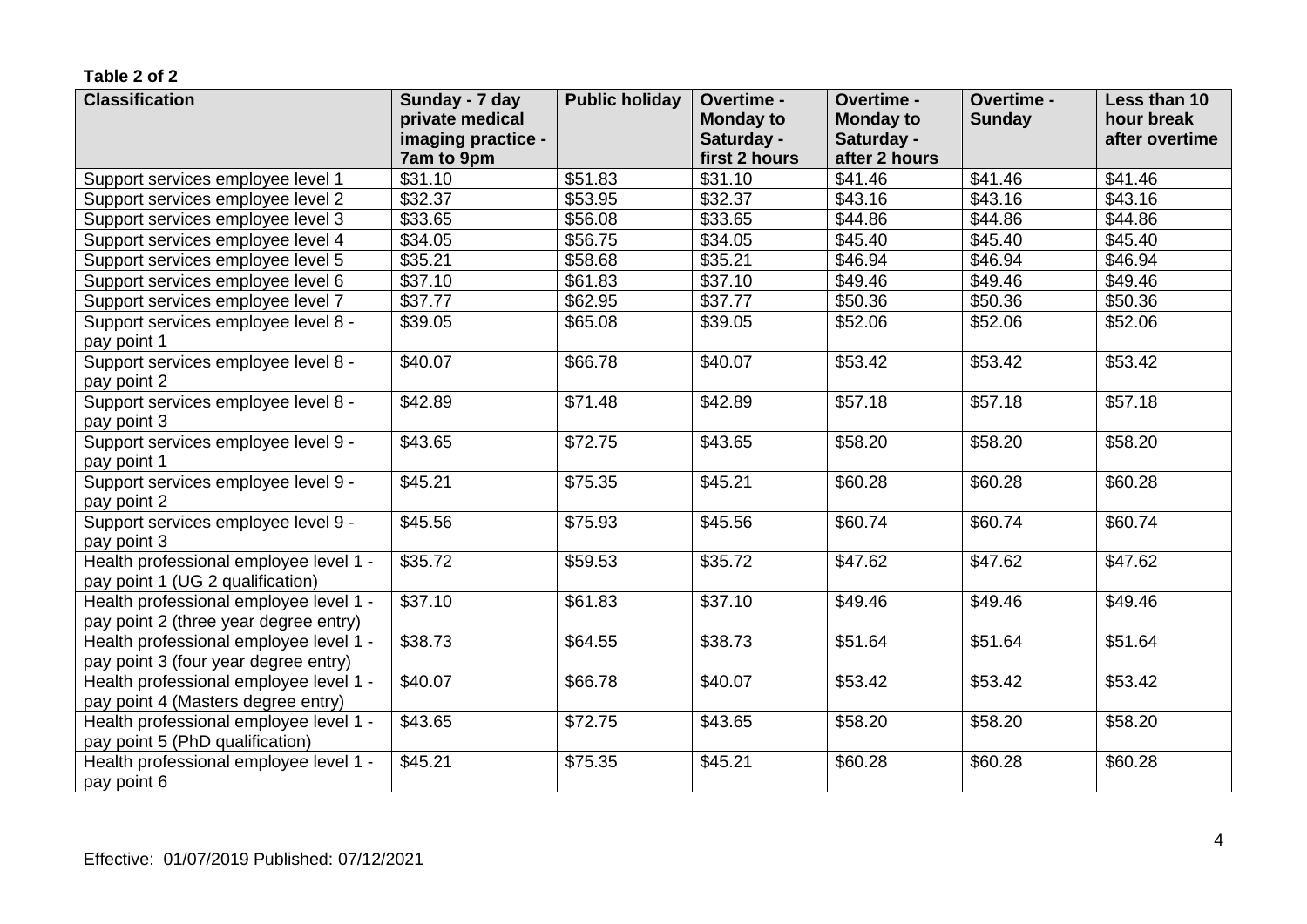| <b>Classification</b>                                 | Sunday - 7 day<br>private medical<br>imaging practice -<br>7am to 9pm | <b>Public holiday</b> | Overtime -<br><b>Monday to</b><br>Saturday -<br>first 2 hours | Overtime -<br><b>Monday to</b><br>Saturday -<br>after 2 hours | Overtime -<br><b>Sunday</b> | Less than 10<br>hour break<br>after overtime |
|-------------------------------------------------------|-----------------------------------------------------------------------|-----------------------|---------------------------------------------------------------|---------------------------------------------------------------|-----------------------------|----------------------------------------------|
| Health professional employee level 2 -<br>pay point 1 | \$45.45                                                               | \$75.75               | \$45.45                                                       | \$60.60                                                       | \$60.60                     | \$60.60                                      |
| Health professional employee level 2 -<br>pay point 2 | \$47.10                                                               | \$78.50               | \$47.10                                                       | \$62.80                                                       | \$62.80                     | \$62.80                                      |
| Health professional employee level 2 -<br>pay point 3 | \$48.90                                                               | \$81.50               | \$48.90                                                       | \$65.20                                                       | \$65.20                     | \$65.20                                      |
| Health professional employee level 2 -<br>pay point 4 | \$50.84                                                               | \$84.73               | \$50.84                                                       | \$67.78                                                       | \$67.78                     | \$67.78                                      |
| Health professional employee level 3 -<br>pay point 1 | \$53.06                                                               | \$88.43               | \$53.06                                                       | \$70.74                                                       | \$70.74                     | \$70.74                                      |
| Health professional employee level 3 -<br>pay point 2 | \$54.54                                                               | \$90.90               | \$54.54                                                       | \$72.72                                                       | \$72.72                     | \$72.72                                      |
| Health professional employee level 3 -<br>pay point 3 | \$55.71                                                               | \$92.85               | \$55.71                                                       | \$74.28                                                       | \$74.28                     | \$74.28                                      |
| Health professional employee level 3 -<br>pay point 4 | \$58.19                                                               | \$96.98               | \$58.19                                                       | \$77.58                                                       | \$77.58                     | \$77.58                                      |
| Health professional employee level 3 -<br>pay point 5 | \$60.33                                                               | \$100.55              | \$60.33                                                       | \$80.44                                                       | \$80.44                     | \$80.44                                      |
| Health professional employee level 4 -<br>pay point 1 | \$64.23                                                               | \$107.05              | \$64.23                                                       | \$85.64                                                       | \$85.64                     | \$85.64                                      |
| Health professional employee level 4 -<br>pay point 2 | \$68.55                                                               | \$114.25              | \$68.55                                                       | \$91.40                                                       | \$91.40                     | \$91.40                                      |
| Health professional employee level 4 -<br>pay point 3 | \$74.54                                                               | \$124.23              | \$74.54                                                       | \$99.38                                                       | \$99.38                     | \$99.38                                      |
| Health professional employee level 4 -<br>pay point 4 | \$82.29                                                               | \$137.15              | \$82.29                                                       | \$109.72                                                      | \$109.72                    | \$109.72                                     |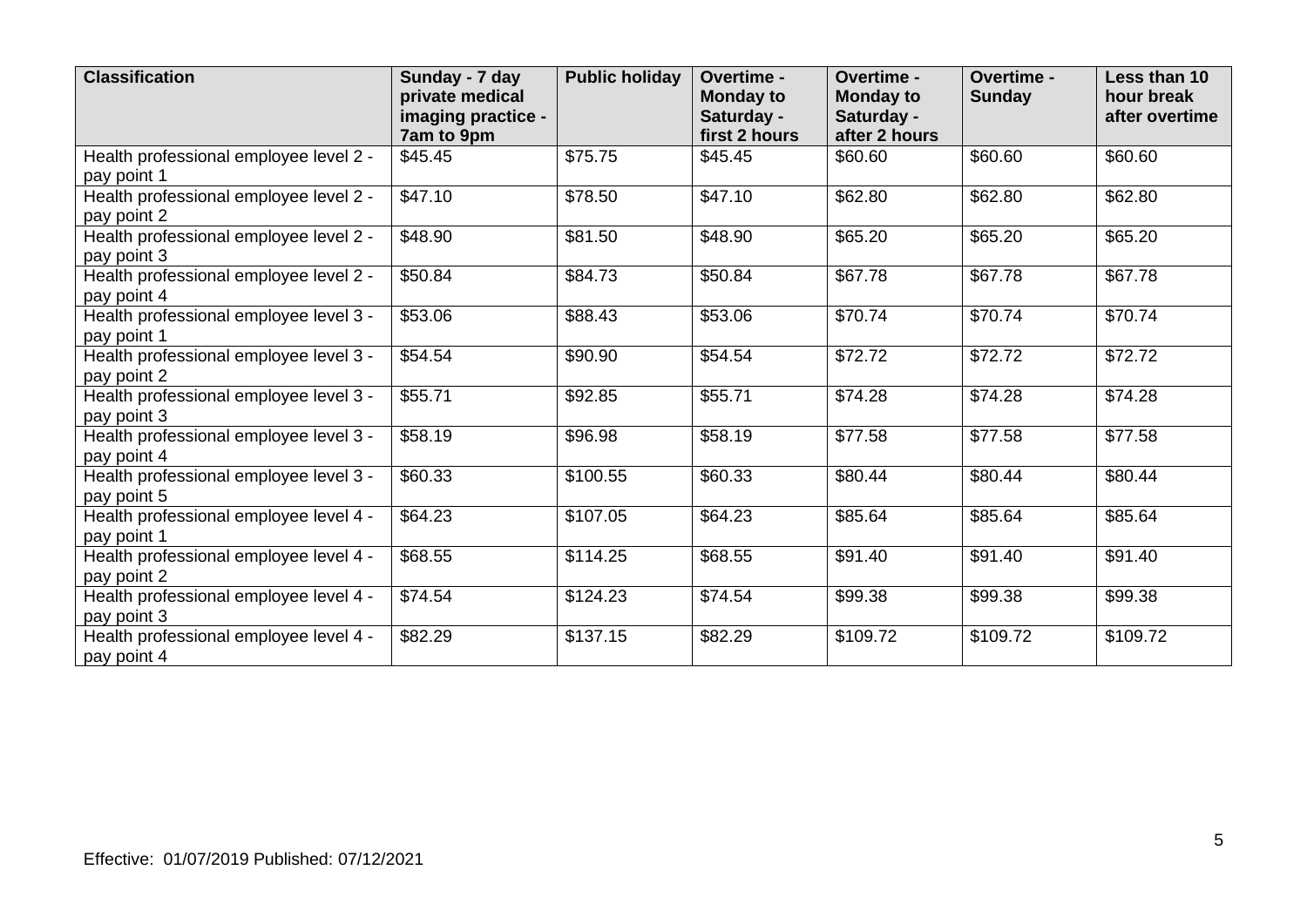# **Casual**

| <b>Classification</b>                                                           | <b>Hourly pay</b><br>rate | Shiftwork -<br><b>Monday to</b> | Saturday - not 7<br>day private | Sunday - not 7<br>day private | Saturday - 7 day<br>private medical | Sunday - 7 day<br>private medical |
|---------------------------------------------------------------------------------|---------------------------|---------------------------------|---------------------------------|-------------------------------|-------------------------------------|-----------------------------------|
|                                                                                 |                           | <b>Friday</b>                   | medical                         | medical                       | imaging                             | imaging                           |
|                                                                                 |                           |                                 | imaging                         | imaging                       | practice - 7am                      | practice - 7am                    |
|                                                                                 |                           |                                 | practice                        | practice                      | to 9pm                              | to 9pm                            |
| Support services employee level 1                                               | \$25.91                   | \$29.02                         | \$36.28                         | \$36.28                       | \$31.10                             | \$36.28                           |
| Support services employee level 2                                               | \$26.98                   | \$30.21                         | \$37.77                         | \$37.77                       | \$32.37                             | \$37.77                           |
| Support services employee level 3                                               | \$28.04                   | \$31.40                         | \$39.25                         | \$39.25                       | \$33.65                             | \$39.25                           |
| Support services employee level 4                                               | \$28.38                   | \$31.78                         | \$39.73                         | \$39.73                       | \$34.05                             | \$39.73                           |
| Support services employee level 5                                               | \$29.34                   | \$32.86                         | \$41.07                         | \$41.07                       | \$35.21                             | \$41.07                           |
| Support services employee level 6                                               | \$30.91                   | \$34.62                         | \$43.28                         | \$43.28                       | \$37.10                             | \$43.28                           |
| Support services employee level 7                                               | \$31.48                   | \$35.25                         | \$44.07                         | \$44.07                       | \$37.77                             | \$44.07                           |
| Support services employee level 8 -                                             | \$32.54                   | \$36.44                         | \$45.55                         | \$45.55                       | \$39.05                             | \$45.55                           |
| pay point 1                                                                     |                           |                                 |                                 |                               |                                     |                                   |
| Support services employee level 8 -                                             | \$33.39                   | \$37.39                         | \$46.74                         | \$46.74                       | \$40.07                             | \$46.74                           |
| pay point 2                                                                     |                           |                                 |                                 |                               |                                     |                                   |
| Support services employee level 8 -                                             | \$35.74                   | \$40.03                         | \$50.03                         | \$50.03                       | \$42.89                             | \$50.03                           |
| pay point 3                                                                     |                           |                                 |                                 |                               |                                     |                                   |
| Support services employee level 9 -                                             | \$36.38                   | \$40.74                         | \$50.93                         | \$50.93                       | \$43.65                             | \$50.93                           |
| pay point 1                                                                     |                           |                                 |                                 |                               |                                     |                                   |
| Support services employee level 9 -                                             | \$37.68                   | \$42.20                         | \$52.75                         | \$52.75                       | \$45.21                             | \$52.75                           |
| pay point 2                                                                     |                           |                                 |                                 |                               |                                     |                                   |
| Support services employee level 9 -                                             | \$37.96                   | \$42.52                         | \$53.15                         | \$53.15                       | \$45.56                             | \$53.15                           |
| pay point 3                                                                     |                           |                                 |                                 |                               |                                     |                                   |
| Health professional employee level 1 -                                          | \$29.76                   | \$33.33                         | \$41.67                         | \$41.67                       | \$35.72                             | \$41.67                           |
| pay point 1 (UG 2 qualification)                                                |                           |                                 |                                 |                               |                                     |                                   |
| Health professional employee level 1 -                                          | \$30.91                   | \$34.62                         | \$43.28                         | \$43.28                       | \$37.10                             | \$43.28                           |
| pay point 2 (three year degree entry)<br>Health professional employee level 1 - | \$32.28                   | \$36.15                         | \$45.19                         | \$45.19                       | \$38.73                             | \$45.19                           |
|                                                                                 |                           |                                 |                                 |                               |                                     |                                   |
| pay point 3 (four year degree entry)                                            | \$33.39                   | \$37.39                         | \$46.74                         | \$46.74                       | \$40.07                             | \$46.74                           |
| Health professional employee level 1 -                                          |                           |                                 |                                 |                               |                                     |                                   |
| pay point 4 (Masters degree entry)<br>Health professional employee level 1 -    | \$36.38                   | \$40.74                         | \$50.93                         | \$50.93                       | \$43.65                             | \$50.93                           |
| pay point 5 (PhD qualification)                                                 |                           |                                 |                                 |                               |                                     |                                   |
|                                                                                 |                           |                                 |                                 |                               |                                     |                                   |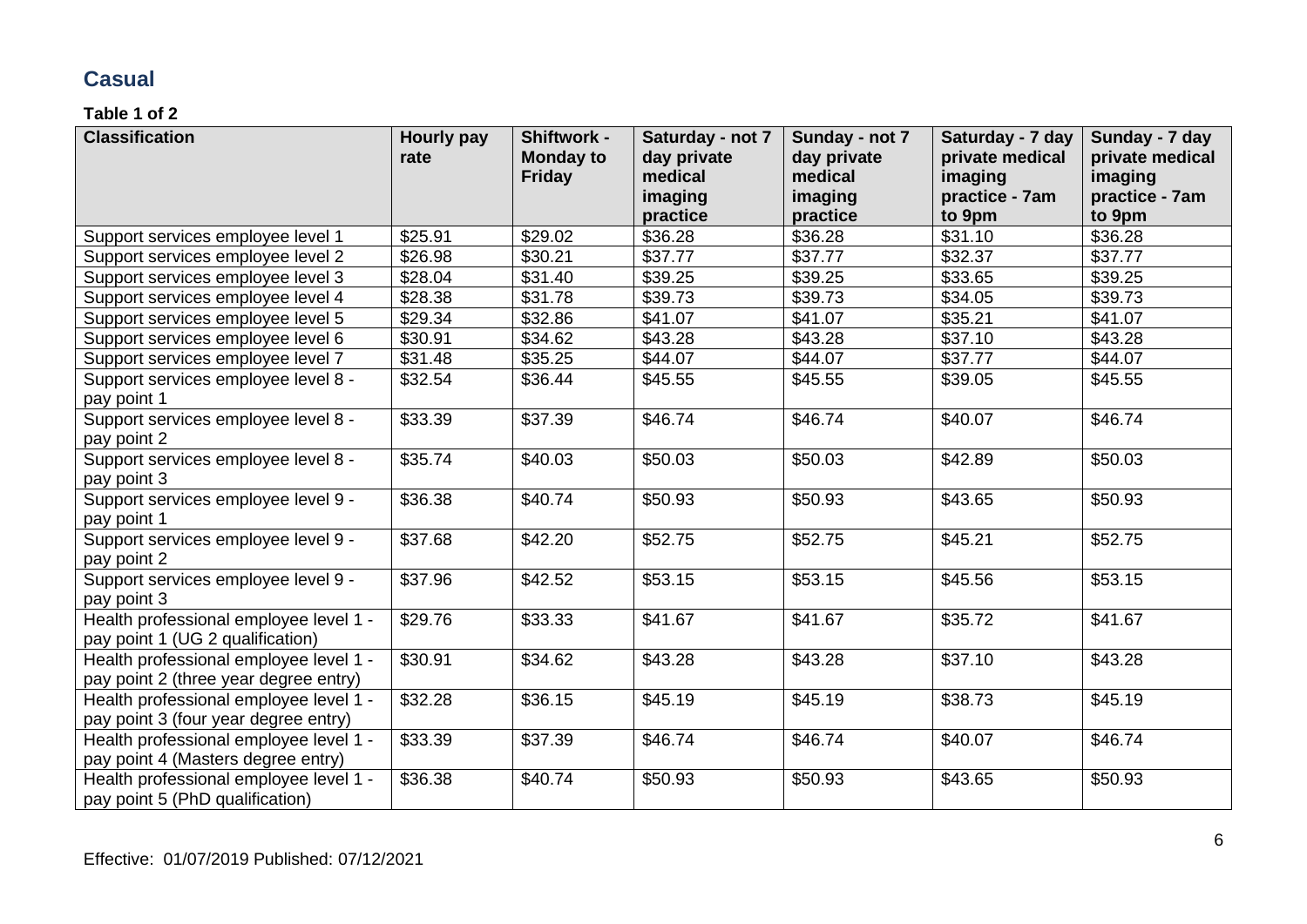| <b>Classification</b>                                 | <b>Hourly pay</b><br>rate | Shiftwork -<br><b>Monday to</b><br>Friday | Saturday - not 7<br>day private<br>medical<br>imaging<br>practice | Sunday - not 7<br>day private<br>medical<br>imaging<br>practice | Saturday - 7 day<br>private medical<br>imaging<br>practice - 7am<br>to 9pm | Sunday - 7 day<br>private medical<br>imaging<br>practice - 7am<br>to 9pm |
|-------------------------------------------------------|---------------------------|-------------------------------------------|-------------------------------------------------------------------|-----------------------------------------------------------------|----------------------------------------------------------------------------|--------------------------------------------------------------------------|
| Health professional employee level 1 -<br>pay point 6 | \$37.68                   | \$42.20                                   | \$52.75                                                           | \$52.75                                                         | \$45.21                                                                    | \$52.75                                                                  |
| Health professional employee level 2 -<br>pay point 1 | \$37.88                   | \$42.42                                   | \$53.03                                                           | \$53.03                                                         | \$45.45                                                                    | \$53.03                                                                  |
| Health professional employee level 2 -<br>pay point 2 | \$39.25                   | \$43.96                                   | \$54.95                                                           | \$54.95                                                         | \$47.10                                                                    | \$54.95                                                                  |
| Health professional employee level 2 -<br>pay point 3 | \$40.75                   | \$45.64                                   | \$57.05                                                           | \$57.05                                                         | \$48.90                                                                    | \$57.05                                                                  |
| Health professional employee level 2 -<br>pay point 4 | \$42.36                   | \$47.45                                   | \$59.31                                                           | \$59.31                                                         | \$50.84                                                                    | \$59.31                                                                  |
| Health professional employee level 3 -<br>pay point 1 | \$44.21                   | \$49.52                                   | \$61.90                                                           | \$61.90                                                         | \$53.06                                                                    | \$61.90                                                                  |
| Health professional employee level 3 -<br>pay point 2 | \$45.45                   | \$50.90                                   | \$63.63                                                           | \$63.63                                                         | \$54.54                                                                    | \$63.63                                                                  |
| Health professional employee level 3 -<br>pay point 3 | \$46.43                   | \$52.00                                   | \$65.00                                                           | \$65.00                                                         | \$55.71                                                                    | \$65.00                                                                  |
| Health professional employee level 3 -<br>pay point 4 | \$48.49                   | \$54.31                                   | \$67.88                                                           | \$67.88                                                         | \$58.19                                                                    | \$67.88                                                                  |
| Health professional employee level 3 -<br>pay point 5 | \$50.28                   | \$56.31                                   | \$70.39                                                           | \$70.39                                                         | \$60.33                                                                    | \$70.39                                                                  |
| Health professional employee level 4 -<br>pay point 1 | \$53.53                   | \$59.95                                   | \$74.94                                                           | \$74.94                                                         | \$64.23                                                                    | \$74.94                                                                  |
| Health professional employee level 4 -<br>pay point 2 | \$57.13                   | \$63.98                                   | \$79.98                                                           | \$79.98                                                         | \$68.55                                                                    | \$79.98                                                                  |
| Health professional employee level 4 -<br>pay point 3 | \$62.11                   | \$69.57                                   | \$86.96                                                           | \$86.96                                                         | \$74.54                                                                    | \$86.96                                                                  |
| Health professional employee level 4 -<br>pay point 4 | \$68.58                   | \$76.80                                   | \$96.01                                                           | \$96.01                                                         | \$82.29                                                                    | \$96.01                                                                  |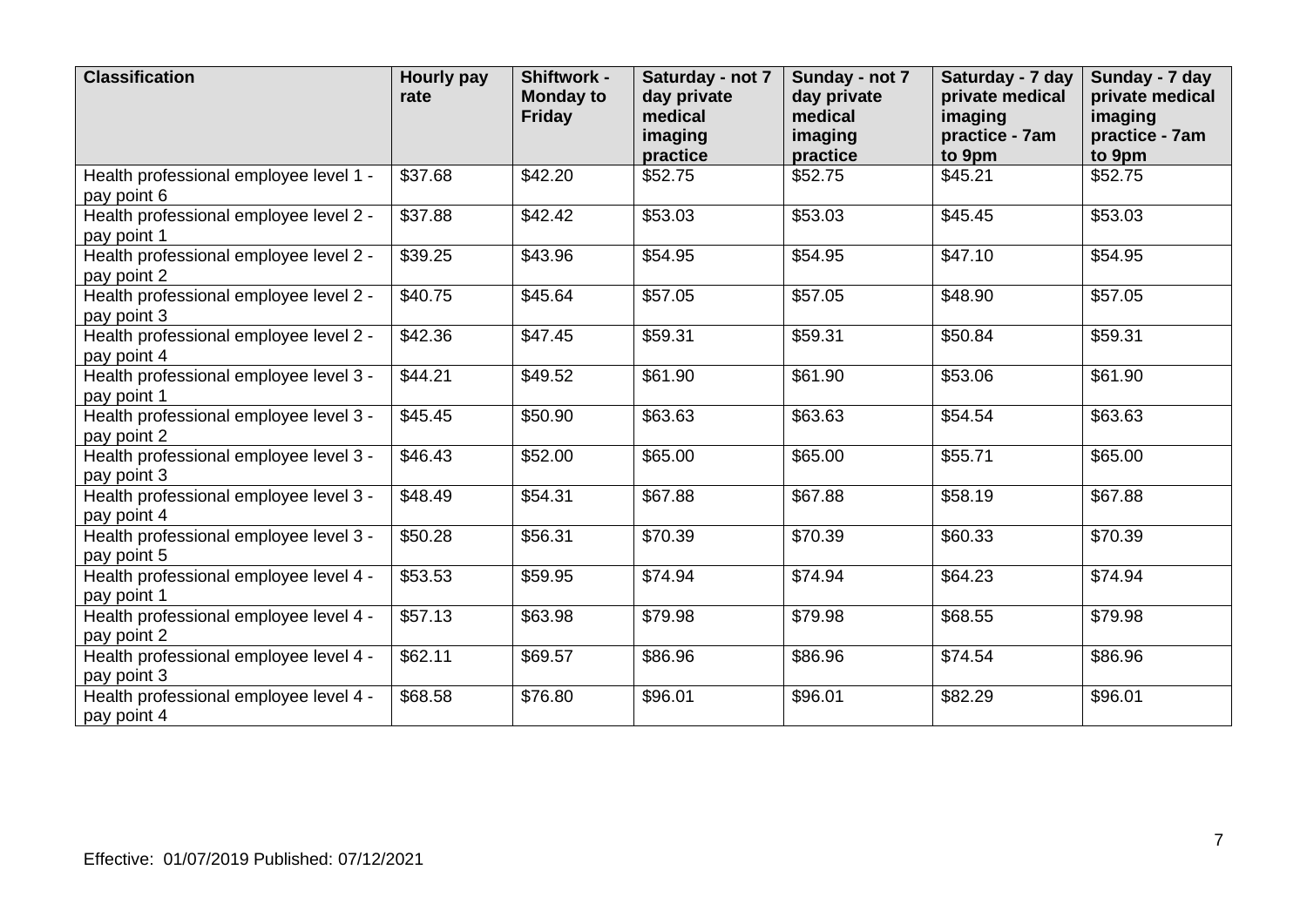| <b>Classification</b>                                                           | <b>Public holiday</b> | <b>Overtime - Monday to</b>   | <b>Overtime - Monday to</b> | Less than 10 hour    |
|---------------------------------------------------------------------------------|-----------------------|-------------------------------|-----------------------------|----------------------|
|                                                                                 |                       | <b>Friday - first 2 hours</b> | Friday - after 2 hours      | break after overtime |
| Support services employee level 1                                               | \$57.01               | \$36.28                       | \$46.64                     | \$46.64              |
| Support services employee level 2                                               | \$59.35               | \$37.77                       | \$48.56                     | \$48.56              |
| Support services employee level 3                                               | \$61.68               | \$39.25                       | \$50.47                     | \$50.47              |
| Support services employee level 4                                               | \$62.43               | \$39.73                       | \$51.08                     | \$51.08              |
| Support services employee level 5                                               | \$64.54               | \$41.07                       | \$52.81                     | \$52.81              |
| Support services employee level 6                                               | \$68.01               | \$43.28                       | \$55.64                     | \$55.64              |
| Support services employee level 7                                               | \$69.25               | \$44.07                       | \$56.66                     | \$56.66              |
| Support services employee level 8 -<br>pay point 1                              | \$71.58               | \$45.55                       | \$58.57                     | \$58.57              |
| Support services employee level 8 -<br>pay point 2                              | \$73.45               | \$46.74                       | \$60.10                     | \$60.10              |
| Support services employee level 8 -<br>pay point 3                              | \$78.62               | \$50.03                       | \$64.33                     | \$64.33              |
| Support services employee level 9 -<br>pay point 1                              | \$80.03               | \$50.93                       | \$65.48                     | \$65.48              |
| Support services employee level 9 -<br>pay point 2                              | \$82.89               | \$52.75                       | \$67.82                     | \$67.82              |
| Support services employee level 9 -<br>pay point 3                              | \$83.52               | \$53.15                       | \$68.33                     | \$68.33              |
| Health professional employee level 1 -<br>pay point 1 (UG 2 qualification)      | \$65.48               | \$41.67                       | \$53.57                     | \$53.57              |
| Health professional employee level 1 -<br>pay point 2 (three year degree entry) | \$68.01               | \$43.28                       | \$55.64                     | \$55.64              |
| Health professional employee level 1 -<br>pay point 3 (four year degree entry)  | \$71.01               | \$45.19                       | \$58.10                     | \$58.10              |
| Health professional employee level 1 -<br>pay point 4 (Masters degree entry)    | \$73.45               | \$46.74                       | \$60.10                     | \$60.10              |
| Health professional employee level 1 -<br>pay point 5 (PhD qualification)       | \$80.03               | \$50.93                       | \$65.48                     | \$65.48              |
| Health professional employee level 1 -<br>pay point 6                           | \$82.89               | \$52.75                       | \$67.82                     | \$67.82              |
| Health professional employee level 2 -<br>pay point 1                           | \$83.33               | \$53.03                       | \$68.18                     | \$68.18              |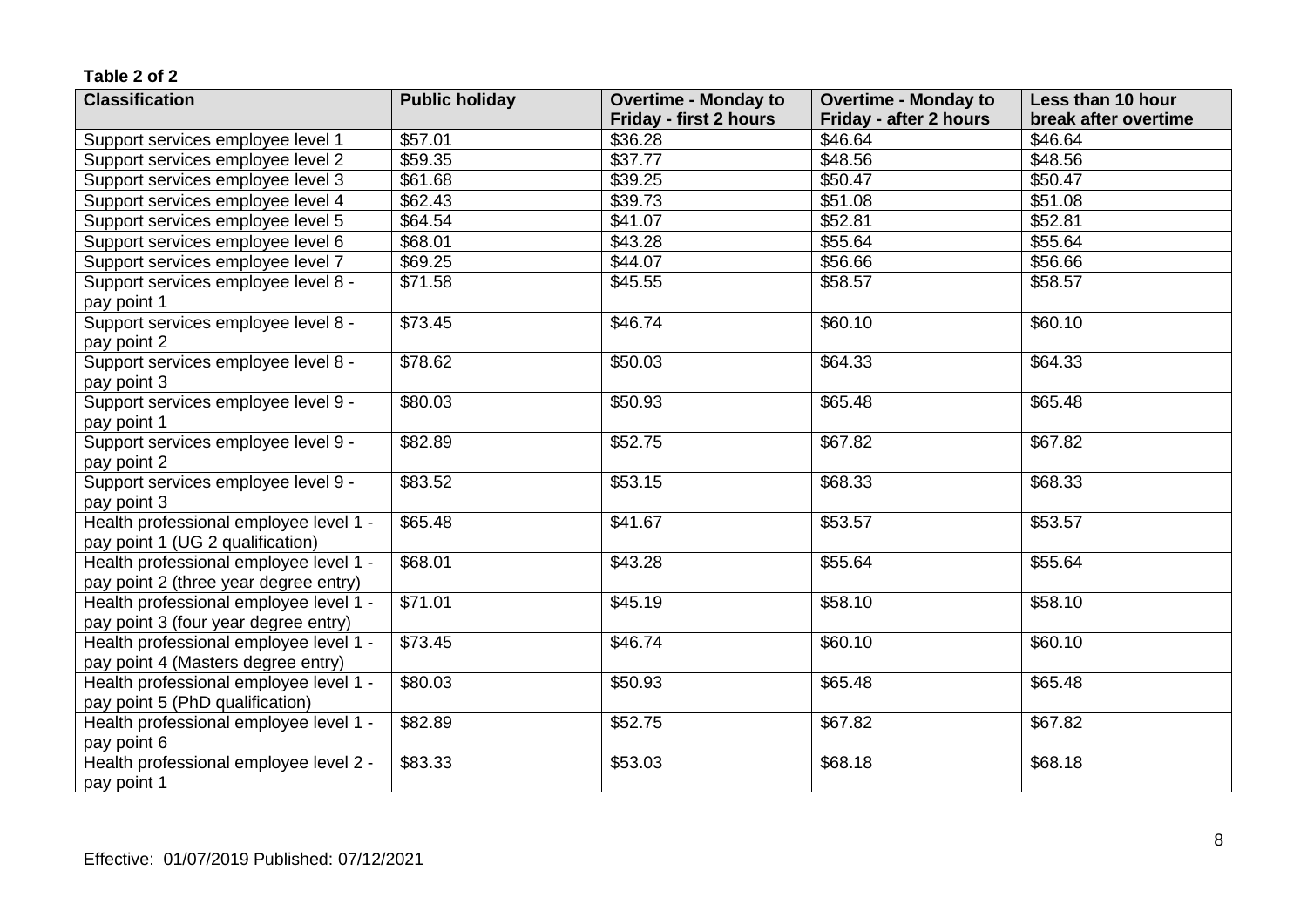| <b>Classification</b>                                 | <b>Public holiday</b> | <b>Overtime - Monday to</b> | <b>Overtime - Monday to</b> | Less than 10 hour    |
|-------------------------------------------------------|-----------------------|-----------------------------|-----------------------------|----------------------|
|                                                       |                       | Friday - first 2 hours      | Friday - after 2 hours      | break after overtime |
| Health professional employee level 2 -<br>pay point 2 | \$86.35               | \$54.95                     | \$70.65                     | \$70.65              |
| Health professional employee level 2 -<br>pay point 3 | \$89.65               | \$57.05                     | \$73.35                     | \$73.35              |
| Health professional employee level 2 -<br>pay point 4 | \$93.20               | \$59.31                     | \$76.25                     | \$76.25              |
| Health professional employee level 3 -<br>pay point 1 | \$97.27               | \$61.90                     | \$79.58                     | \$79.58              |
| Health professional employee level 3 -<br>pay point 2 | \$99.99               | \$63.63                     | \$81.81                     | \$81.81              |
| Health professional employee level 3 -<br>pay point 3 | \$102.14              | \$65.00                     | \$83.57                     | \$83.57              |
| Health professional employee level 3 -<br>pay point 4 | $\overline{$}106.67$  | \$67.88                     | \$87.28                     | \$87.28              |
| Health professional employee level 3 -<br>pay point 5 | \$110.61              | \$70.39                     | \$90.50                     | \$90.50              |
| Health professional employee level 4 -<br>pay point 1 | \$117.76              | \$74.94                     | \$96.35                     | \$96.35              |
| Health professional employee level 4 -<br>pay point 2 | \$125.68              | \$79.98                     | \$102.83                    | \$102.83             |
| Health professional employee level 4 -<br>pay point 3 | \$136.65              | \$86.96                     | \$111.80                    | \$111.80             |
| Health professional employee level 4 -<br>pay point 4 | \$150.87              | \$96.01                     | \$123.44                    | \$123.44             |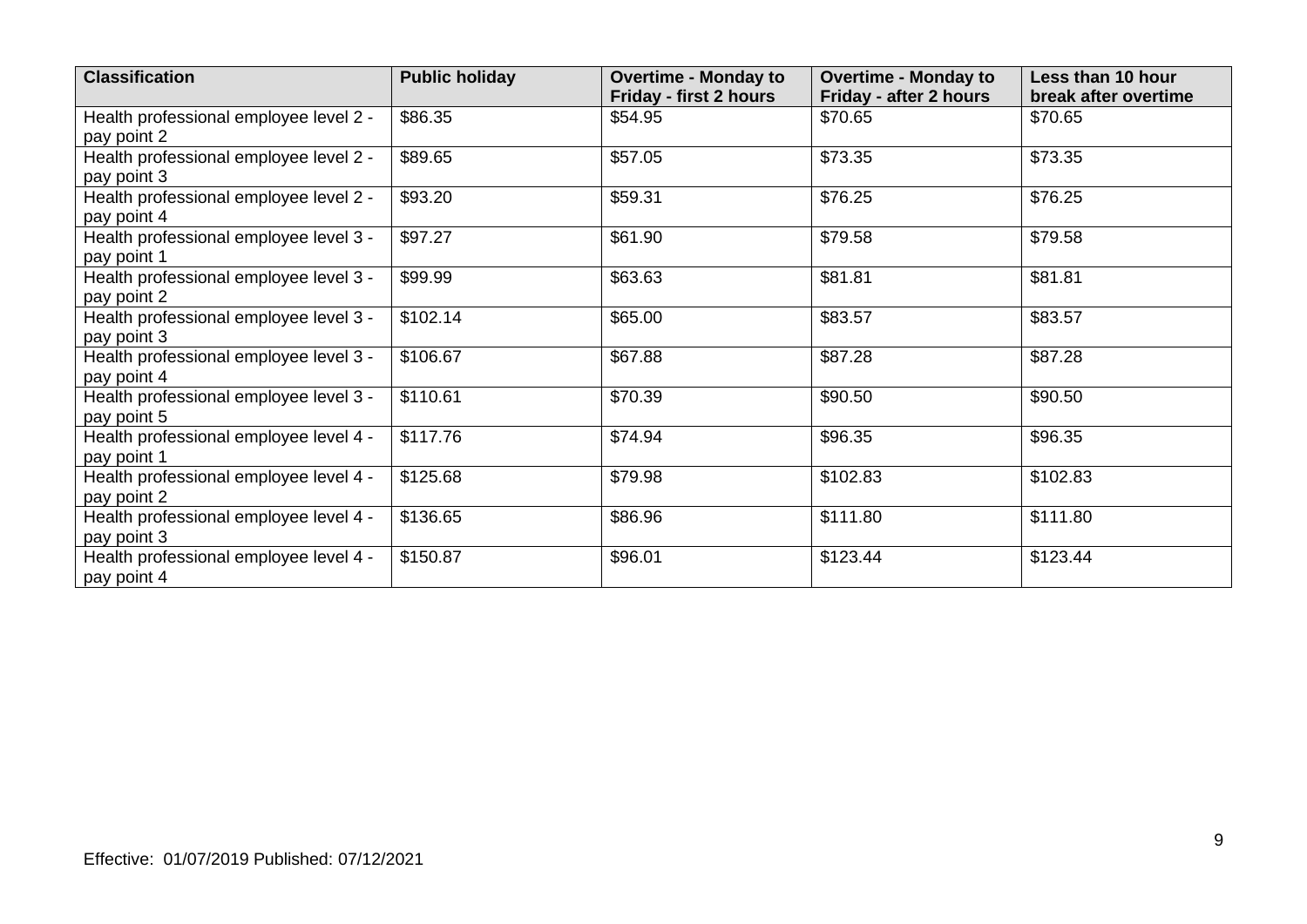# **Junior - Full-time & part-time - Under 17 years**

| <b>Classification</b>               | Hourly pay<br>rate | <b>Shiftwork -</b><br><b>Monday to</b> | Saturday - not 7<br>day private | <b>Shiftwork -</b><br>Sunday - not 7 | Saturday - 7 day<br>private medical | Sunday - 7 day<br>private medical |
|-------------------------------------|--------------------|----------------------------------------|---------------------------------|--------------------------------------|-------------------------------------|-----------------------------------|
|                                     |                    | <b>Friday</b>                          | medical imaging                 | day private                          | imaging practice                    | imaging practice                  |
|                                     |                    |                                        | practice                        | medical imaging                      | - 7am to 9pm                        | - 7am to 9pm                      |
|                                     |                    |                                        |                                 | practice                             |                                     |                                   |
| Support services employee level 1   | \$10.37            | \$11.93                                | \$15.56                         | \$15.56                              | \$12.96                             | \$15.56                           |
| Support services employee level 2   | \$10.79            | \$12.41                                | \$16.19                         | \$16.19                              | \$13.49                             | \$16.19                           |
| Support services employee level 3   | \$11.22            | \$12.90                                | \$16.83                         | \$16.83                              | \$14.03                             | \$16.83                           |
| Support services employee level 4   | \$11.35            | \$13.05                                | \$17.03                         | \$17.03                              | \$14.19                             | \$17.03                           |
| Support services employee level 5   | \$11.74            | \$13.50                                | \$17.61                         | \$17.61                              | \$14.68                             | \$17.61                           |
| Support services employee level 6   | \$12.37            | \$14.23                                | \$18.56                         | \$18.56                              | \$15.46                             | \$18.56                           |
| Support services employee level 7   | \$12.59            | \$14.48                                | \$18.89                         | \$18.89                              | \$15.74                             | \$18.89                           |
| Support services employee level 8 - | \$13.02            | \$14.97                                | \$19.53                         | \$19.53                              | \$16.28                             | \$19.53                           |
| pay point 1                         |                    |                                        |                                 |                                      |                                     |                                   |
| Support services employee level 8 - | \$13.36            | \$15.36                                | \$20.04                         | \$20.04                              | \$16.70                             | \$20.04                           |
| pay point 2                         |                    |                                        |                                 |                                      |                                     |                                   |
| Support services employee level 8 - | \$14.30            | \$16.45                                | \$21.45                         | \$21.45                              | \$17.88                             | \$21.45                           |
| pay point 3                         |                    |                                        |                                 |                                      |                                     |                                   |
| Support services employee level 9 - | \$14.55            | \$16.73                                | \$21.83                         | \$21.83                              | \$18.19                             | \$21.83                           |
| pay point 1                         |                    |                                        |                                 |                                      |                                     |                                   |
| Support services employee level 9 - | \$15.07            | \$17.33                                | \$22.61                         | \$22.61                              | \$18.84                             | \$22.61                           |
| pay point 2                         |                    |                                        |                                 |                                      |                                     |                                   |
| Support services employee level 9 - | \$15.19            | \$17.47                                | \$22.79                         | \$22.79                              | \$18.99                             | \$22.79                           |
| pay point 3                         |                    |                                        |                                 |                                      |                                     |                                   |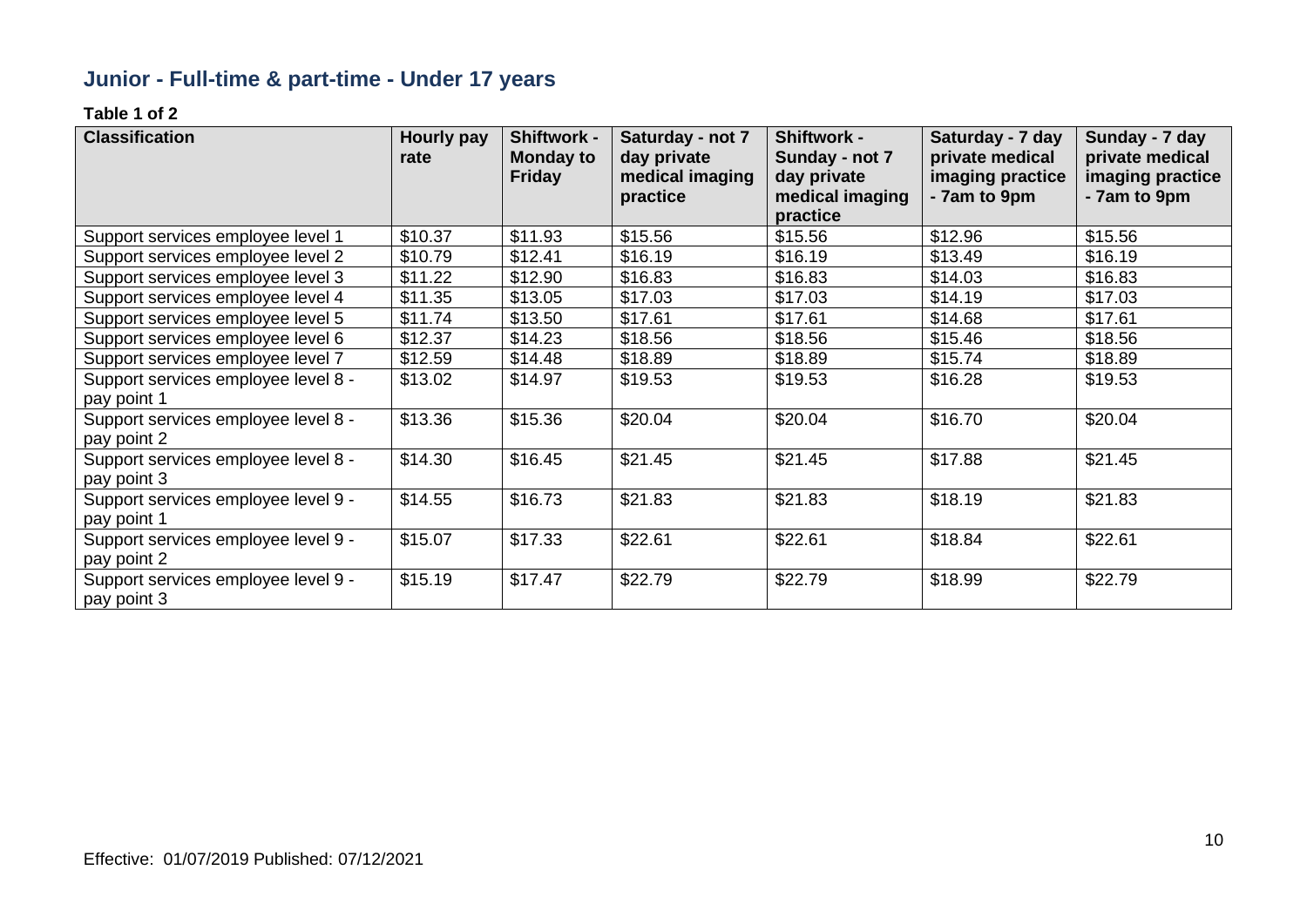| <b>Classification</b>               | <b>Public holiday</b> | <b>Overtime - Monday</b><br><b>Overtime - Monday</b> |                     | <b>Overtime - Sunday</b> | Less than 10 hour |
|-------------------------------------|-----------------------|------------------------------------------------------|---------------------|--------------------------|-------------------|
|                                     |                       | to Saturday - first                                  | to Saturday - after |                          | break after       |
|                                     |                       | 2 hours                                              | 2 hours             |                          | overtime          |
| Support services employee level 1   | \$25.93               | \$15.56                                              | \$20.74             | \$20.74                  | \$20.74           |
| Support services employee level 2   | \$26.98               | \$16.19                                              | \$21.58             | \$21.58                  | \$21.58           |
| Support services employee level 3   | \$28.05               | \$16.83                                              | \$22.44             | \$22.44                  | \$22.44           |
| Support services employee level 4   | \$28.38               | \$17.03                                              | \$22.70             | \$22.70                  | \$22.70           |
| Support services employee level 5   | \$29.35               | \$17.61                                              | \$23.48             | \$23.48                  | \$23.48           |
| Support services employee level 6   | \$30.93               | \$18.56                                              | \$24.74             | \$24.74                  | \$24.74           |
| Support services employee level 7   | \$31.48               | \$18.89                                              | \$25.18             | \$25.18                  | \$25.18           |
| Support services employee level 8 - | \$32.55               | \$19.53                                              | \$26.04             | \$26.04                  | \$26.04           |
| pay point 1                         |                       |                                                      |                     |                          |                   |
| Support services employee level 8 - | \$33.40               | \$20.04                                              | \$26.72             | \$26.72                  | \$26.72           |
| pay point 2                         |                       |                                                      |                     |                          |                   |
| Support services employee level 8 - | \$35.75               | \$21.45                                              | \$28.60             | \$28.60                  | \$28.60           |
| pay point 3                         |                       |                                                      |                     |                          |                   |
| Support services employee level 9 - | \$36.38               | \$21.83                                              | \$29.10             | \$29.10                  | \$29.10           |
| pay point 1                         |                       |                                                      |                     |                          |                   |
| Support services employee level 9 - | \$37.68               | \$22.61                                              | \$30.14             | \$30.14                  | \$30.14           |
| pay point 2                         |                       |                                                      |                     |                          |                   |
| Support services employee level 9 - | \$37.98               | \$22.79                                              | \$30.38             | \$30.38                  | \$30.38           |
| pay point 3                         |                       |                                                      |                     |                          |                   |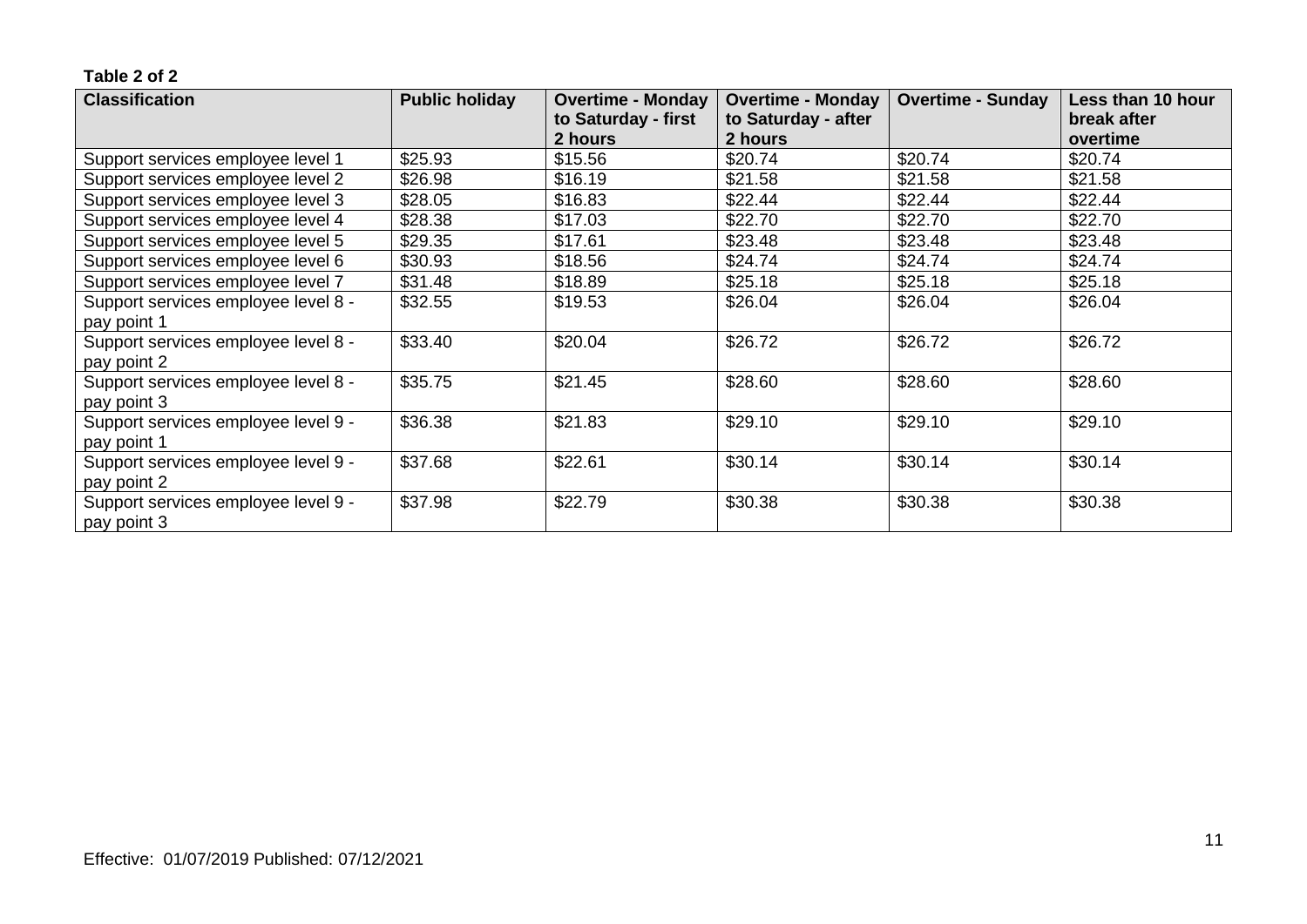# **Junior - Full-time & part-time - 17 years**

| <b>Classification</b>               | Hourly pay<br>rate | Shiftwork -<br><b>Monday to</b> | Saturday - not 7<br>day private | <b>Shiftwork -</b><br>Sunday - not 7 | Saturday - 7 day<br>private medical | Sunday - 7 day<br>private medical |
|-------------------------------------|--------------------|---------------------------------|---------------------------------|--------------------------------------|-------------------------------------|-----------------------------------|
|                                     |                    | <b>Friday</b>                   | medical imaging                 | day private                          | imaging practice                    | imaging practice                  |
|                                     |                    |                                 | practice                        | medical imaging<br>practice          | - 7am to 9pm                        | - 7am to 9pm                      |
| Support services employee level 1   | \$12.44            | \$14.31                         | \$18.66                         | \$18.66                              | \$15.55                             | \$18.66                           |
| Support services employee level 2   | \$12.95            | \$14.89                         | \$19.43                         | \$19.43                              | \$16.19                             | \$19.43                           |
| Support services employee level 3   | \$13.46            | \$15.48                         | \$20.19                         | \$20.19                              | \$16.83                             | \$20.19                           |
| Support services employee level 4   | \$13.62            | \$15.66                         | \$20.43                         | \$20.43                              | \$17.03                             | \$20.43                           |
| Support services employee level 5   | \$14.08            | \$16.19                         | \$21.12                         | \$21.12                              | \$17.60                             | \$21.12                           |
| Support services employee level 6   | \$14.84            | \$17.07                         | \$22.26                         | \$22.26                              | \$18.55                             | \$22.26                           |
| Support services employee level 7   | \$15.11            | \$17.38                         | \$22.67                         | \$22.67                              | \$18.89                             | \$22.67                           |
| Support services employee level 8 - | \$15.62            | \$17.96                         | \$23.43                         | \$23.43                              | \$19.53                             | \$23.43                           |
| pay point 1                         |                    |                                 |                                 |                                      |                                     |                                   |
| Support services employee level 8 - | \$16.03            | \$18.43                         | \$24.05                         | \$24.05                              | \$20.04                             | \$24.05                           |
| pay point 2                         |                    |                                 |                                 |                                      |                                     |                                   |
| Support services employee level 8 - | \$17.15            | \$19.72                         | \$25.73                         | \$25.73                              | \$21.44                             | \$25.73                           |
| pay point 3                         |                    |                                 |                                 |                                      |                                     |                                   |
| Support services employee level 9 - | \$17.46            | \$20.08                         | \$26.19                         | \$26.19                              | \$21.83                             | \$26.19                           |
| pay point 1                         |                    |                                 |                                 |                                      |                                     |                                   |
| Support services employee level 9 - | \$18.08            | \$20.79                         | \$27.12                         | \$27.12                              | \$22.60                             | \$27.12                           |
| pay point 2                         |                    |                                 |                                 |                                      |                                     |                                   |
| Support services employee level 9 - | \$18.22            | \$20.95                         | \$27.33                         | \$27.33                              | \$22.78                             | \$27.33                           |
| pay point 3                         |                    |                                 |                                 |                                      |                                     |                                   |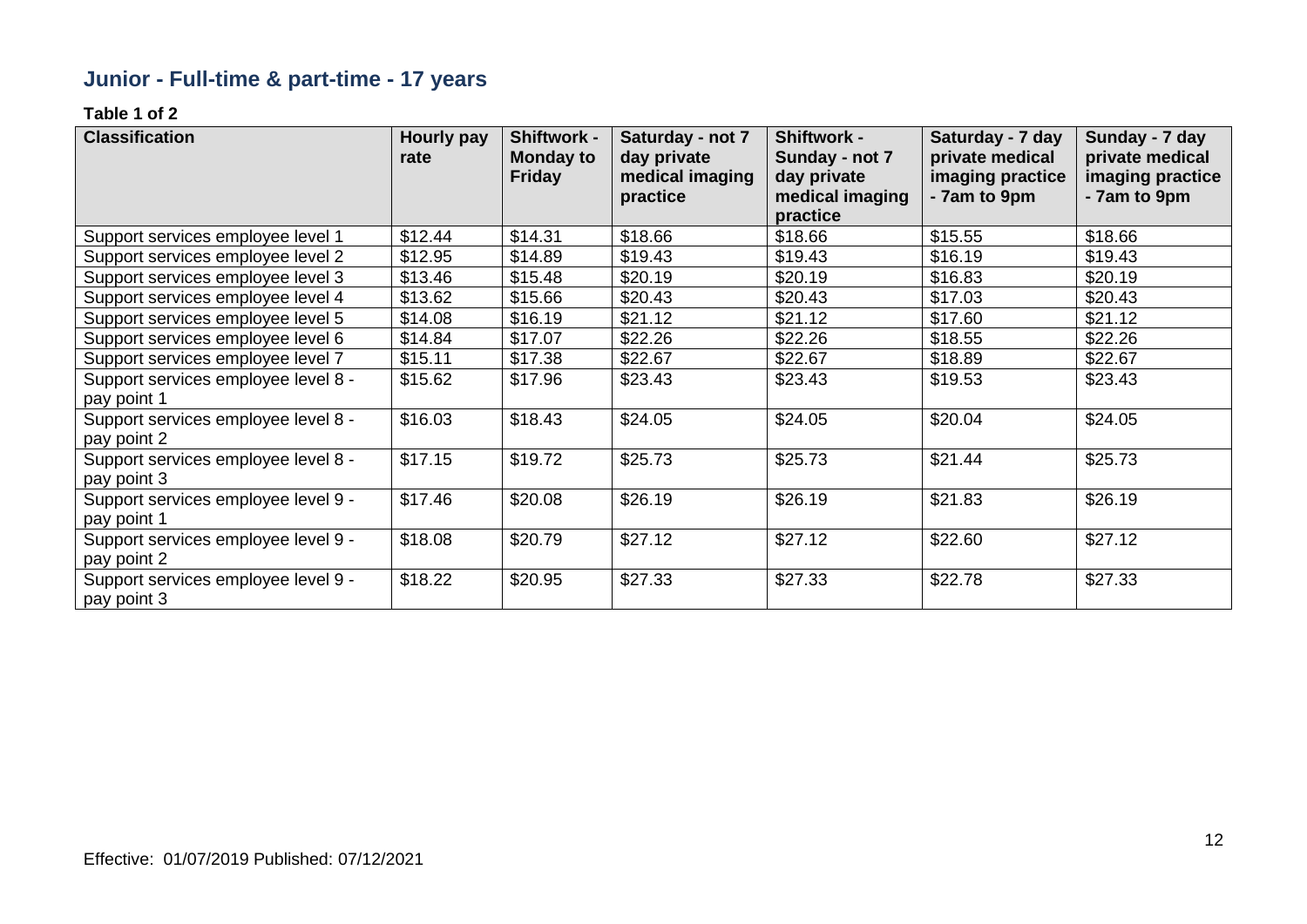| <b>Classification</b>               | <b>Public holiday</b> | <b>Overtime - Monday</b><br><b>Overtime - Monday</b> |                     | <b>Overtime - Sunday</b> | Less than 10 hour |
|-------------------------------------|-----------------------|------------------------------------------------------|---------------------|--------------------------|-------------------|
|                                     |                       | to Saturday - first                                  | to Saturday - after |                          | break after       |
|                                     |                       | 2 hours                                              | 2 hours             |                          | overtime          |
| Support services employee level 1   | \$31.10               | \$18.66                                              | \$24.88             | \$24.88                  | \$24.88           |
| Support services employee level 2   | \$32.38               | \$19.43                                              | \$25.90             | \$25.90                  | \$25.90           |
| Support services employee level 3   | \$33.65               | \$20.19                                              | \$26.92             | \$26.92                  | \$26.92           |
| Support services employee level 4   | \$34.05               | \$20.43                                              | \$27.24             | \$27.24                  | \$27.24           |
| Support services employee level 5   | \$35.20               | \$21.12                                              | \$28.16             | \$28.16                  | \$28.16           |
| Support services employee level 6   | \$37.10               | \$22.26                                              | \$29.68             | \$29.68                  | \$29.68           |
| Support services employee level 7   | \$37.78               | \$22.67                                              | \$30.22             | \$30.22                  | \$30.22           |
| Support services employee level 8 - | \$39.05               | \$23.43                                              | \$31.24             | \$31.24                  | \$31.24           |
| pay point 1                         |                       |                                                      |                     |                          |                   |
| Support services employee level 8 - | \$40.08               | \$24.05                                              | \$32.06             | \$32.06                  | \$32.06           |
| pay point 2                         |                       |                                                      |                     |                          |                   |
| Support services employee level 8 - | \$42.88               | \$25.73                                              | \$34.30             | \$34.30                  | \$34.30           |
| pay point 3                         |                       |                                                      |                     |                          |                   |
| Support services employee level 9 - | \$43.65               | \$26.19                                              | \$34.92             | \$34.92                  | \$34.92           |
| pay point 1                         |                       |                                                      |                     |                          |                   |
| Support services employee level 9 - | \$45.20               | \$27.12                                              | \$36.16             | \$36.16                  | \$36.16           |
| pay point 2                         |                       |                                                      |                     |                          |                   |
| Support services employee level 9 - | \$45.55               | \$27.33                                              | \$36.44             | \$36.44                  | \$36.44           |
| pay point 3                         |                       |                                                      |                     |                          |                   |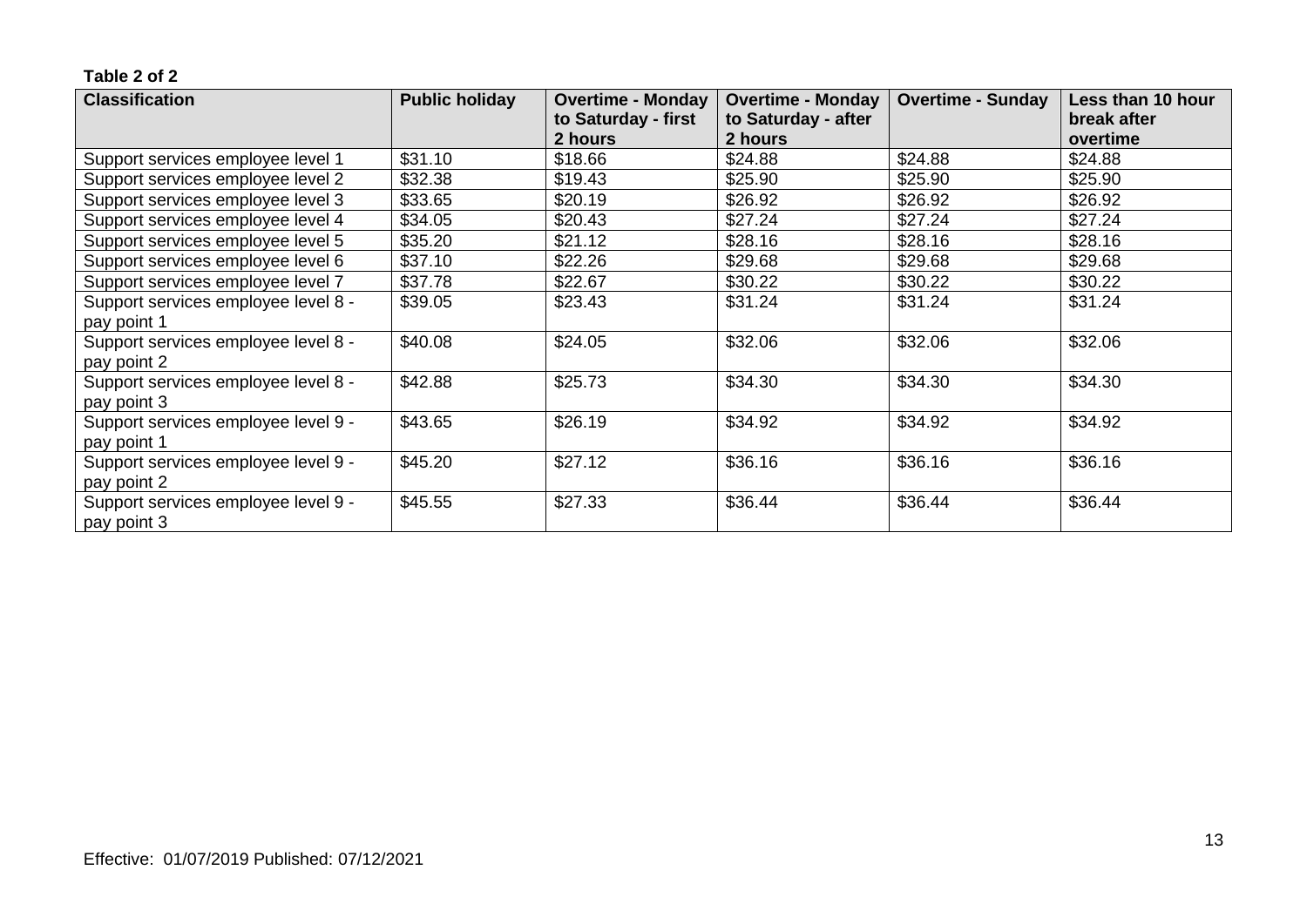# **Junior - Full-time & part-time - 18 years**

| <b>Classification</b>               | Hourly pay<br>rate | Shiftwork -<br><b>Monday to</b> | Saturday - not 7<br>day private | <b>Shiftwork -</b><br>Sunday - not 7 | Saturday - 7 day<br>private medical | Sunday - 7 day<br>private medical |
|-------------------------------------|--------------------|---------------------------------|---------------------------------|--------------------------------------|-------------------------------------|-----------------------------------|
|                                     |                    | <b>Friday</b>                   | medical imaging<br>practice     | day private<br>medical imaging       | imaging practice<br>- 7am to 9pm    | imaging practice<br>- 7am to 9pm  |
|                                     |                    |                                 |                                 | practice                             |                                     |                                   |
| Support services employee level 1   | \$14.51            | \$16.69                         | \$21.77                         | \$21.77                              | \$18.14                             | \$21.77                           |
| Support services employee level 2   | \$15.11            | \$17.38                         | \$22.67                         | \$22.67                              | \$18.89                             | \$22.67                           |
| Support services employee level 3   | \$15.70            | \$18.06                         | \$23.55                         | \$23.55                              | \$19.63                             | \$23.55                           |
| Support services employee level 4   | \$15.89            | \$18.27                         | \$23.84                         | \$23.84                              | \$19.86                             | \$23.84                           |
| Support services employee level 5   | \$16.43            | \$18.89                         | \$24.65                         | \$24.65                              | \$20.54                             | \$24.65                           |
| Support services employee level 6   | \$17.31            | \$19.91                         | \$25.97                         | \$25.97                              | \$21.64                             | \$25.97                           |
| Support services employee level 7   | \$17.63            | \$20.27                         | \$26.45                         | \$26.45                              | \$22.04                             | \$26.45                           |
| Support services employee level 8 - | \$18.22            | \$20.95                         | \$27.33                         | \$27.33                              | \$22.78                             | \$27.33                           |
| pay point 1                         |                    |                                 |                                 |                                      |                                     |                                   |
| Support services employee level 8 - | \$18.70            | \$21.51                         | \$28.05                         | \$28.05                              | \$23.38                             | \$28.05                           |
| pay point 2                         |                    |                                 |                                 |                                      |                                     |                                   |
| Support services employee level 8 - | \$20.01            | \$23.01                         | \$30.02                         | \$30.02                              | \$25.01                             | \$30.02                           |
| pay point 3                         |                    |                                 |                                 |                                      |                                     |                                   |
| Support services employee level 9 - | \$20.37            | \$23.43                         | \$30.56                         | \$30.56                              | \$25.46                             | \$30.56                           |
| pay point 1                         |                    |                                 |                                 |                                      |                                     |                                   |
| Support services employee level 9 - | \$21.10            | \$24.27                         | \$31.65                         | \$31.65                              | \$26.38                             | \$31.65                           |
| pay point 2                         |                    |                                 |                                 |                                      |                                     |                                   |
| Support services employee level 9 - | \$21.26            | \$24.45                         | \$31.89                         | \$31.89                              | \$26.58                             | \$31.89                           |
| pay point 3                         |                    |                                 |                                 |                                      |                                     |                                   |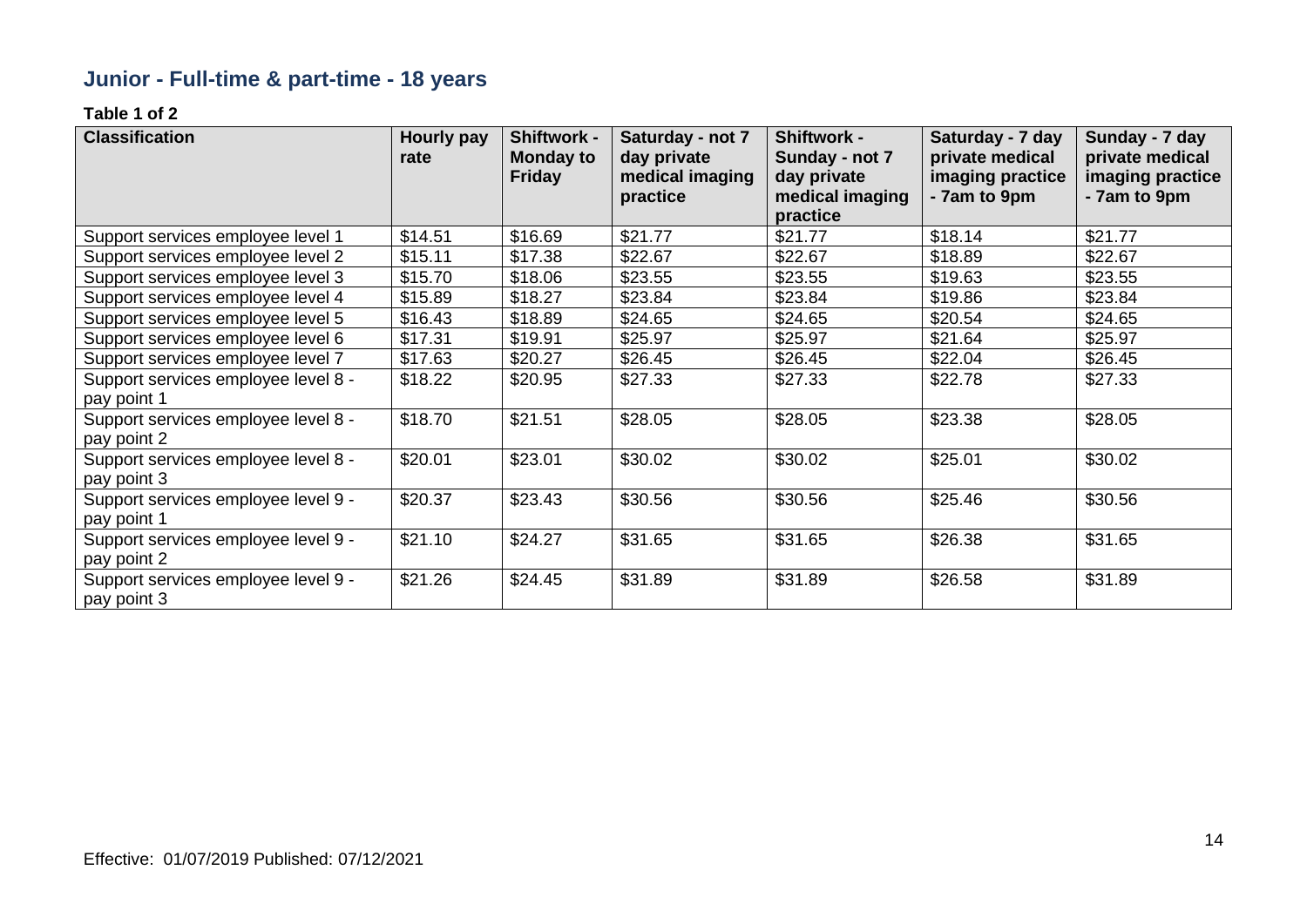| <b>Classification</b>               | <b>Public holiday</b> | <b>Overtime - Monday</b> | <b>Overtime - Monday</b> | <b>Overtime - Sunday</b> | Less than 10 hour |
|-------------------------------------|-----------------------|--------------------------|--------------------------|--------------------------|-------------------|
|                                     |                       | to Saturday - first      | to Saturday - after      |                          | break after       |
|                                     |                       | 2 hours                  | 2 hours                  |                          | overtime          |
| Support services employee level 1   | \$36.28               | \$21.77                  | \$29.02                  | \$29.02                  | \$29.02           |
| Support services employee level 2   | \$37.78               | \$22.67                  | \$30.22                  | \$30.22                  | \$30.22           |
| Support services employee level 3   | \$39.25               | \$23.55                  | \$31.40                  | \$31.40                  | \$31.40           |
| Support services employee level 4   | \$39.73               | \$23.84                  | \$31.78                  | \$31.78                  | \$31.78           |
| Support services employee level 5   | \$41.08               | \$24.65                  | \$32.86                  | \$32.86                  | \$32.86           |
| Support services employee level 6   | \$43.28               | \$25.97                  | \$34.62                  | \$34.62                  | \$34.62           |
| Support services employee level 7   | \$44.08               | \$26.45                  | \$35.26                  | \$35.26                  | \$35.26           |
| Support services employee level 8 - | \$45.55               | \$27.33                  | \$36.44                  | \$36.44                  | \$36.44           |
| pay point 1                         |                       |                          |                          |                          |                   |
| Support services employee level 8 - | \$46.75               | \$28.05                  | \$37.40                  | \$37.40                  | \$37.40           |
| pay point 2                         |                       |                          |                          |                          |                   |
| Support services employee level 8 - | \$50.03               | \$30.02                  | \$40.02                  | \$40.02                  | \$40.02           |
| pay point 3                         |                       |                          |                          |                          |                   |
| Support services employee level 9 - | \$50.93               | \$30.56                  | \$40.74                  | \$40.74                  | \$40.74           |
| pay point 1                         |                       |                          |                          |                          |                   |
| Support services employee level 9 - | \$52.75               | \$31.65                  | \$42.20                  | \$42.20                  | \$42.20           |
| pay point 2                         |                       |                          |                          |                          |                   |
| Support services employee level 9 - | \$53.15               | \$31.89                  | \$42.52                  | \$42.52                  | \$42.52           |
| pay point 3                         |                       |                          |                          |                          |                   |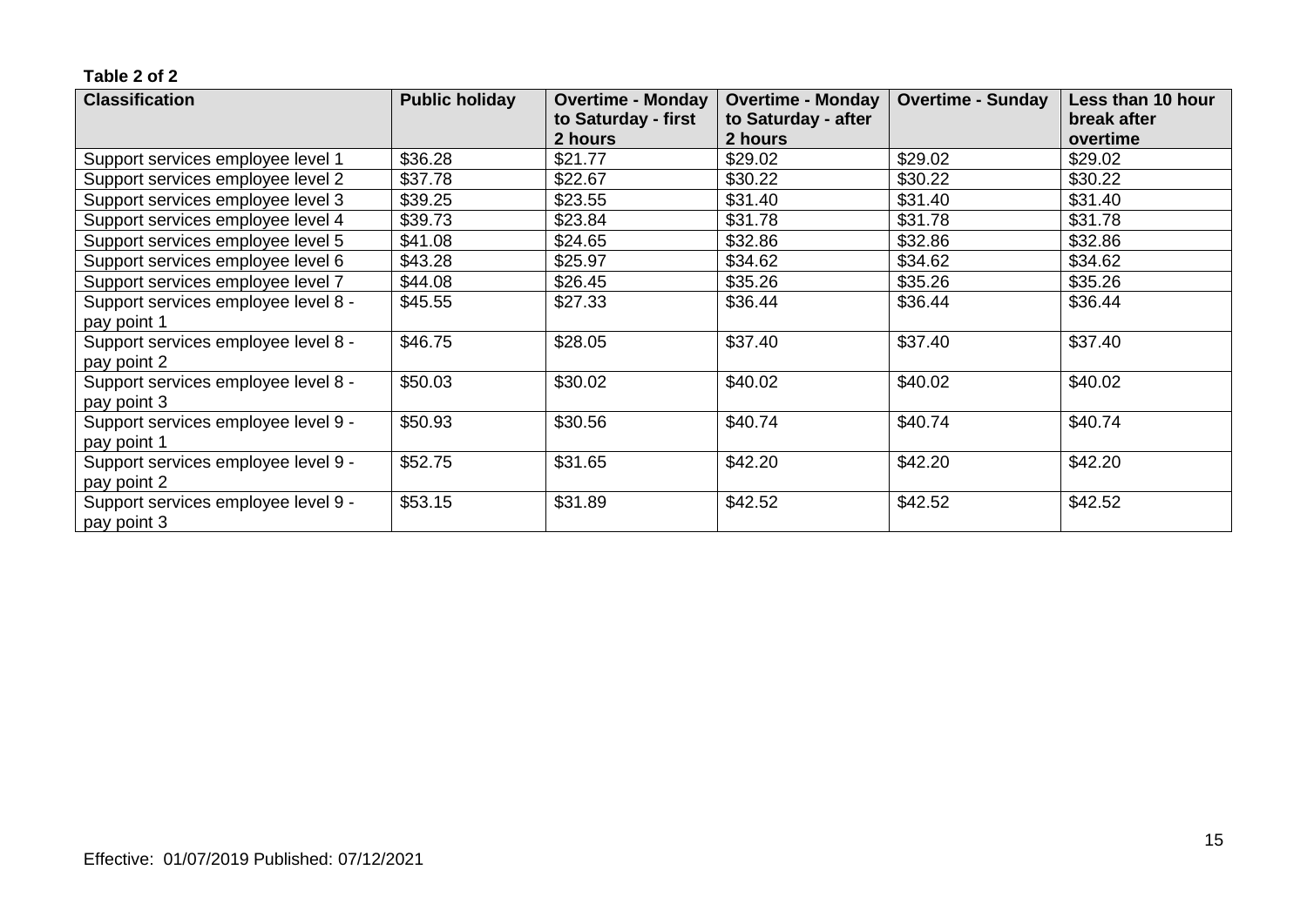# **Junior - Full-time & part-time - 19 years**

| <b>Classification</b>                              | <b>Hourly</b><br>pay rate | Shiftwork -<br><b>Monday to</b> | Saturday - not 7<br>day private | <b>Shiftwork -</b><br>Sunday - not 7 | Saturday - 7 day<br>private medical | Sunday - 7 day<br>private medical |
|----------------------------------------------------|---------------------------|---------------------------------|---------------------------------|--------------------------------------|-------------------------------------|-----------------------------------|
|                                                    |                           | <b>Friday</b>                   | medical imaging<br>practice     | day private<br>medical imaging       | imaging practice<br>- 7am to 9pm    | imaging practice<br>- 7am to 9pm  |
|                                                    |                           |                                 |                                 | practice                             |                                     |                                   |
| Support services employee level 1                  | \$16.58                   | \$19.07                         | \$24.87                         | \$24.87                              | \$20.73                             | \$24.87                           |
| Support services employee level 2                  | \$17.26                   | \$19.85                         | \$25.89                         | \$25.89                              | \$21.58                             | \$25.89                           |
| Support services employee level 3                  | \$17.94                   | \$20.63                         | \$26.91                         | \$26.91                              | \$22.43                             | \$26.91                           |
| Support services employee level 4                  | \$18.16                   | \$20.88                         | \$27.24                         | \$27.24                              | \$22.70                             | \$27.24                           |
| Support services employee level 5                  | \$18.78                   | \$21.60                         | \$28.17                         | \$28.17                              | \$23.48                             | \$28.17                           |
| Support services employee level 6                  | \$19.78                   | \$22.75                         | \$29.67                         | \$29.67                              | \$24.73                             | \$29.67                           |
| Support services employee level 7                  | \$20.14                   | \$23.16                         | \$30.21                         | \$30.21                              | \$25.18                             | \$30.21                           |
| Support services employee level 8 -                | \$20.82                   | \$23.94                         | \$31.23                         | \$31.23                              | \$26.03                             | \$31.23                           |
| pay point 1                                        |                           |                                 |                                 |                                      |                                     |                                   |
| Support services employee level 8 -                | \$21.37                   | \$24.58                         | \$32.06                         | \$32.06                              | \$26.71                             | \$32.06                           |
| pay point 2                                        |                           |                                 |                                 |                                      |                                     |                                   |
| Support services employee level 8 -                | \$22.87                   | \$26.30                         | \$34.31                         | \$34.31                              | \$28.59                             | \$34.31                           |
| pay point 3                                        |                           |                                 |                                 |                                      |                                     |                                   |
| Support services employee level 9 -                | \$23.28                   | \$26.77                         | \$34.92                         | \$34.92                              | \$29.10                             | \$34.92                           |
| pay point 1                                        |                           |                                 |                                 |                                      |                                     |                                   |
| Support services employee level 9 -                | \$24.11                   | \$27.73                         | \$36.17                         | \$36.17                              | \$30.14                             | \$36.17                           |
| pay point 2                                        |                           |                                 |                                 |                                      |                                     |                                   |
| Support services employee level 9 -<br>pay point 3 | \$24.30                   | \$27.95                         | \$36.45                         | \$36.45                              | \$30.38                             | \$36.45                           |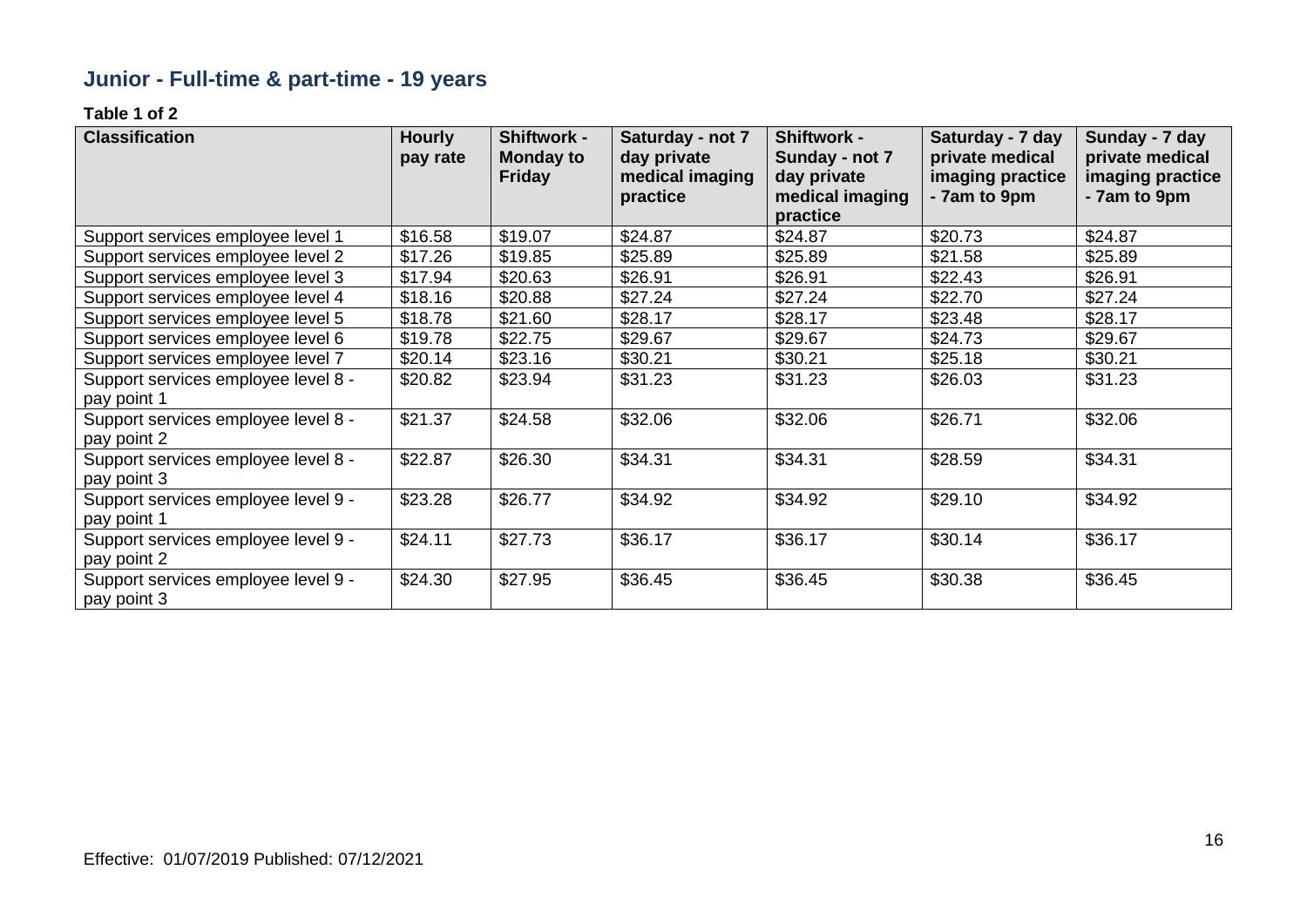| <b>Classification</b>               | <b>Public holiday</b> | <b>Overtime - Monday</b> | <b>Overtime - Monday</b> | <b>Overtime - Sunday</b> | Less than 10 hour |
|-------------------------------------|-----------------------|--------------------------|--------------------------|--------------------------|-------------------|
|                                     |                       | to Saturday - first      | to Saturday - after      |                          | break after       |
|                                     |                       | 2 hours                  | 2 hours                  |                          | overtime          |
| Support services employee level 1   | \$41.45               | \$24.87                  | \$33.16                  | \$33.16                  | \$33.16           |
| Support services employee level 2   | \$43.15               | \$25.89                  | \$34.52                  | \$34.52                  | \$34.52           |
| Support services employee level 3   | \$44.85               | \$26.91                  | \$35.88                  | \$35.88                  | \$35.88           |
| Support services employee level 4   | \$45.40               | \$27.24                  | \$36.32                  | \$36.32                  | \$36.32           |
| Support services employee level 5   | \$46.95               | \$28.17                  | \$37.56                  | \$37.56                  | \$37.56           |
| Support services employee level 6   | \$49.45               | \$29.67                  | \$39.56                  | \$39.56                  | \$39.56           |
| Support services employee level 7   | \$50.35               | \$30.21                  | \$40.28                  | \$40.28                  | \$40.28           |
| Support services employee level 8 - | \$52.05               | \$31.23                  | \$41.64                  | \$41.64                  | \$41.64           |
| pay point 1                         |                       |                          |                          |                          |                   |
| Support services employee level 8 - | \$53.43               | \$32.06                  | \$42.74                  | \$42.74                  | \$42.74           |
| pay point 2                         |                       |                          |                          |                          |                   |
| Support services employee level 8 - | \$57.18               | \$34.31                  | \$45.74                  | \$45.74                  | \$45.74           |
| pay point 3                         |                       |                          |                          |                          |                   |
| Support services employee level 9 - | \$58.20               | \$34.92                  | \$46.56                  | \$46.56                  | \$46.56           |
| pay point 1                         |                       |                          |                          |                          |                   |
| Support services employee level 9 - | \$60.28               | \$36.17                  | \$48.22                  | \$48.22                  | \$48.22           |
| pay point 2                         |                       |                          |                          |                          |                   |
| Support services employee level 9 - | \$60.75               | \$36.45                  | \$48.60                  | \$48.60                  | \$48.60           |
| pay point 3                         |                       |                          |                          |                          |                   |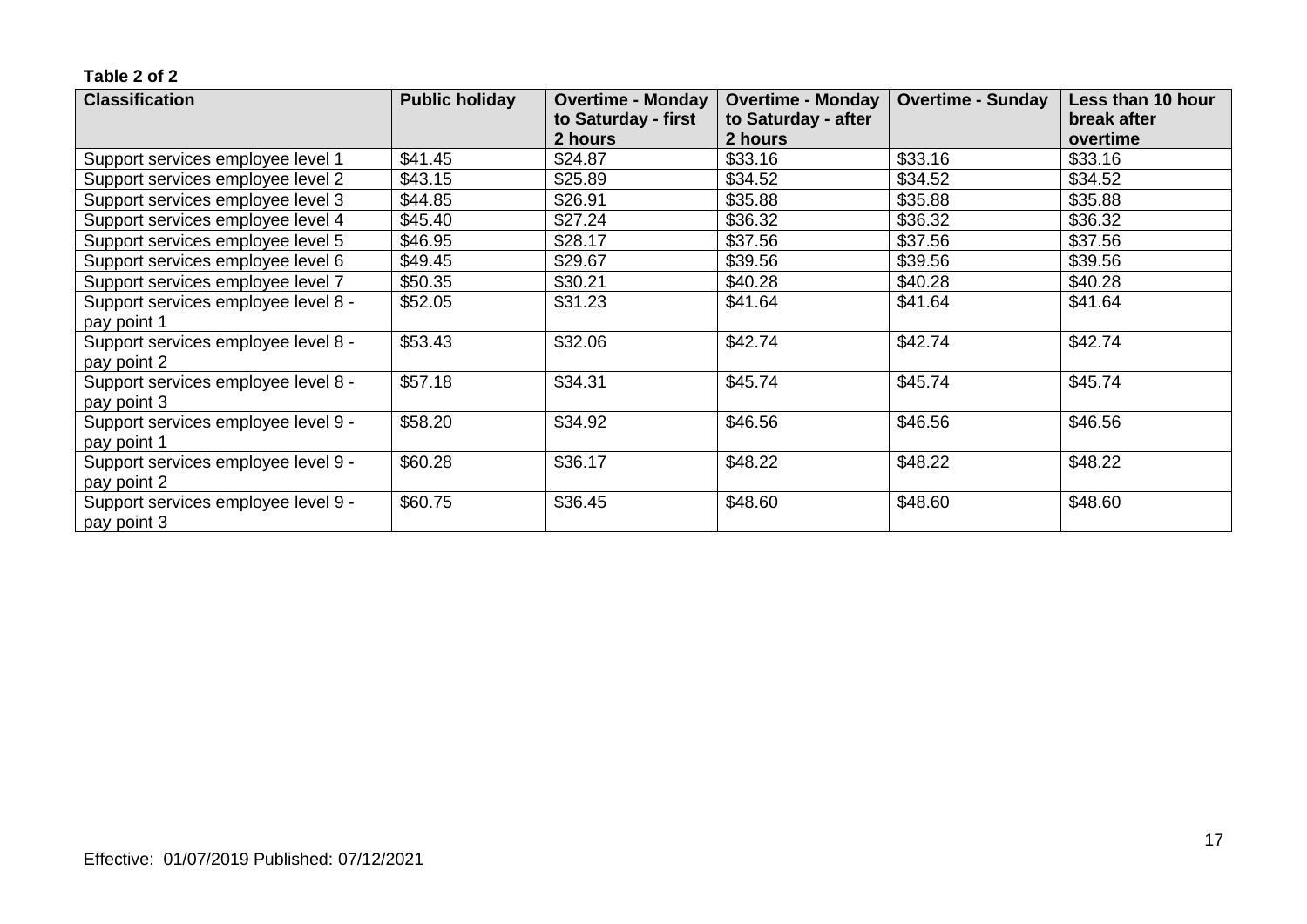# **Junior - Full-time & part-time - 20 years**

| <b>Classification</b>               | <b>Hourly</b><br>pay rate | Shiftwork -<br><b>Monday to</b> | Saturday - not 7<br>day private | <b>Shiftwork -</b><br>Sunday - not 7 | Saturday - 7 day<br>private medical | Sunday - 7 day<br>private medical |
|-------------------------------------|---------------------------|---------------------------------|---------------------------------|--------------------------------------|-------------------------------------|-----------------------------------|
|                                     |                           | <b>Friday</b>                   | medical imaging<br>practice     | day private<br>medical imaging       | imaging practice<br>- 7am to 9pm    | imaging practice<br>- 7am to 9pm  |
|                                     |                           |                                 |                                 | practice                             |                                     |                                   |
| Support services employee level 1   | \$18.66                   | \$21.46                         | \$27.99                         | \$27.99                              | \$23.33                             | \$27.99                           |
| Support services employee level 2   | \$19.42                   | \$22.33                         | \$29.13                         | \$29.13                              | \$24.28                             | \$29.13                           |
| Support services employee level 3   | \$20.19                   | \$23.22                         | \$30.29                         | \$30.29                              | \$25.24                             | \$30.29                           |
| Support services employee level 4   | \$20.43                   | \$23.49                         | \$30.65                         | \$30.65                              | \$25.54                             | \$30.65                           |
| Support services employee level 5   | \$21.12                   | \$24.29                         | \$31.68                         | \$31.68                              | \$26.40                             | \$31.68                           |
| Support services employee level 6   | \$22.26                   | \$25.60                         | \$33.39                         | \$33.39                              | \$27.83                             | \$33.39                           |
| Support services employee level 7   | \$22.66                   | \$26.06                         | \$33.99                         | \$33.99                              | \$28.33                             | \$33.99                           |
| Support services employee level 8 - | \$23.43                   | \$26.94                         | \$35.15                         | \$35.15                              | \$29.29                             | \$35.15                           |
| pay point 1                         |                           |                                 |                                 |                                      |                                     |                                   |
| Support services employee level 8 - | \$24.04                   | \$27.65                         | \$36.06                         | \$36.06                              | \$30.05                             | \$36.06                           |
| pay point 2                         |                           |                                 |                                 |                                      |                                     |                                   |
| Support services employee level 8 - | \$25.73                   | \$29.59                         | \$38.60                         | \$38.60                              | \$32.16                             | \$38.60                           |
| pay point 3                         |                           |                                 |                                 |                                      |                                     |                                   |
| Support services employee level 9 - | \$26.19                   | \$30.12                         | \$39.29                         | \$39.29                              | \$32.74                             | \$39.29                           |
| pay point 1                         |                           |                                 |                                 |                                      |                                     |                                   |
| Support services employee level 9 - | \$27.13                   | \$31.20                         | \$40.70                         | \$40.70                              | \$33.91                             | \$40.70                           |
| pay point 2                         |                           |                                 |                                 |                                      |                                     |                                   |
| Support services employee level 9 - | \$27.33                   | \$31.43                         | \$41.00                         | \$41.00                              | \$34.16                             | \$41.00                           |
| pay point 3                         |                           |                                 |                                 |                                      |                                     |                                   |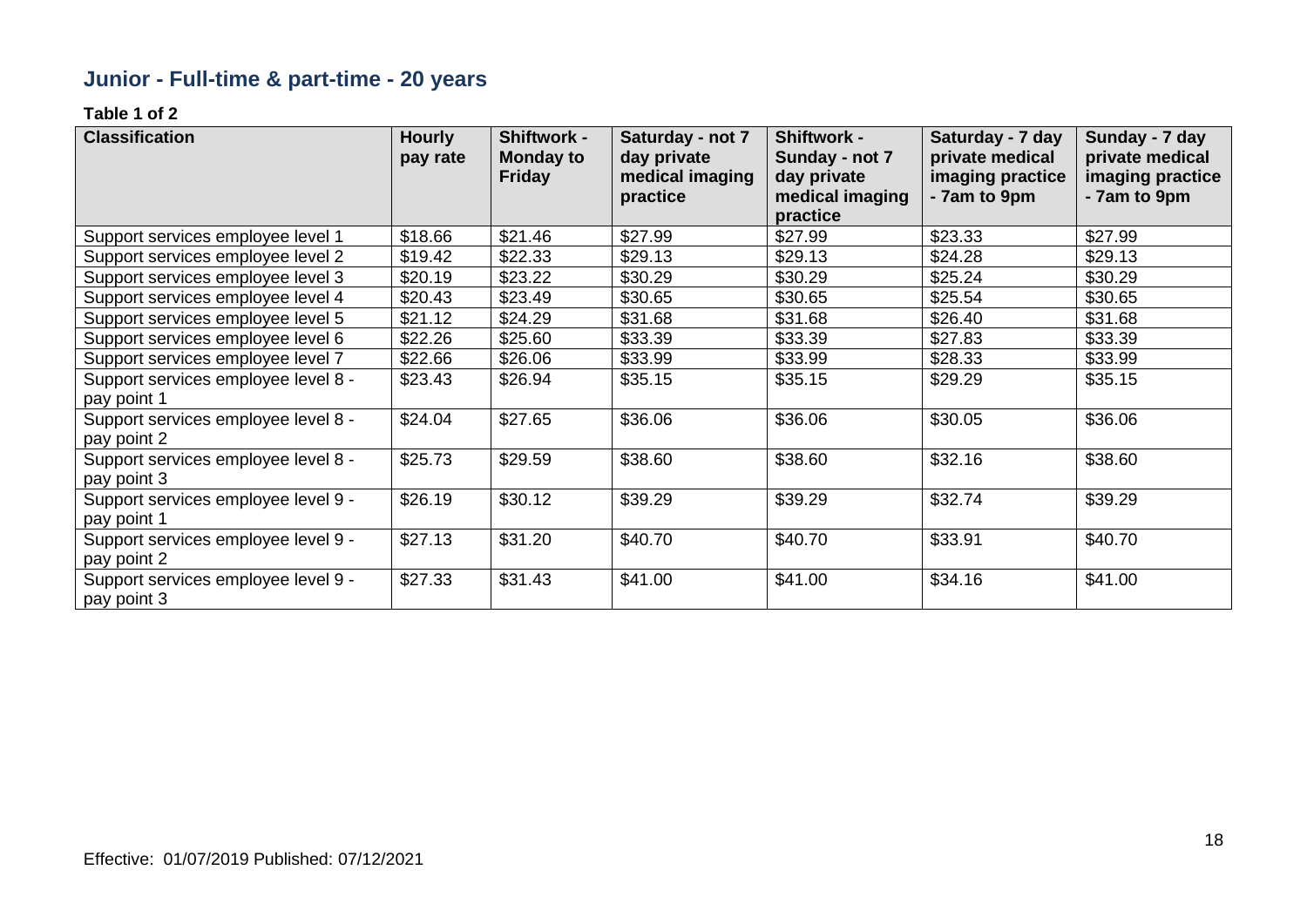| <b>Classification</b>               | <b>Public holiday</b> | <b>Overtime - Monday</b> | <b>Overtime - Monday</b> | <b>Overtime - Sunday</b> | Less than 10 hour |
|-------------------------------------|-----------------------|--------------------------|--------------------------|--------------------------|-------------------|
|                                     |                       | to Saturday - first      | to Saturday - after      |                          | break after       |
|                                     |                       | 2 hours                  | 2 hours                  |                          | overtime          |
| Support services employee level 1   | \$46.65               | \$27.99                  | \$37.32                  | \$37.32                  | \$37.32           |
| Support services employee level 2   | \$48.55               | \$29.13                  | \$38.84                  | \$38.84                  | \$38.84           |
| Support services employee level 3   | \$50.48               | \$30.29                  | \$40.38                  | \$40.38                  | \$40.38           |
| Support services employee level 4   | \$51.08               | \$30.65                  | \$40.86                  | \$40.86                  | \$40.86           |
| Support services employee level 5   | \$52.80               | \$31.68                  | \$42.24                  | \$42.24                  | \$42.24           |
| Support services employee level 6   | \$55.65               | \$33.39                  | \$44.52                  | \$44.52                  | \$44.52           |
| Support services employee level 7   | \$56.65               | \$33.99                  | \$45.32                  | \$45.32                  | \$45.32           |
| Support services employee level 8 - | \$58.58               | \$35.15                  | \$46.86                  | \$46.86                  | \$46.86           |
| pay point 1                         |                       |                          |                          |                          |                   |
| Support services employee level 8 - | \$60.10               | \$36.06                  | \$48.08                  | \$48.08                  | \$48.08           |
| pay point 2                         |                       |                          |                          |                          |                   |
| Support services employee level 8 - | \$64.33               | \$38.60                  | \$51.46                  | \$51.46                  | \$51.46           |
| pay point 3                         |                       |                          |                          |                          |                   |
| Support services employee level 9 - | \$65.48               | \$39.29                  | \$52.38                  | \$52.38                  | \$52.38           |
| pay point 1                         |                       |                          |                          |                          |                   |
| Support services employee level 9 - | \$67.83               | \$40.70                  | \$54.26                  | \$54.26                  | \$54.26           |
| pay point 2                         |                       |                          |                          |                          |                   |
| Support services employee level 9 - | \$68.33               | \$41.00                  | \$54.66                  | \$54.66                  | \$54.66           |
| pay point 3                         |                       |                          |                          |                          |                   |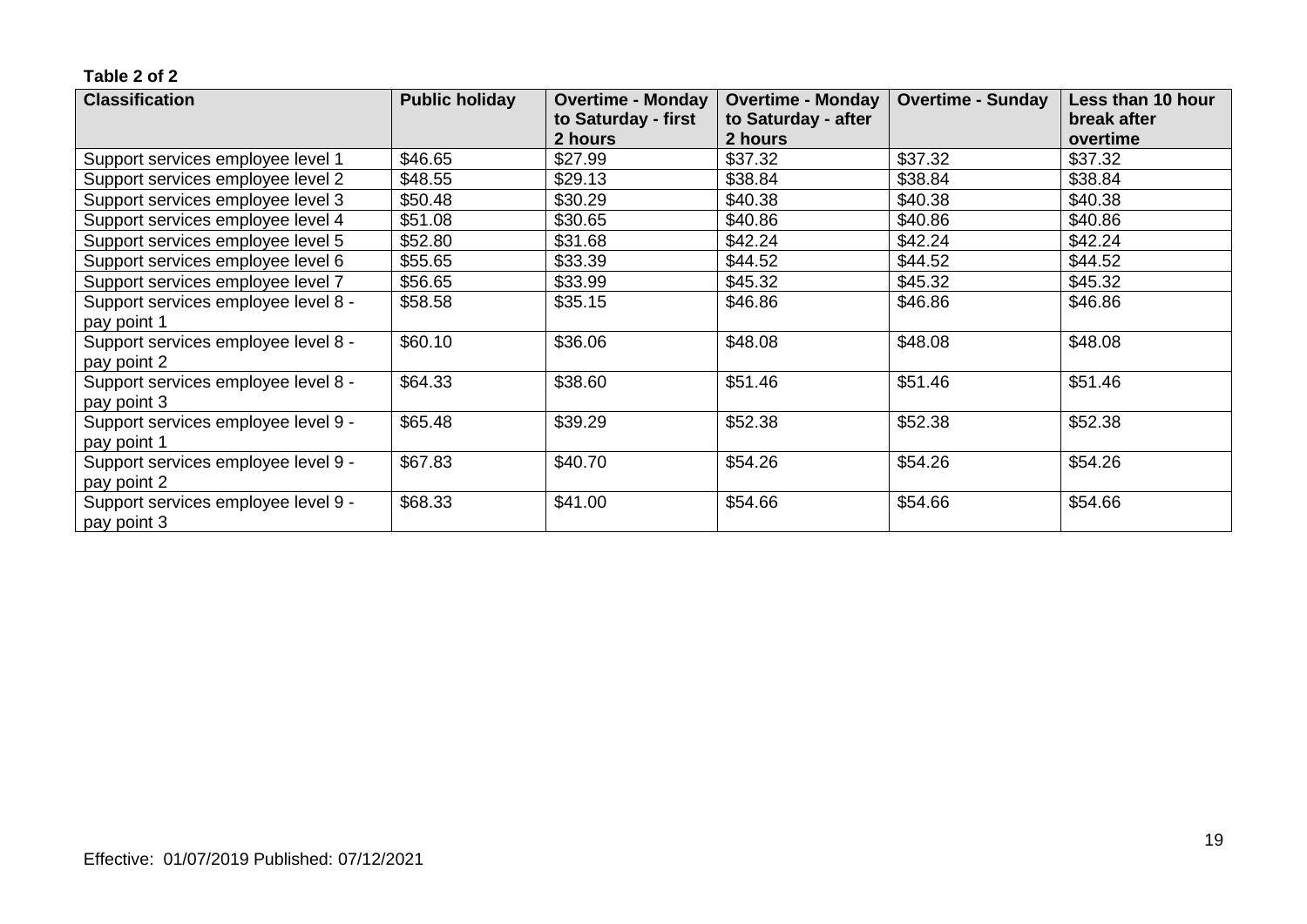# **Junior - Casual - Under 17 years**

| <b>Classification</b>                              | Hourly pay<br>rate | Shiftwork -<br><b>Monday to</b><br><b>Friday</b> | Saturday - not 7<br>day private<br>medical<br>imaging<br>practice | Sunday - not 7<br>day private<br>medical<br>imaging<br>practice | Saturday - 7<br>day private<br>medical<br>imaging<br>practice - 7am<br>to 9pm | Sunday - 7 day<br>private medical<br>imaging<br>practice - 7am<br>to 9pm |
|----------------------------------------------------|--------------------|--------------------------------------------------|-------------------------------------------------------------------|-----------------------------------------------------------------|-------------------------------------------------------------------------------|--------------------------------------------------------------------------|
| Support services employee level 1                  | \$12.96            | \$14.52                                          | \$18.15                                                           | \$18.15                                                         | \$15.56                                                                       | \$18.15                                                                  |
| Support services employee level 2                  | \$13.49            | \$15.11                                          | \$18.88                                                           | \$18.88                                                         | \$16.19                                                                       | \$18.88                                                                  |
| Support services employee level 3                  | \$14.03            | \$15.71                                          | \$19.64                                                           | \$19.64                                                         | \$16.83                                                                       | \$19.64                                                                  |
| Support services employee level 4                  | \$14.19            | \$15.89                                          | \$19.86                                                           | \$19.86                                                         | \$17.03                                                                       | \$19.86                                                                  |
| Support services employee level 5                  | \$14.68            | \$16.44                                          | \$20.55                                                           | \$20.55                                                         | \$17.61                                                                       | \$20.55                                                                  |
| Support services employee level 6                  | \$15.46            | \$17.32                                          | \$21.65                                                           | \$21.65                                                         | \$18.56                                                                       | \$21.65                                                                  |
| Support services employee level 7                  | \$15.74            | \$17.63                                          | \$22.03                                                           | \$22.03                                                         | \$18.89                                                                       | \$22.03                                                                  |
| Support services employee level 8 -<br>pay point 1 | \$16.28            | \$18.23                                          | \$22.79                                                           | \$22.79                                                         | \$19.53                                                                       | \$22.79                                                                  |
| Support services employee level 8 -<br>pay point 2 | \$16.70            | \$18.70                                          | \$23.38                                                           | \$23.38                                                         | \$20.04                                                                       | \$23.38                                                                  |
| Support services employee level 8 -<br>pay point 3 | \$17.88            | \$20.02                                          | \$25.03                                                           | \$25.03                                                         | \$21.45                                                                       | \$25.03                                                                  |
| Support services employee level 9 -<br>pay point 1 | \$18.19            | \$20.37                                          | \$25.46                                                           | \$25.46                                                         | \$21.83                                                                       | \$25.46                                                                  |
| Support services employee level 9 -<br>pay point 2 | \$18.84            | \$21.10                                          | \$26.37                                                           | \$26.37                                                         | \$22.61                                                                       | \$26.37                                                                  |
| Support services employee level 9 -<br>pay point 3 | \$18.99            | \$21.27                                          | \$26.58                                                           | \$26.58                                                         | \$22.79                                                                       | \$26.58                                                                  |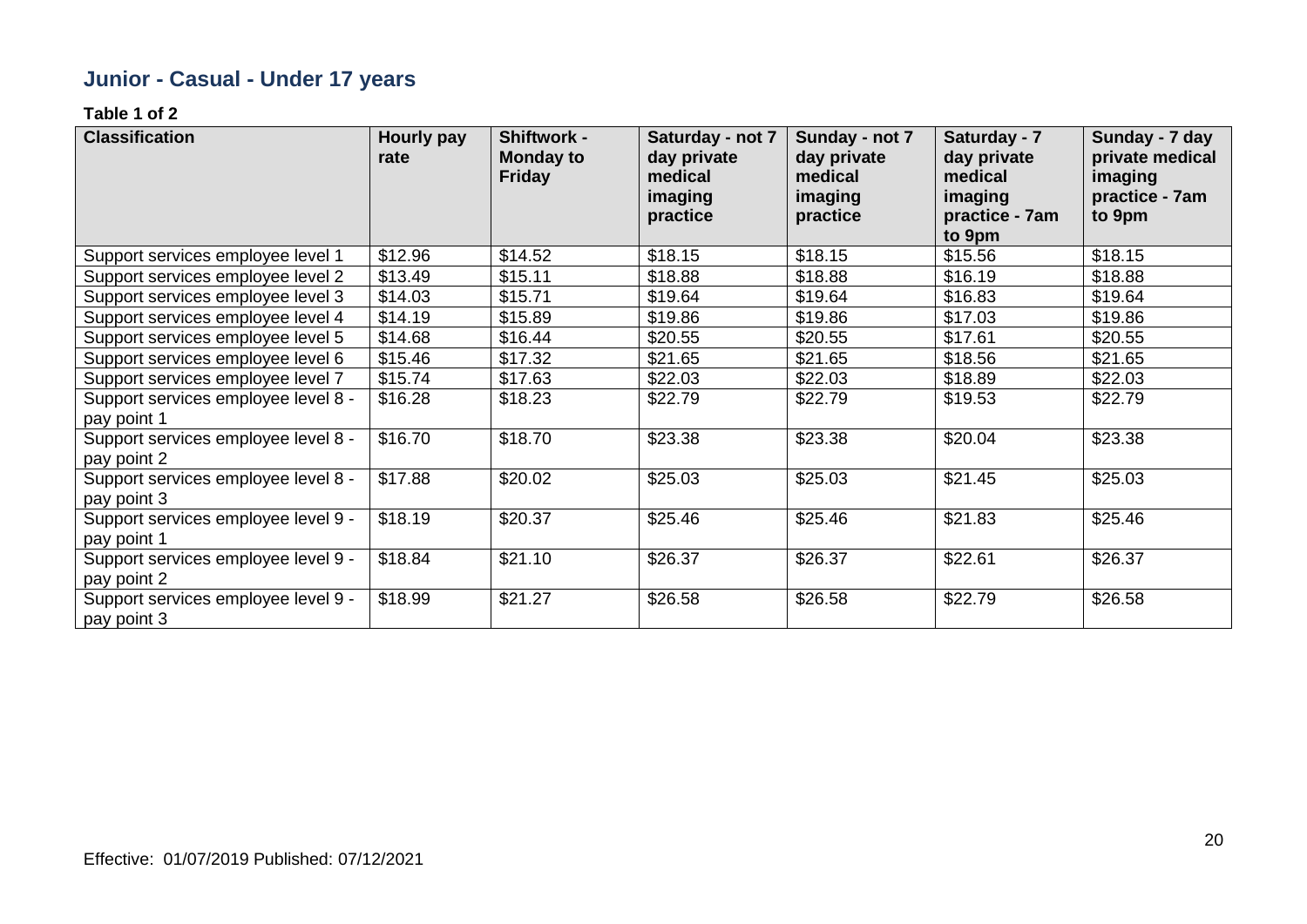| <b>Classification</b>               | <b>Public holiday</b> | <b>Overtime - Monday to</b> | <b>Overtime - Monday to</b> | Less than 10 hour break |
|-------------------------------------|-----------------------|-----------------------------|-----------------------------|-------------------------|
|                                     |                       | Friday - first 2 hours      | Friday - after 2 hours      | after overtime          |
| Support services employee level 1   | \$28.52               | \$18.15                     | \$23.33                     | \$23.33                 |
| Support services employee level 2   | \$29.67               | \$18.88                     | \$24.28                     | \$24.28                 |
| Support services employee level 3   | \$30.86               | \$19.64                     | \$25.25                     | \$25.25                 |
| Support services employee level 4   | \$31.21               | \$19.86                     | \$25.54                     | \$25.54                 |
| Support services employee level 5   | \$32.29               | \$20.55                     | \$26.42                     | \$26.42                 |
| Support services employee level 6   | \$34.02               | \$21.65                     | \$27.83                     | \$27.83                 |
| Support services employee level 7   | \$34.62               | \$22.03                     | \$28.33                     | \$28.33                 |
| Support services employee level 8 - | \$35.81               | \$22.79                     | \$29.30                     | \$29.30                 |
| pay point 1                         |                       |                             |                             |                         |
| Support services employee level 8 - | \$36.74               | \$23.38                     | \$30.06                     | \$30.06                 |
| pay point 2                         |                       |                             |                             |                         |
| Support services employee level 8 - | \$39.33               | \$25.03                     | \$32.18                     | \$32.18                 |
| pay point 3                         |                       |                             |                             |                         |
| Support services employee level 9 - | \$40.01               | \$25.46                     | \$32.74                     | \$32.74                 |
| pay point 1                         |                       |                             |                             |                         |
| Support services employee level 9 - | \$41.44               | \$26.37                     | \$33.91                     | \$33.91                 |
| pay point 2                         |                       |                             |                             |                         |
| Support services employee level 9 - | \$41.77               | \$26.58                     | \$34.18                     | \$34.18                 |
| pay point 3                         |                       |                             |                             |                         |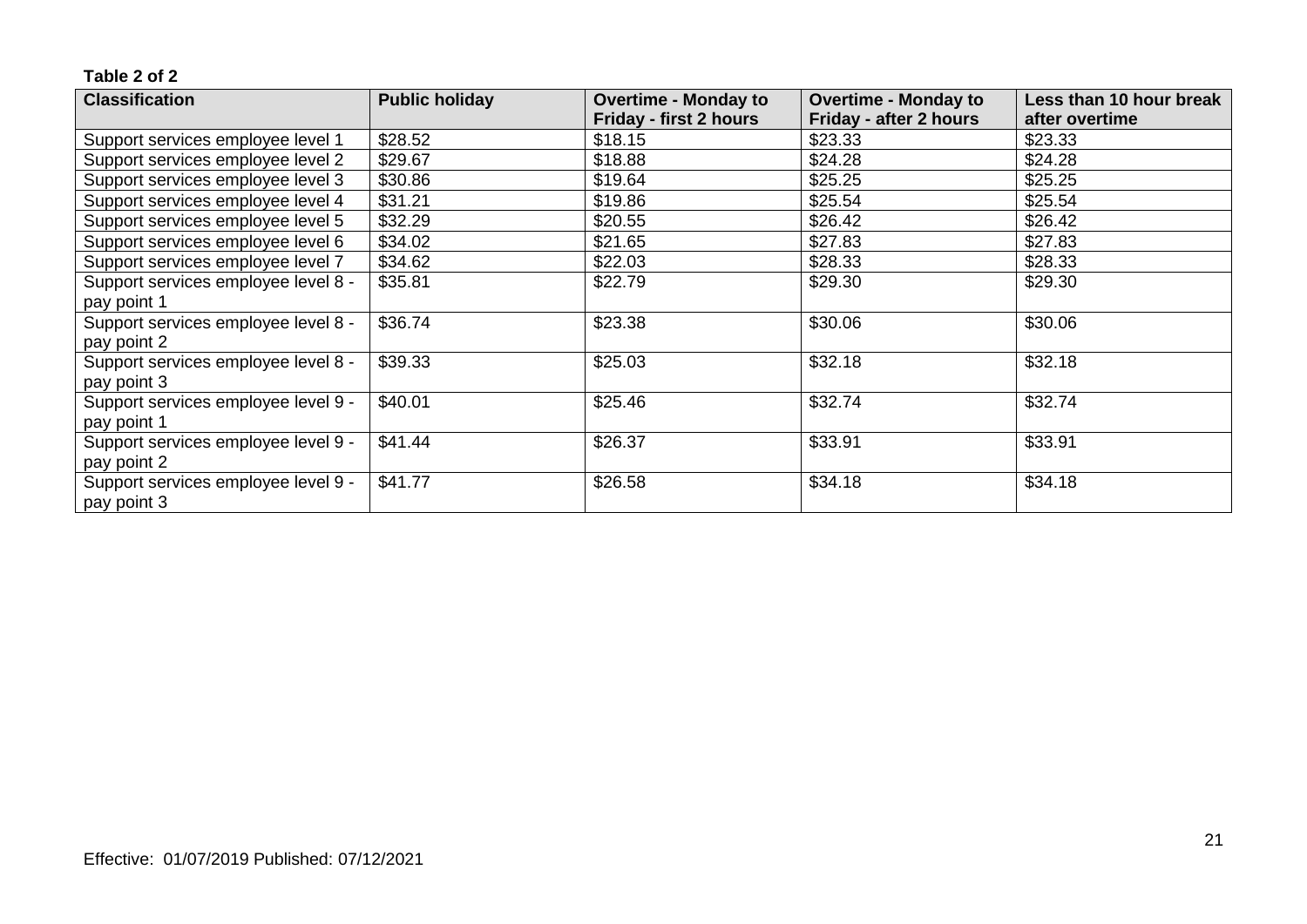# **Junior - Casual - 17 years**

| <b>Classification</b>                              | <b>Hourly pay</b><br>rate | Shiftwork -<br><b>Monday to</b><br><b>Friday</b> | Saturday - not 7<br>day private<br>medical<br>imaging<br>practice | Sunday - not 7<br>day private<br>medical<br>imaging<br>practice | Saturday - 7<br>day private<br>medical<br>imaging<br>practice - 7am<br>to 9pm | Sunday - 7 day<br>private medical<br>imaging<br>practice - 7am<br>to 9pm |
|----------------------------------------------------|---------------------------|--------------------------------------------------|-------------------------------------------------------------------|-----------------------------------------------------------------|-------------------------------------------------------------------------------|--------------------------------------------------------------------------|
| Support services employee level 1                  | \$15.55                   | \$17.42                                          | \$21.77                                                           | \$21.77                                                         | \$18.66                                                                       | \$21.77                                                                  |
| Support services employee level 2                  | \$16.19                   | \$18.13                                          | \$22.66                                                           | \$22.66                                                         | \$19.43                                                                       | \$22.66                                                                  |
| Support services employee level 3                  | \$16.83                   | \$18.84                                          | \$23.56                                                           | \$23.56                                                         | \$20.19                                                                       | \$23.56                                                                  |
| Support services employee level 4                  | \$17.03                   | \$19.07                                          | \$23.84                                                           | \$23.84                                                         | \$20.43                                                                       | \$23.84                                                                  |
| Support services employee level 5                  | \$17.60                   | \$19.71                                          | \$24.64                                                           | \$24.64                                                         | \$21.12                                                                       | \$24.64                                                                  |
| Support services employee level 6                  | \$18.55                   | \$20.78                                          | \$25.97                                                           | \$25.97                                                         | \$22.26                                                                       | \$25.97                                                                  |
| Support services employee level 7                  | \$18.89                   | \$21.15                                          | \$26.44                                                           | \$26.44                                                         | \$22.67                                                                       | \$26.44                                                                  |
| Support services employee level 8 -<br>pay point 1 | \$19.53                   | \$21.87                                          | \$27.34                                                           | \$27.34                                                         | \$23.43                                                                       | \$27.34                                                                  |
| Support services employee level 8 -<br>pay point 2 | \$20.04                   | \$22.44                                          | \$28.05                                                           | \$28.05                                                         | \$24.05                                                                       | \$28.05                                                                  |
| Support services employee level 8 -<br>pay point 3 | \$21.44                   | \$24.01                                          | \$30.01                                                           | \$30.01                                                         | \$25.73                                                                       | \$30.01                                                                  |
| Support services employee level 9 -<br>pay point 1 | \$21.83                   | \$24.44                                          | \$30.56                                                           | \$30.56                                                         | \$26.19                                                                       | \$30.56                                                                  |
| Support services employee level 9 -<br>pay point 2 | \$22.60                   | \$25.31                                          | \$31.64                                                           | \$31.64                                                         | \$27.12                                                                       | \$31.64                                                                  |
| Support services employee level 9 -<br>pay point 3 | \$22.78                   | \$25.51                                          | \$31.89                                                           | \$31.89                                                         | \$27.33                                                                       | \$31.89                                                                  |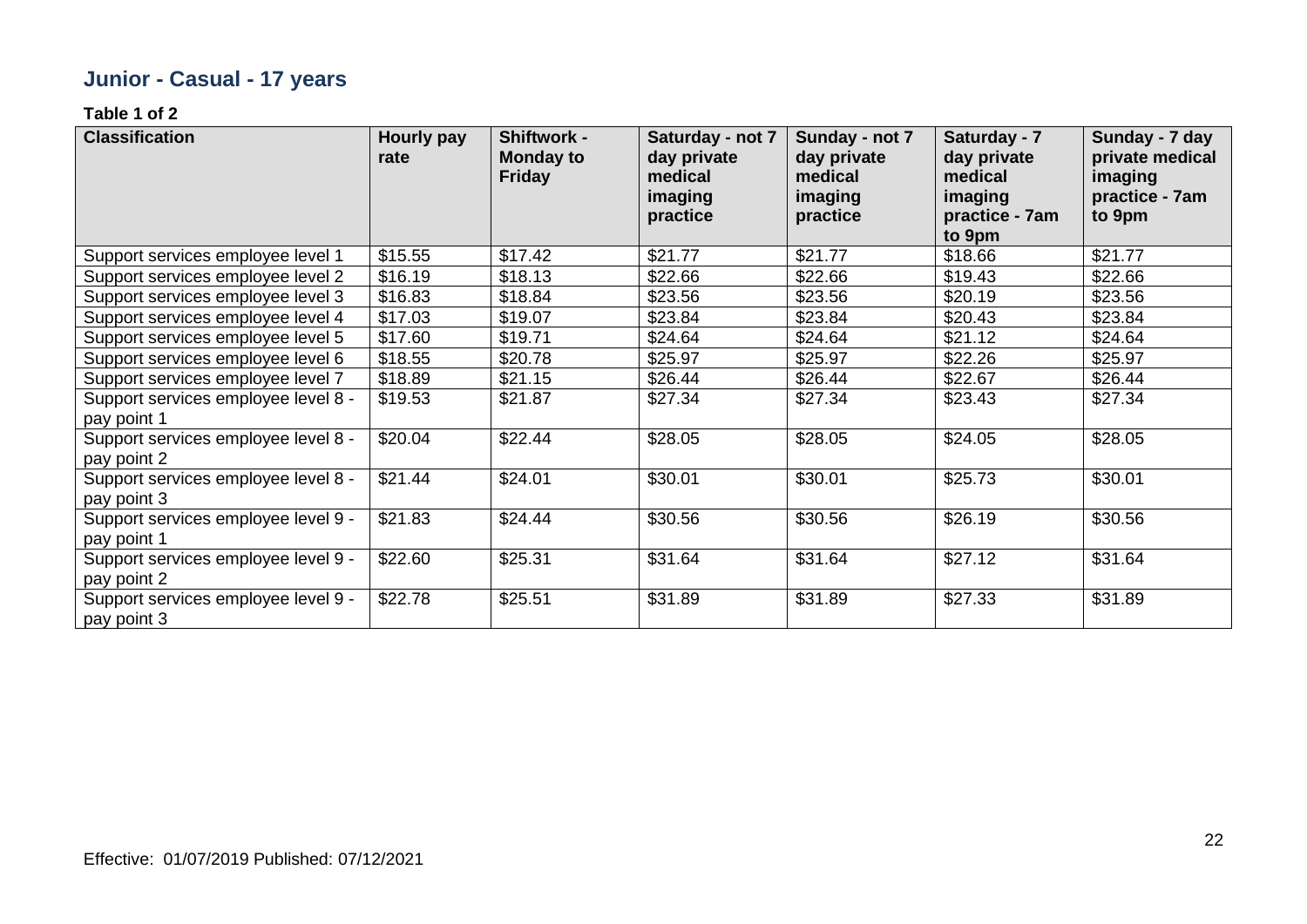| <b>Classification</b>               | <b>Public holiday</b> | <b>Overtime - Monday to</b> | <b>Overtime - Monday to</b> | Less than 10 hour break |
|-------------------------------------|-----------------------|-----------------------------|-----------------------------|-------------------------|
|                                     |                       | Friday - first 2 hours      | Friday - after 2 hours      | after overtime          |
| Support services employee level 1   | \$34.21               | \$21.77                     | \$27.99                     | \$27.99                 |
| Support services employee level 2   | \$35.61               | \$22.66                     | \$29.14                     | \$29.14                 |
| Support services employee level 3   | \$37.02               | \$23.56                     | \$30.29                     | \$30.29                 |
| Support services employee level 4   | \$37.46               | \$23.84                     | \$30.65                     | \$30.65                 |
| Support services employee level 5   | \$38.72               | \$24.64                     | \$31.68                     | \$31.68                 |
| Support services employee level 6   | \$40.81               | \$25.97                     | \$33.39                     | \$33.39                 |
| Support services employee level 7   | \$41.55               | \$26.44                     | \$34.00                     | \$34.00                 |
| Support services employee level 8 - | \$42.96               | \$27.34                     | \$35.15                     | \$35.15                 |
| pay point 1                         |                       |                             |                             |                         |
| Support services employee level 8 - | \$44.08               | \$28.05                     | \$36.07                     | \$36.07                 |
| pay point 2                         |                       |                             |                             |                         |
| Support services employee level 8 - | \$47.16               | \$30.01                     | \$38.59                     | \$38.59                 |
| pay point 3                         |                       |                             |                             |                         |
| Support services employee level 9 - | \$48.02               | \$30.56                     | \$39.29                     | \$39.29                 |
| pay point 1                         |                       |                             |                             |                         |
| Support services employee level 9 - | \$49.72               | \$31.64                     | \$40.68                     | \$40.68                 |
| pay point 2                         |                       |                             |                             |                         |
| Support services employee level 9 - | \$50.11               | \$31.89                     | \$41.00                     | \$41.00                 |
| pay point 3                         |                       |                             |                             |                         |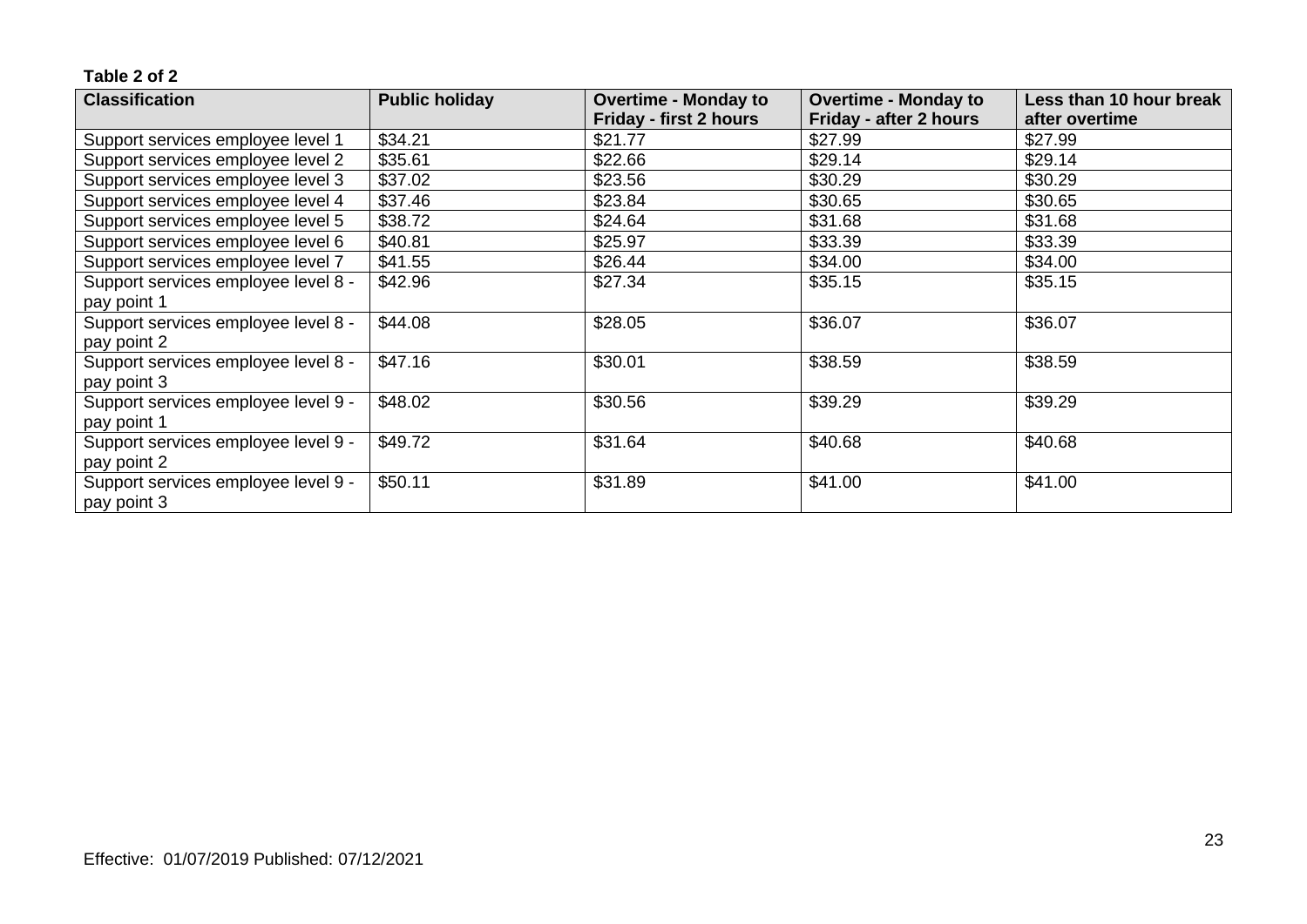# **Junior - Casual - 18 years**

| <b>Classification</b>                              | Hourly pay<br>rate | Shiftwork -<br><b>Monday to</b><br><b>Friday</b> | Saturday - not 7<br>day private<br>medical imaging<br>practice | Sunday - not 7<br>day private<br>medical imaging<br>practice | Saturday - 7 day<br>private medical<br>imaging<br>practice - 7am<br>to 9pm | Sunday - 7 day<br>private medical<br>imaging<br>practice - 7am<br>to 9pm |
|----------------------------------------------------|--------------------|--------------------------------------------------|----------------------------------------------------------------|--------------------------------------------------------------|----------------------------------------------------------------------------|--------------------------------------------------------------------------|
| Support services employee level 1                  | \$18.14            | \$20.31                                          | \$25.39                                                        | \$25.39                                                      | \$21.77                                                                    | \$25.39                                                                  |
| Support services employee level 2                  | \$18.89            | \$21.15                                          | \$26.44                                                        | \$26.44                                                      | \$22.67                                                                    | \$26.44                                                                  |
| Support services employee level 3                  | \$19.63            | \$21.98                                          | \$27.48                                                        | \$27.48                                                      | \$23.55                                                                    | \$27.48                                                                  |
| Support services employee level 4                  | \$19.86            | \$22.25                                          | \$27.81                                                        | \$27.81                                                      | \$23.84                                                                    | \$27.81                                                                  |
| Support services employee level 5                  | \$20.54            | \$23.00                                          | \$28.75                                                        | \$28.75                                                      | \$24.65                                                                    | \$28.75                                                                  |
| Support services employee level 6                  | \$21.64            | \$24.23                                          | \$30.29                                                        | \$30.29                                                      | \$25.97                                                                    | \$30.29                                                                  |
| Support services employee level 7                  | \$22.04            | \$24.68                                          | \$30.85                                                        | \$30.85                                                      | \$26.45                                                                    | \$30.85                                                                  |
| Support services employee level 8 -<br>pay point 1 | \$22.78            | \$25.51                                          | \$31.89                                                        | \$31.89                                                      | \$27.33                                                                    | \$31.89                                                                  |
| Support services employee level 8 -<br>pay point 2 | \$23.38            | \$26.18                                          | \$32.73                                                        | \$32.73                                                      | \$28.05                                                                    | \$32.73                                                                  |
| Support services employee level 8 -<br>pay point 3 | \$25.01            | \$28.01                                          | \$35.02                                                        | \$35.02                                                      | \$30.02                                                                    | \$35.02                                                                  |
| Support services employee level 9 -<br>pay point 1 | \$25.46            | \$28.52                                          | \$35.65                                                        | \$35.65                                                      | \$30.56                                                                    | \$35.65                                                                  |
| Support services employee level 9 -<br>pay point 2 | \$26.38            | \$29.54                                          | \$36.93                                                        | \$36.93                                                      | \$31.65                                                                    | \$36.93                                                                  |
| Support services employee level 9 -<br>pay point 3 | \$26.58            | \$29.76                                          | \$37.21                                                        | \$37.21                                                      | \$31.89                                                                    | \$37.21                                                                  |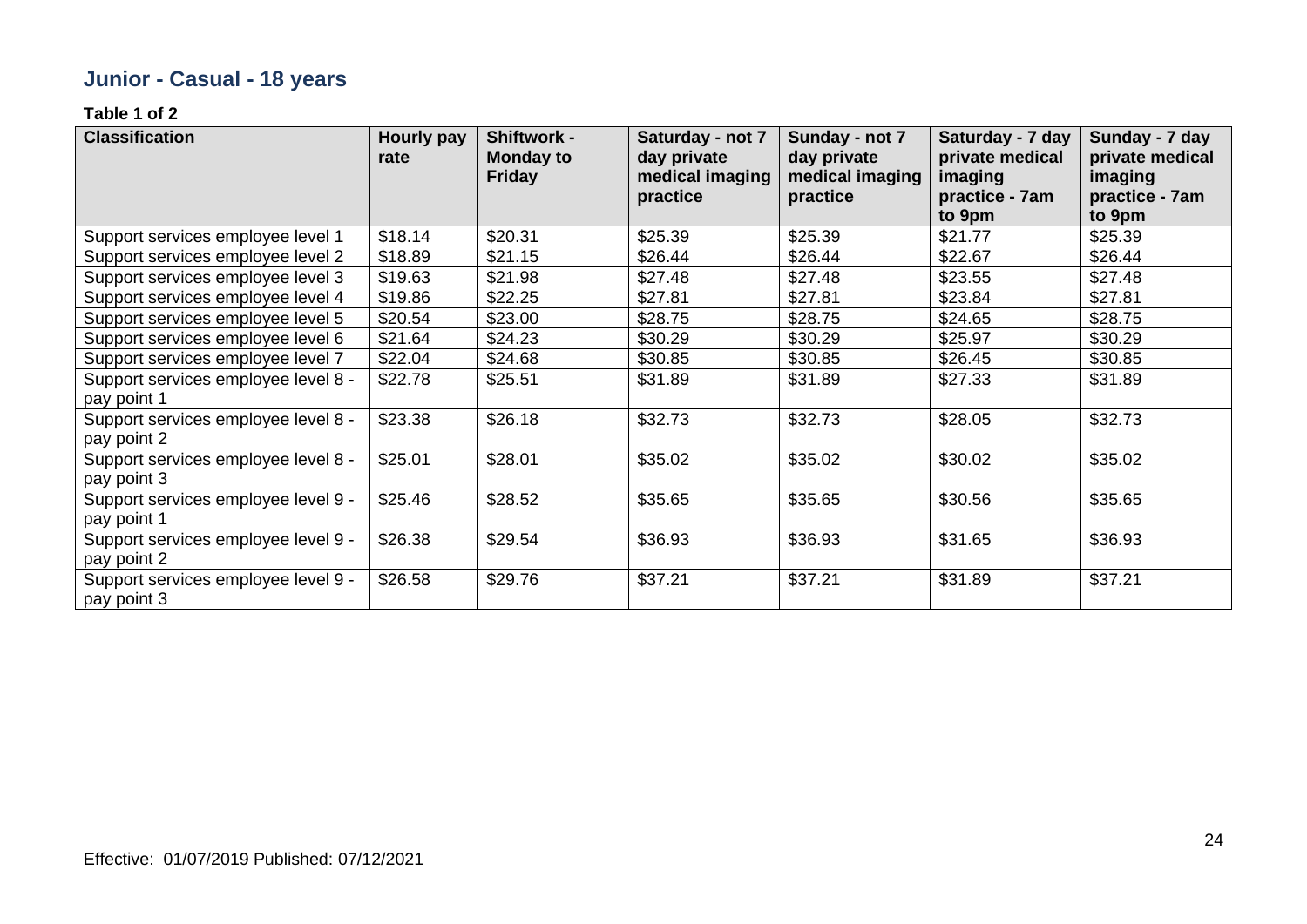| <b>Classification</b>               | <b>Public holiday</b> | <b>Overtime - Monday to</b> | <b>Overtime - Monday to</b> | Less than 10 hour break |
|-------------------------------------|-----------------------|-----------------------------|-----------------------------|-------------------------|
|                                     |                       | Friday - first 2 hours      | Friday - after 2 hours      | after overtime          |
| Support services employee level 1   | \$39.90               | \$25.39                     | \$32.65                     | \$32.65                 |
| Support services employee level 2   | \$41.55               | \$26.44                     | \$34.00                     | \$34.00                 |
| Support services employee level 3   | \$43.18               | \$27.48                     | \$35.33                     | \$35.33                 |
| Support services employee level 4   | \$43.70               | \$27.81                     | \$35.75                     | \$35.75                 |
| Support services employee level 5   | \$45.18               | \$28.75                     | \$36.97                     | \$36.97                 |
| Support services employee level 6   | \$47.60               | \$30.29                     | \$38.95                     | \$38.95                 |
| Support services employee level 7   | \$48.48               | \$30.85                     | \$39.67                     | \$39.67                 |
| Support services employee level 8 - | \$50.11               | \$31.89                     | \$41.00                     | \$41.00                 |
| pay point 1                         |                       |                             |                             |                         |
| Support services employee level 8 - | \$51.43               | \$32.73                     | \$42.08                     | \$42.08                 |
| pay point 2                         |                       |                             |                             |                         |
| Support services employee level 8 - | \$55.03               | \$35.02                     | \$45.02                     | \$45.02                 |
| pay point 3                         |                       |                             |                             |                         |
| Support services employee level 9 - | \$56.02               | \$35.65                     | \$45.83                     | \$45.83                 |
| pay point 1                         |                       |                             |                             |                         |
| Support services employee level 9 - | \$58.03               | \$36.93                     | \$47.48                     | \$47.48                 |
| pay point 2                         |                       |                             |                             |                         |
| Support services employee level 9 - | \$58.47               | \$37.21                     | \$47.84                     | \$47.84                 |
| pay point 3                         |                       |                             |                             |                         |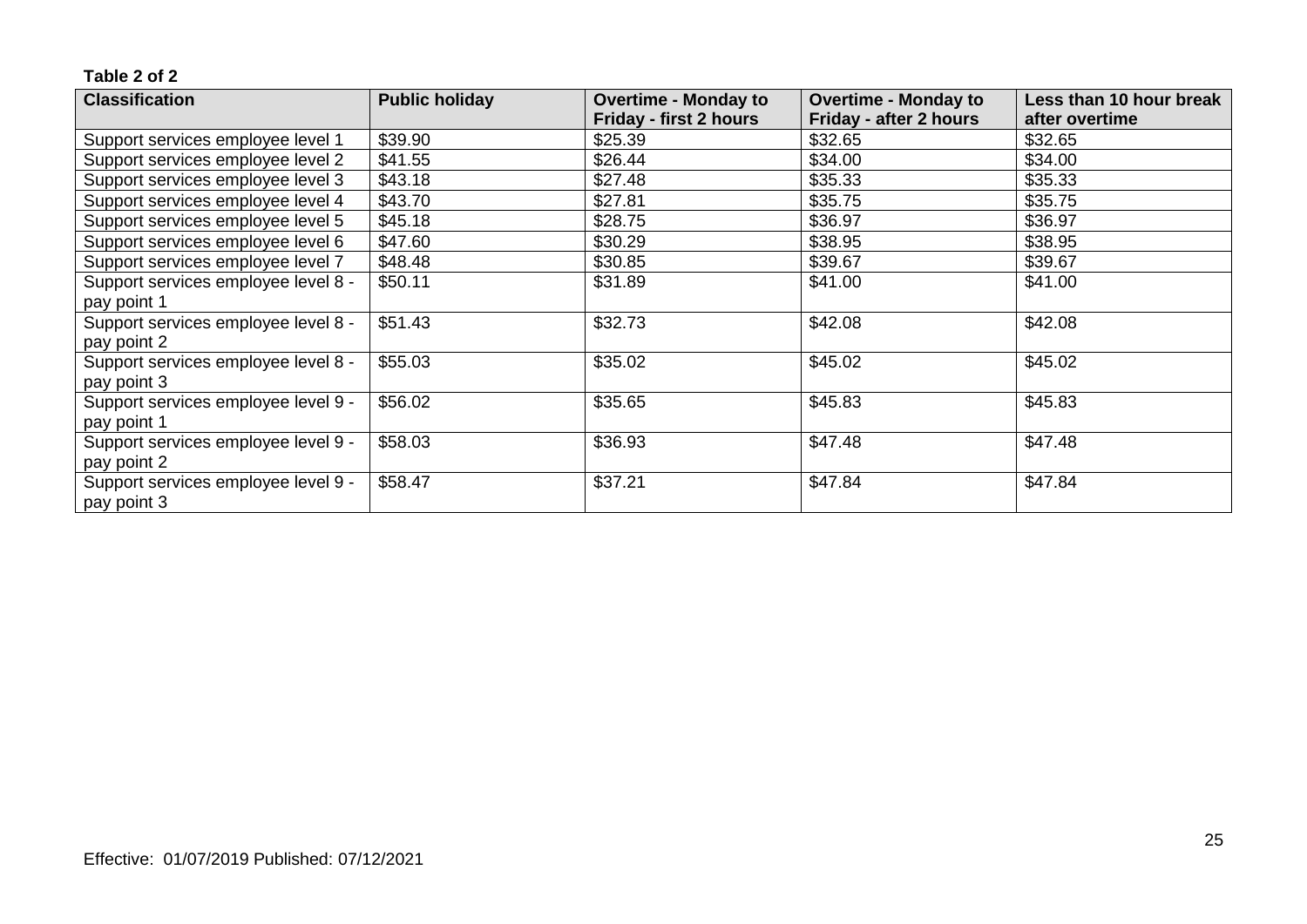# **Junior - Casual - 19 years**

| <b>Classification</b>                              | Hourly pay<br>rate | Shiftwork -<br><b>Monday to</b><br><b>Friday</b> | Saturday - not 7<br>day private<br>medical imaging<br>practice | Sunday - not 7<br>day private<br>medical imaging<br>practice | Saturday - 7 day<br>private medical<br>imaging<br>practice - 7am<br>to 9pm | Sunday - 7 day<br>private medical<br>imaging<br>practice - 7am<br>to 9pm |
|----------------------------------------------------|--------------------|--------------------------------------------------|----------------------------------------------------------------|--------------------------------------------------------------|----------------------------------------------------------------------------|--------------------------------------------------------------------------|
| Support services employee level 1                  | \$20.73            | \$23.21                                          | \$29.02                                                        | \$29.02                                                      | \$24.87                                                                    | \$29.02                                                                  |
| Support services employee level 2                  | \$21.58            | \$24.16                                          | \$30.21                                                        | \$30.21                                                      | \$25.89                                                                    | \$30.21                                                                  |
| Support services employee level 3                  | \$22.43            | \$25.12                                          | \$31.40                                                        | \$31.40                                                      | \$26.91                                                                    | \$31.40                                                                  |
| Support services employee level 4                  | \$22.70            | \$25.42                                          | \$31.78                                                        | \$31.78                                                      | \$27.24                                                                    | \$31.78                                                                  |
| Support services employee level 5                  | \$23.48            | \$26.29                                          | \$32.87                                                        | \$32.87                                                      | \$28.17                                                                    | \$32.87                                                                  |
| Support services employee level 6                  | \$24.73            | \$27.69                                          | \$34.62                                                        | \$34.62                                                      | \$29.67                                                                    | \$34.62                                                                  |
| Support services employee level 7                  | \$25.18            | \$28.20                                          | \$35.25                                                        | \$35.25                                                      | \$30.21                                                                    | \$35.25                                                                  |
| Support services employee level 8 -<br>pay point 1 | \$26.03            | \$29.15                                          | \$36.44                                                        | \$36.44                                                      | \$31.23                                                                    | \$36.44                                                                  |
| Support services employee level 8 -<br>pay point 2 | \$26.71            | \$29.92                                          | \$37.40                                                        | \$37.40                                                      | \$32.06                                                                    | \$37.40                                                                  |
| Support services employee level 8 -<br>pay point 3 | \$28.59            | \$32.02                                          | \$40.02                                                        | \$40.02                                                      | \$34.31                                                                    | \$40.02                                                                  |
| Support services employee level 9 -<br>pay point 1 | \$29.10            | \$32.59                                          | \$40.74                                                        | \$40.74                                                      | \$34.92                                                                    | \$40.74                                                                  |
| Support services employee level 9 -<br>pay point 2 | \$30.14            | \$33.75                                          | \$42.19                                                        | \$42.19                                                      | \$36.17                                                                    | \$42.19                                                                  |
| Support services employee level 9 -<br>pay point 3 | \$30.38            | \$34.02                                          | \$42.53                                                        | \$42.53                                                      | \$36.45                                                                    | \$42.53                                                                  |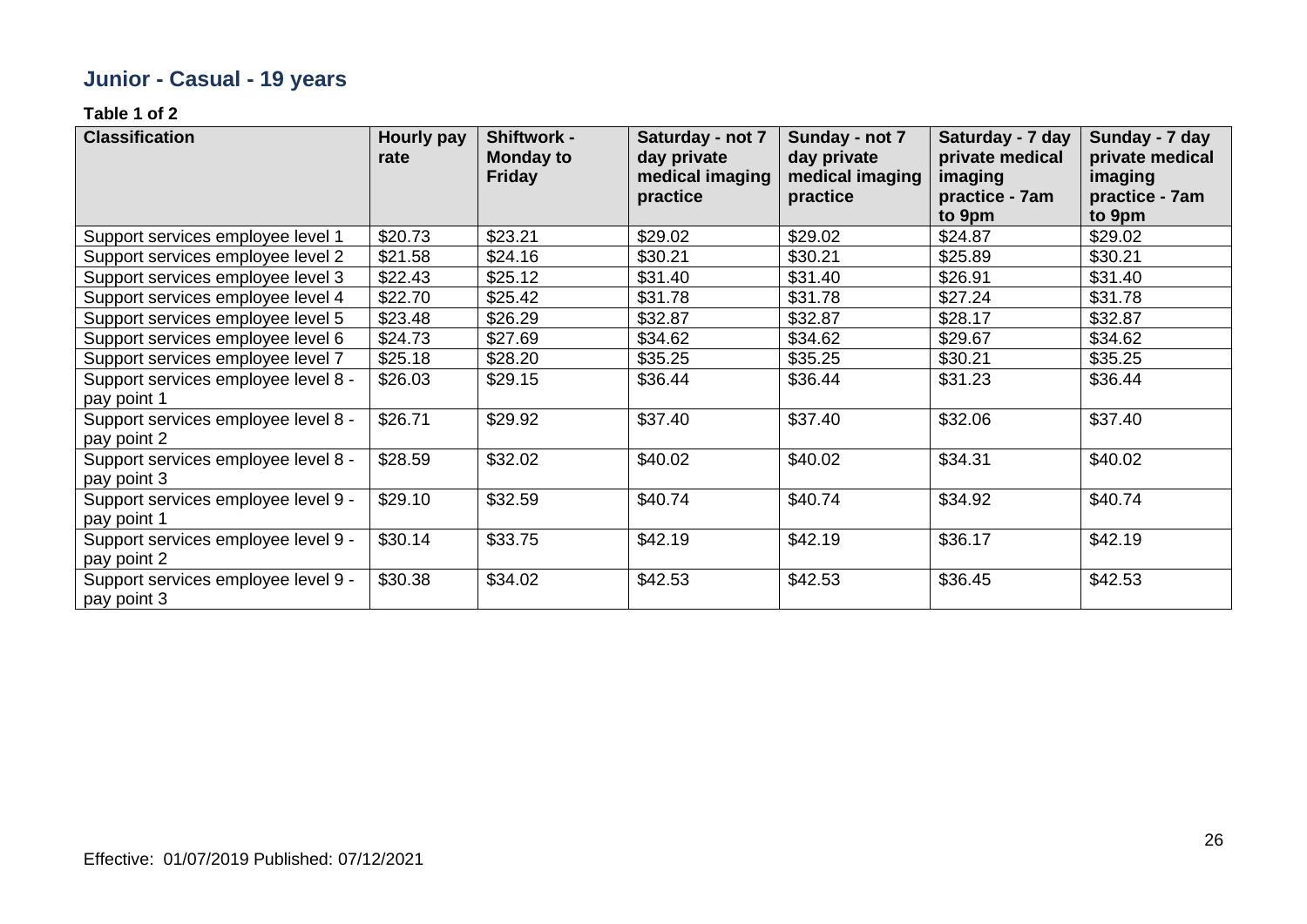| <b>Classification</b>               | <b>Public holiday</b> | <b>Overtime - Monday to</b><br><b>Overtime - Monday to</b> |                        | Less than 10 hour break |
|-------------------------------------|-----------------------|------------------------------------------------------------|------------------------|-------------------------|
|                                     |                       | Friday - first 2 hours                                     | Friday - after 2 hours | after overtime          |
| Support services employee level 1   | \$45.60               | \$29.02                                                    | \$37.31                | \$37.31                 |
| Support services employee level 2   | \$47.47               | \$30.21                                                    | \$38.84                | \$38.84                 |
| Support services employee level 3   | \$49.34               | \$31.40                                                    | \$40.37                | \$40.37                 |
| Support services employee level 4   | \$49.94               | \$31.78                                                    | \$40.86                | \$40.86                 |
| Support services employee level 5   | \$51.65               | \$32.87                                                    | \$42.26                | \$42.26                 |
| Support services employee level 6   | \$54.40               | \$34.62                                                    | \$44.51                | \$44.51                 |
| Support services employee level 7   | \$55.39               | \$35.25                                                    | \$45.32                | \$45.32                 |
| Support services employee level 8 - | \$57.26               | \$36.44                                                    | \$46.85                | \$46.85                 |
| pay point 1                         |                       |                                                            |                        |                         |
| Support services employee level 8 - | \$58.77               | \$37.40                                                    | \$48.08                | \$48.08                 |
| pay point 2                         |                       |                                                            |                        |                         |
| Support services employee level 8 - | \$62.89               | \$40.02                                                    | \$51.46                | \$51.46                 |
| pay point 3                         |                       |                                                            |                        |                         |
| Support services employee level 9 - | \$64.02               | \$40.74                                                    | \$52.38                | \$52.38                 |
| pay point 1                         |                       |                                                            |                        |                         |
| Support services employee level 9 - | \$66.30               | \$42.19                                                    | \$54.25                | \$54.25                 |
| pay point 2                         |                       |                                                            |                        |                         |
| Support services employee level 9 - | \$66.83               | \$42.53                                                    | \$54.68                | \$54.68                 |
| pay point 3                         |                       |                                                            |                        |                         |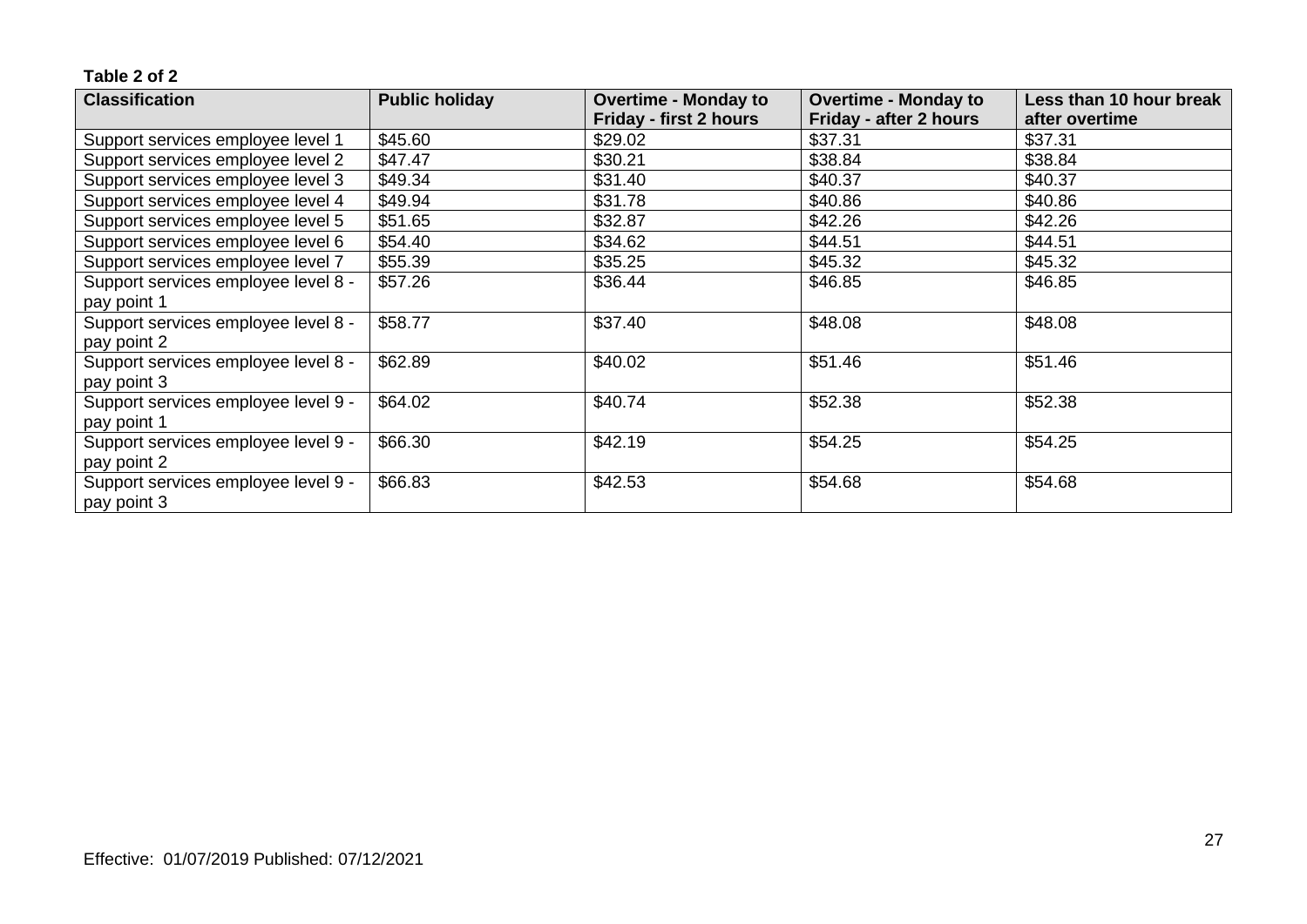# **Junior - Casual - 20 years**

| <b>Classification</b>                              | Hourly pay<br>rate | Shiftwork -<br><b>Monday to</b><br><b>Friday</b> | Saturday - not 7<br>day private<br>medical imaging<br>practice | Sunday - not 7<br>day private<br>medical imaging<br>practice | Saturday - 7 day<br>private medical<br>imaging<br>practice - 7am<br>to 9pm | Sunday - 7 day<br>private medical<br>imaging<br>practice - 7am<br>to 9pm |
|----------------------------------------------------|--------------------|--------------------------------------------------|----------------------------------------------------------------|--------------------------------------------------------------|----------------------------------------------------------------------------|--------------------------------------------------------------------------|
| Support services employee level 1                  | \$23.33            | \$26.12                                          | \$32.66                                                        | \$32.66                                                      | \$27.99                                                                    | \$32.66                                                                  |
| Support services employee level 2                  | \$24.28            | \$27.19                                          | \$33.99                                                        | \$33.99                                                      | \$29.13                                                                    | \$33.99                                                                  |
| Support services employee level 3                  | \$25.24            | \$28.27                                          | \$35.33                                                        | \$35.33                                                      | \$30.29                                                                    | \$35.33                                                                  |
| Support services employee level 4                  | \$25.54            | \$28.60                                          | \$35.75                                                        | \$35.75                                                      | \$30.65                                                                    | \$35.75                                                                  |
| Support services employee level 5                  | \$26.40            | \$29.57                                          | \$36.96                                                        | \$36.96                                                      | \$31.68                                                                    | \$36.96                                                                  |
| Support services employee level 6                  | \$27.83            | \$31.16                                          | \$38.96                                                        | \$38.96                                                      | \$33.39                                                                    | \$38.96                                                                  |
| Support services employee level 7                  | \$28.33            | \$31.72                                          | \$39.66                                                        | \$39.66                                                      | \$33.99                                                                    | \$39.66                                                                  |
| Support services employee level 8 -<br>pay point 1 | \$29.29            | \$32.80                                          | \$41.00                                                        | \$41.00                                                      | \$35.15                                                                    | \$41.00                                                                  |
| Support services employee level 8 -<br>pay point 2 | \$30.05            | \$33.66                                          | \$42.07                                                        | \$42.07                                                      | \$36.06                                                                    | \$42.07                                                                  |
| Support services employee level 8 -<br>pay point 3 | \$32.16            | \$36.02                                          | \$45.03                                                        | \$45.03                                                      | \$38.60                                                                    | \$45.03                                                                  |
| Support services employee level 9 -<br>pay point 1 | \$32.74            | \$36.67                                          | \$45.83                                                        | \$45.83                                                      | \$39.29                                                                    | \$45.83                                                                  |
| Support services employee level 9 -<br>pay point 2 | \$33.91            | \$37.98                                          | \$47.48                                                        | \$47.48                                                      | \$40.70                                                                    | \$47.48                                                                  |
| Support services employee level 9 -<br>pay point 3 | \$34.16            | \$38.26                                          | \$47.83                                                        | \$47.83                                                      | \$41.00                                                                    | \$47.83                                                                  |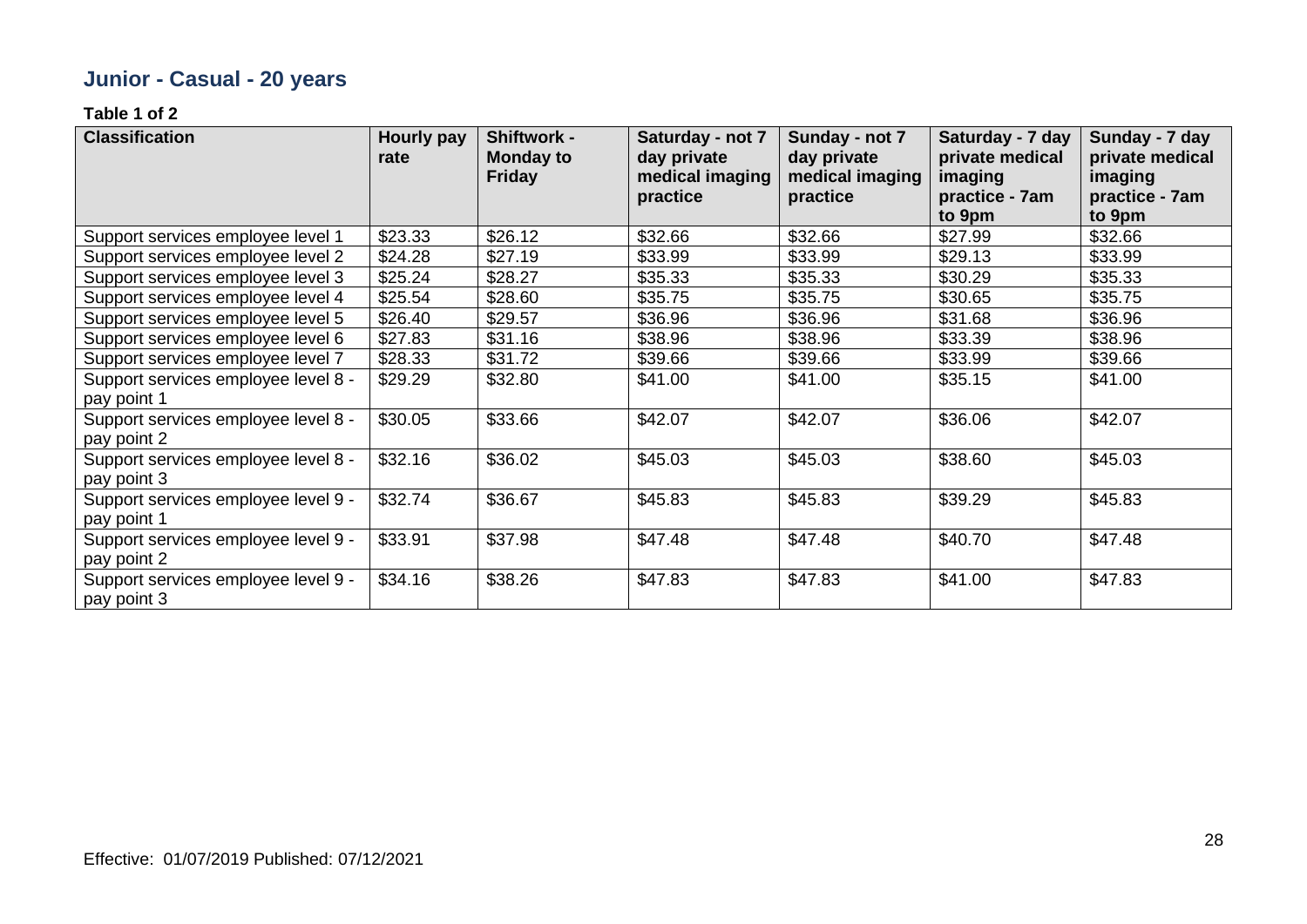| <b>Classification</b>               | <b>Public holiday</b> | <b>Overtime - Monday to</b>   | <b>Overtime - Monday to</b> | Less than 10 hour break |
|-------------------------------------|-----------------------|-------------------------------|-----------------------------|-------------------------|
|                                     |                       | <b>Friday - first 2 hours</b> | Friday - after 2 hours      | after overtime          |
| Support services employee level 1   | \$51.32               | \$32.66                       | \$41.99                     | \$41.99                 |
| Support services employee level 2   | \$53.41               | \$33.99                       | \$43.70                     | \$43.70                 |
| Support services employee level 3   | \$55.52               | \$35.33                       | \$45.43                     | \$45.43                 |
| Support services employee level 4   | \$56.18               | \$35.75                       | \$45.97                     | \$45.97                 |
| Support services employee level 5   | \$58.08               | \$36.96                       | \$47.52                     | \$47.52                 |
| Support services employee level 6   | \$61.22               | \$38.96                       | \$50.09                     | \$50.09                 |
| Support services employee level 7   | \$62.32               | \$39.66                       | \$50.99                     | \$50.99                 |
| Support services employee level 8 - | \$64.43               | \$41.00                       | \$52.72                     | \$52.72                 |
| pay point 1                         |                       |                               |                             |                         |
| Support services employee level 8 - | \$66.11               | \$42.07                       | \$54.09                     | \$54.09                 |
| pay point 2                         |                       |                               |                             |                         |
| Support services employee level 8 - | \$70.76               | \$45.03                       | \$57.89                     | \$57.89                 |
| pay point 3                         |                       |                               |                             |                         |
| Support services employee level 9 - | \$72.02               | \$45.83                       | \$58.93                     | \$58.93                 |
| pay point 1                         |                       |                               |                             |                         |
| Support services employee level 9 - | \$74.61               | \$47.48                       | \$61.04                     | \$61.04                 |
| pay point 2                         |                       |                               |                             |                         |
| Support services employee level 9 - | \$75.16               | \$47.83                       | \$61.49                     | \$61.49                 |
| pay point 3                         |                       |                               |                             |                         |

# **Apprentice - Cooking**

| <b>Classification</b>         | Hourly pay rate | <b>Shiftwork -</b><br><b>Monday to</b><br><b>Friday</b> | Saturday - not 7<br>day private<br>medical imaging<br>practice | <b>Shiftwork -</b><br>Sunday - not 7<br>day private<br>medical imaging $ $ practice - $7$ am<br>practice | Saturday - 7 day<br>private medical<br>imaging<br>to 9pm | Sunday - 7 day<br>private medical<br>imaging<br>practice - 7am<br>to 9pm |
|-------------------------------|-----------------|---------------------------------------------------------|----------------------------------------------------------------|----------------------------------------------------------------------------------------------------------|----------------------------------------------------------|--------------------------------------------------------------------------|
| Cooking apprentice - 1st year | \$12.49         | \$14.36                                                 | \$18.74                                                        | \$18.74                                                                                                  | \$15.61                                                  | \$18.74                                                                  |
| Cooking apprentice - 2nd year | \$14.76         | \$16.97                                                 | \$22.14                                                        | \$22.14                                                                                                  | \$18.45                                                  | \$22.14                                                                  |
| Cooking apprentice - 3rd year | \$18.16         | \$20.88                                                 | \$27.24                                                        | \$27.24                                                                                                  | \$22.70                                                  | \$27.24                                                                  |
| Cooking apprentice - 4th year | \$21.57         | \$24.81                                                 | \$32.36                                                        | \$32.36                                                                                                  | \$26.96                                                  | \$32.36                                                                  |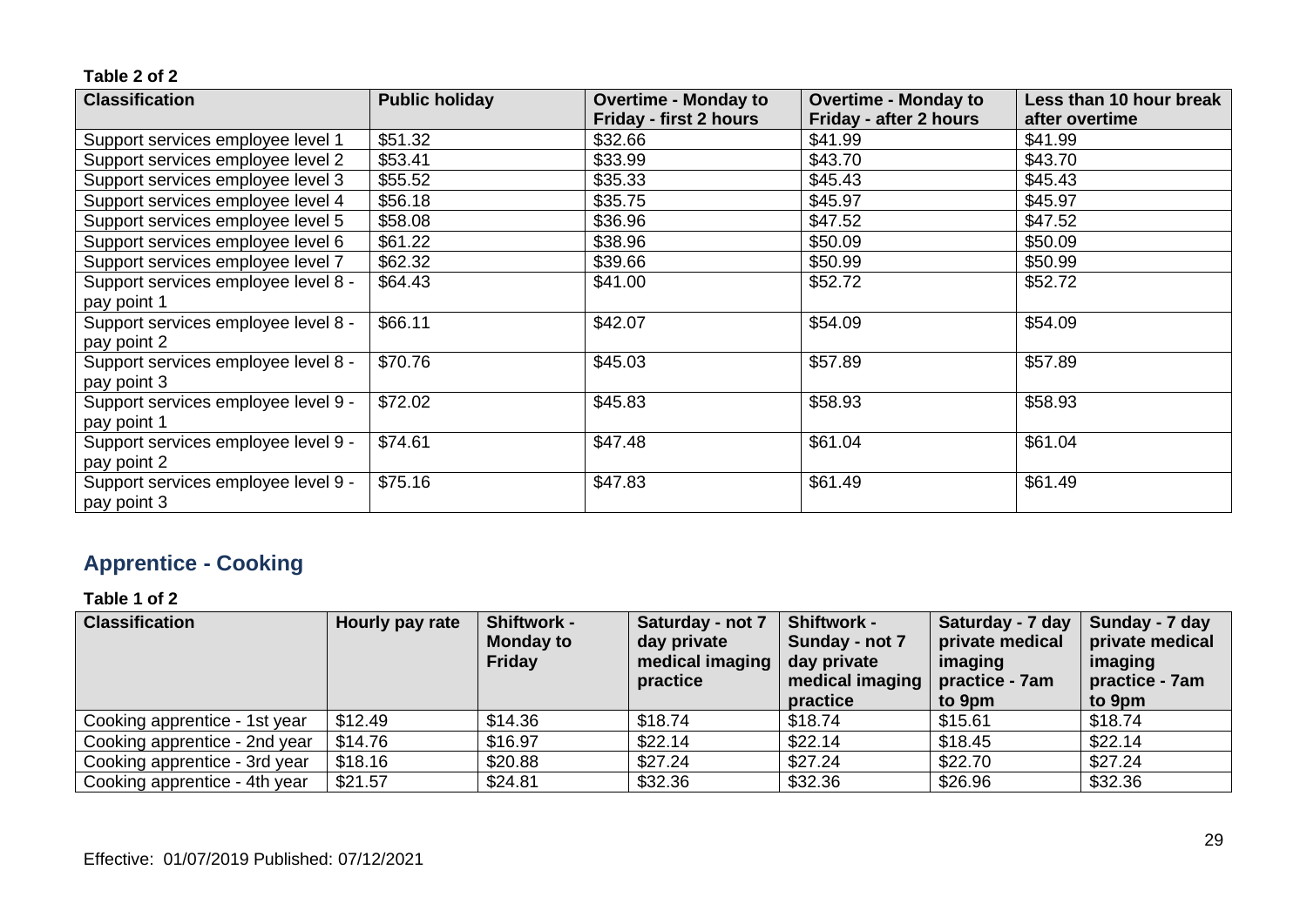| <b>Classification</b>         | <b>Public holiday</b> | <b>Overtime - Monday</b><br>to Saturday - first 2 | <b>Overtime - Monday</b><br>to Saturday - after 2 | <b>Overtime - Sunday</b> | Less than 10 hour<br>break after overtime |
|-------------------------------|-----------------------|---------------------------------------------------|---------------------------------------------------|--------------------------|-------------------------------------------|
|                               |                       | hours                                             | hours                                             |                          |                                           |
| Cooking apprentice - 1st year | \$31.23               | \$18.74                                           | \$24.98                                           | \$24.98                  | \$24.98                                   |
| Cooking apprentice - 2nd year | \$36.90               | \$22.14                                           | \$29.52                                           | \$29.52                  | \$29.52                                   |
| Cooking apprentice - 3rd year | \$45.40               | \$27.24                                           | \$36.32                                           | \$36.32                  | \$36.32                                   |
| Cooking apprentice - 4th year | \$53.93               | \$32.36                                           | \$43.14                                           | \$43.14                  | \$43.14                                   |

# **Apprentice - Dental Technician - Started before 1 Jan 2015 - Did not complete year 12**

#### **Table 1 of 2**

| <b>Classification</b>                   | Hourly pay<br>rate | <b>Shiftwork -</b><br><b>Monday to</b><br>Friday | Saturday - not 7<br>day private<br>medical imaging<br>practice | <b>Shiftwork -</b><br>Sunday - not 7<br>day private<br>medical imaging $ $ practice - $7$ am<br>practice | Saturday - 7 day<br>private medical<br>imaging<br>to 9pm | Sunday - 7 day<br>private medical<br>imaging<br>practice - 7am<br>to 9pm |
|-----------------------------------------|--------------------|--------------------------------------------------|----------------------------------------------------------------|----------------------------------------------------------------------------------------------------------|----------------------------------------------------------|--------------------------------------------------------------------------|
| Dental technician apprentice - 1st year | \$11.35            | \$13.05                                          | \$17.03                                                        | \$17.03                                                                                                  | \$14.19                                                  | \$17.03                                                                  |
| Dental technician apprentice - 2nd year | \$13.62            | \$15.66                                          | \$20.43                                                        | \$20.43                                                                                                  | \$17.03                                                  | \$20.43                                                                  |
| Dental technician apprentice - 3rd year | \$15.21            | \$17.49                                          | \$22.82                                                        | \$22.82                                                                                                  | \$19.01                                                  | \$22.82                                                                  |
| Dental technician apprentice - 4th year | \$18.16            | \$20.88                                          | \$27.24                                                        | \$27.24                                                                                                  | \$22.70                                                  | \$27.24                                                                  |

| <b>Classification</b>                   | <b>Public holiday</b> | <b>Overtime -</b><br><b>Monday to</b><br><b>Saturday - first 2</b><br>hours | <b>Overtime -</b><br><b>Monday to</b><br>Saturday - after 2<br>hours | <b>Overtime - Sunday</b> | Less than 10 hour<br>break after<br>overtime |
|-----------------------------------------|-----------------------|-----------------------------------------------------------------------------|----------------------------------------------------------------------|--------------------------|----------------------------------------------|
| Dental technician apprentice - 1st year | \$28.38               | \$17.03                                                                     | \$22.70                                                              | \$22.70                  | \$22.70                                      |
| Dental technician apprentice - 2nd year | \$34.05               | \$20.43                                                                     | \$27.24                                                              | \$27.24                  | \$27.24                                      |
| Dental technician apprentice - 3rd year | \$38.03               | \$22.82                                                                     | \$30.42                                                              | \$30.42                  | \$30.42                                      |
| Dental technician apprentice - 4th year | \$45.40               | \$27.24                                                                     | \$36.32                                                              | \$36.32                  | \$36.32                                      |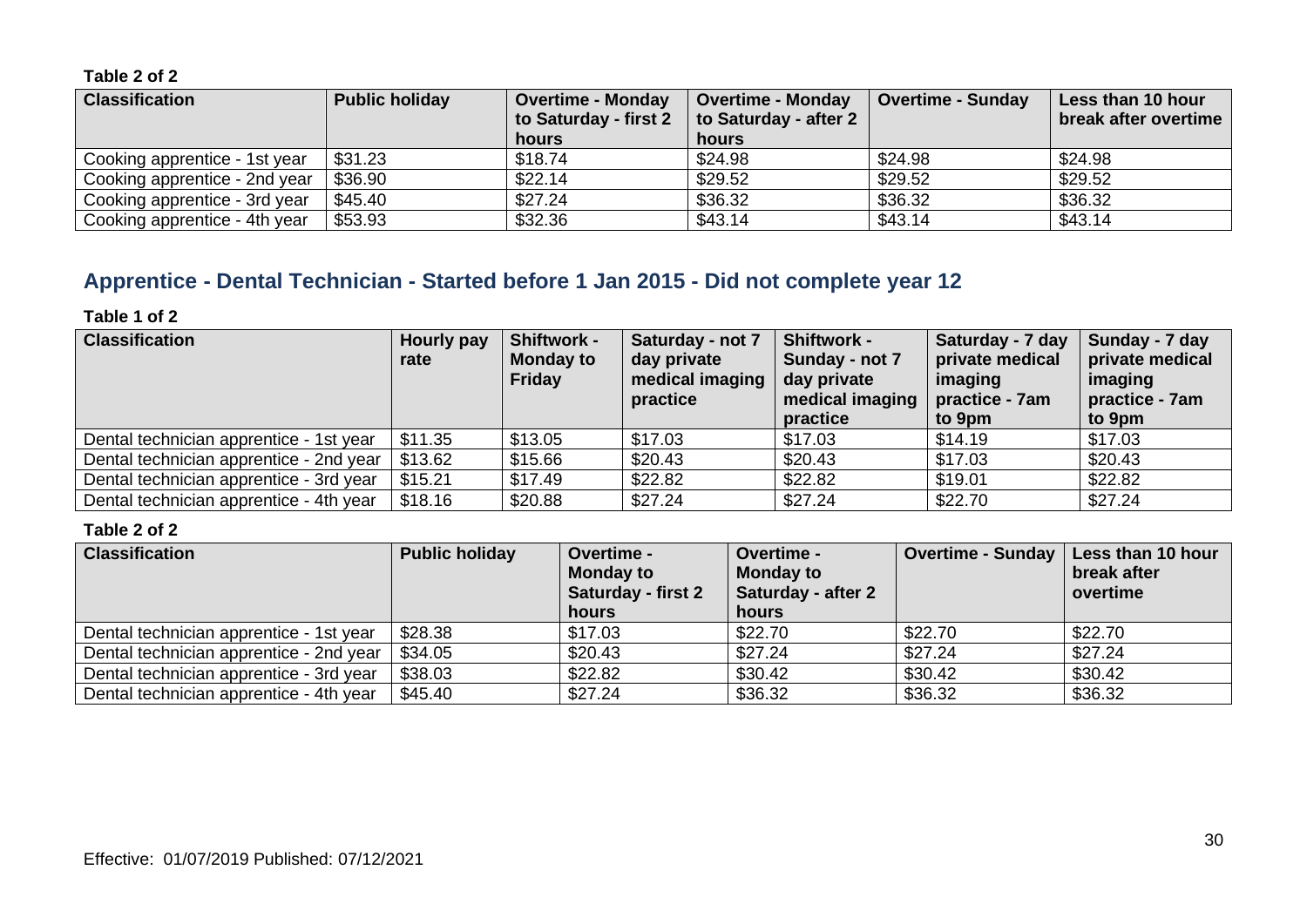# **Apprentice - Dental Technician - Started before 1 Jan 2015 - Completed year 12**

### **Table 1 of 2**

| <b>Classification</b>                   | Hourly pay<br>rate | <b>Shiftwork -</b><br><b>Monday to</b><br>Friday | Saturday - not 7<br>day private<br>medical imaging<br>practice | <b>Shiftwork -</b><br>Sunday - not 7<br>day private<br>medical imaging $ $ practice - 7am<br>practice | Saturday - 7 day<br>private medical<br>imaging<br>to 9pm | Sunday - 7 day<br>private medical<br>imaging<br>practice - 7am<br>to 9pm |
|-----------------------------------------|--------------------|--------------------------------------------------|----------------------------------------------------------------|-------------------------------------------------------------------------------------------------------|----------------------------------------------------------|--------------------------------------------------------------------------|
| Dental technician apprentice - 1st year | \$11.58            | \$13.32                                          | \$17.37                                                        | \$17.37                                                                                               | \$14.48                                                  | \$17.37                                                                  |
| Dental technician apprentice - 2nd year | \$13.85            | \$15.93                                          | \$20.78                                                        | \$20.78                                                                                               | \$17.31                                                  | \$20.78                                                                  |
| Dental technician apprentice - 3rd year | \$15.21            | \$17.49                                          | \$22.82                                                        | \$22.82                                                                                               | \$19.01                                                  | \$22.82                                                                  |
| Dental technician apprentice - 4th year | \$18.16            | \$20.88                                          | \$27.24                                                        | \$27.24                                                                                               | \$22.70                                                  | \$27.24                                                                  |

| <b>Classification</b>                   | <b>Public holiday</b> | <b>Overtime -</b><br><b>Monday to</b><br><b>Saturday - first 2</b><br>hours | <b>Overtime -</b><br><b>Monday to</b><br><b>Saturday - after 2</b><br>hours | <b>Overtime - Sunday</b> | Less than 10 hour<br>break after<br>overtime |
|-----------------------------------------|-----------------------|-----------------------------------------------------------------------------|-----------------------------------------------------------------------------|--------------------------|----------------------------------------------|
| Dental technician apprentice - 1st year | \$28.95               | \$17.37                                                                     | \$23.16                                                                     | \$23.16                  | \$23.16                                      |
| Dental technician apprentice - 2nd year | \$34.63               | \$20.78                                                                     | \$27.70                                                                     | \$27.70                  | \$27.70                                      |
| Dental technician apprentice - 3rd year | \$38.03               | \$22.82                                                                     | \$30.42                                                                     | \$30.42                  | \$30.42                                      |
| Dental technician apprentice - 4th year | \$45.40               | \$27.24                                                                     | \$36.32                                                                     | \$36.32                  | \$36.32                                      |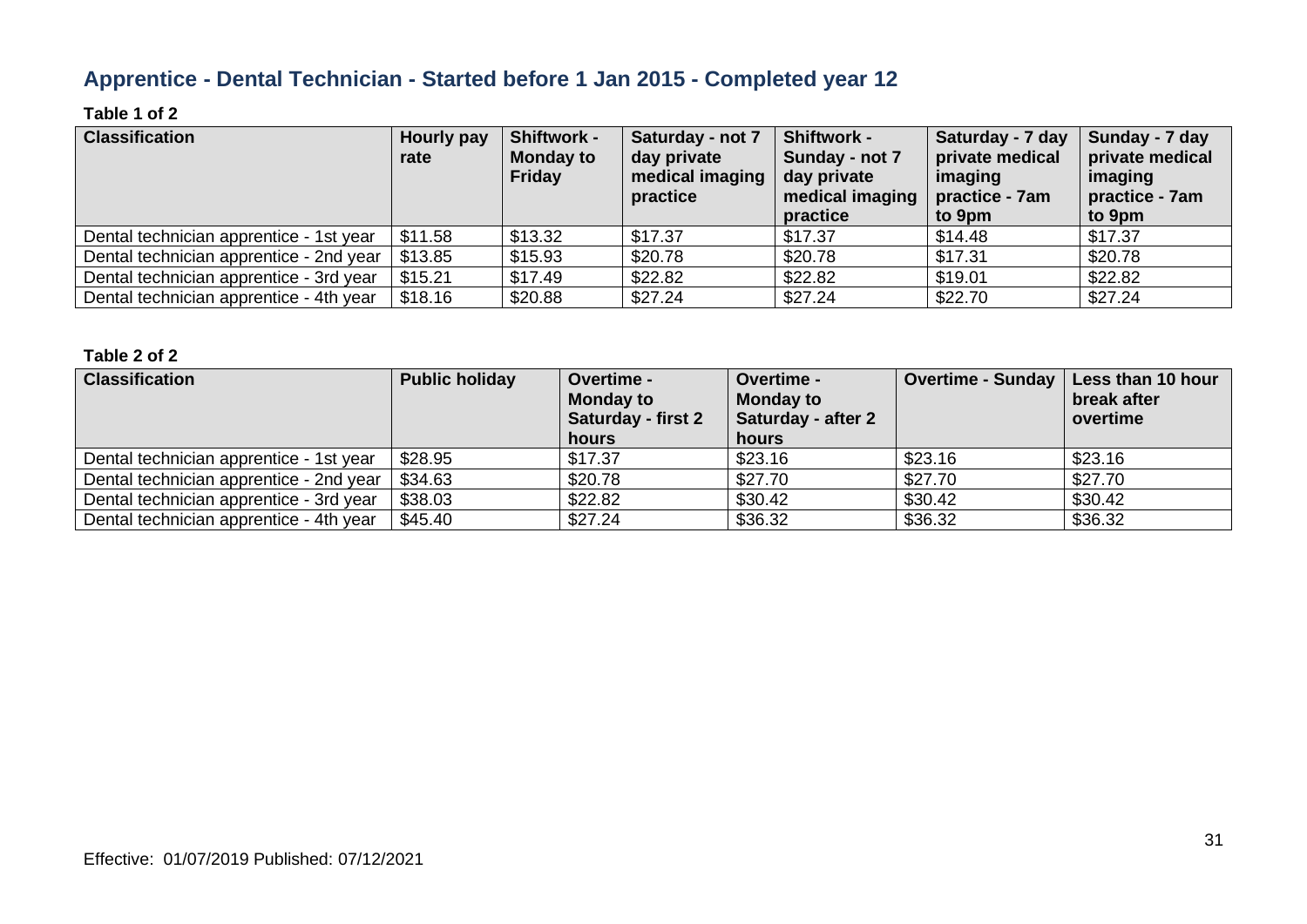# **Apprentice - Dental Technician - Started after 1 Jan 2015 - Did not complete year 12**

### **Table 1 of 2**

| <b>Classification</b>                   | Hourly pay<br>rate | <b>Shiftwork -</b><br><b>Monday to</b><br>Friday | Saturday - not 7<br>day private<br>medical imaging<br>practice | <b>Shiftwork -</b><br>Sunday - not 7<br>day private<br>medical imaging $ $ practice - 7am<br>practice | Saturday - 7 day<br>private medical<br>imaging<br>to 9pm | Sunday - 7 day<br>private medical<br>imaging<br>practice - 7am<br>to 9pm |
|-----------------------------------------|--------------------|--------------------------------------------------|----------------------------------------------------------------|-------------------------------------------------------------------------------------------------------|----------------------------------------------------------|--------------------------------------------------------------------------|
| Dental technician apprentice - 1st year | \$11.35            | \$13.05                                          | \$17.03                                                        | \$17.03                                                                                               | \$14.19                                                  | \$17.03                                                                  |
| Dental technician apprentice - 2nd year | \$13.62            | \$15.66                                          | \$20.43                                                        | \$20.43                                                                                               | \$17.03                                                  | \$20.43                                                                  |
| Dental technician apprentice - 3rd year | \$15.21            | \$17.49                                          | \$22.82                                                        | \$22.82                                                                                               | \$19.01                                                  | \$22.82                                                                  |
| Dental technician apprentice - 4th year | \$18.16            | \$20.88                                          | \$27.24                                                        | \$27.24                                                                                               | \$22.70                                                  | \$27.24                                                                  |

| <b>Classification</b>                   | <b>Public holiday</b> | <b>Overtime -</b><br><b>Monday to</b><br><b>Saturday - first 2</b><br>hours | <b>Overtime -</b><br><b>Monday to</b><br><b>Saturday - after 2</b><br>hours | <b>Overtime - Sunday</b> | Less than 10 hour<br>break after<br>overtime |
|-----------------------------------------|-----------------------|-----------------------------------------------------------------------------|-----------------------------------------------------------------------------|--------------------------|----------------------------------------------|
| Dental technician apprentice - 1st year | \$28.38               | \$17.03                                                                     | \$22.70                                                                     | \$22.70                  | \$22.70                                      |
| Dental technician apprentice - 2nd year | \$34.05               | \$20.43                                                                     | \$27.24                                                                     | \$27.24                  | \$27.24                                      |
| Dental technician apprentice - 3rd year | \$38.03               | \$22.82                                                                     | \$30.42                                                                     | \$30.42                  | \$30.42                                      |
| Dental technician apprentice - 4th year | \$45.40               | \$27.24                                                                     | \$36.32                                                                     | \$36.32                  | \$36.32                                      |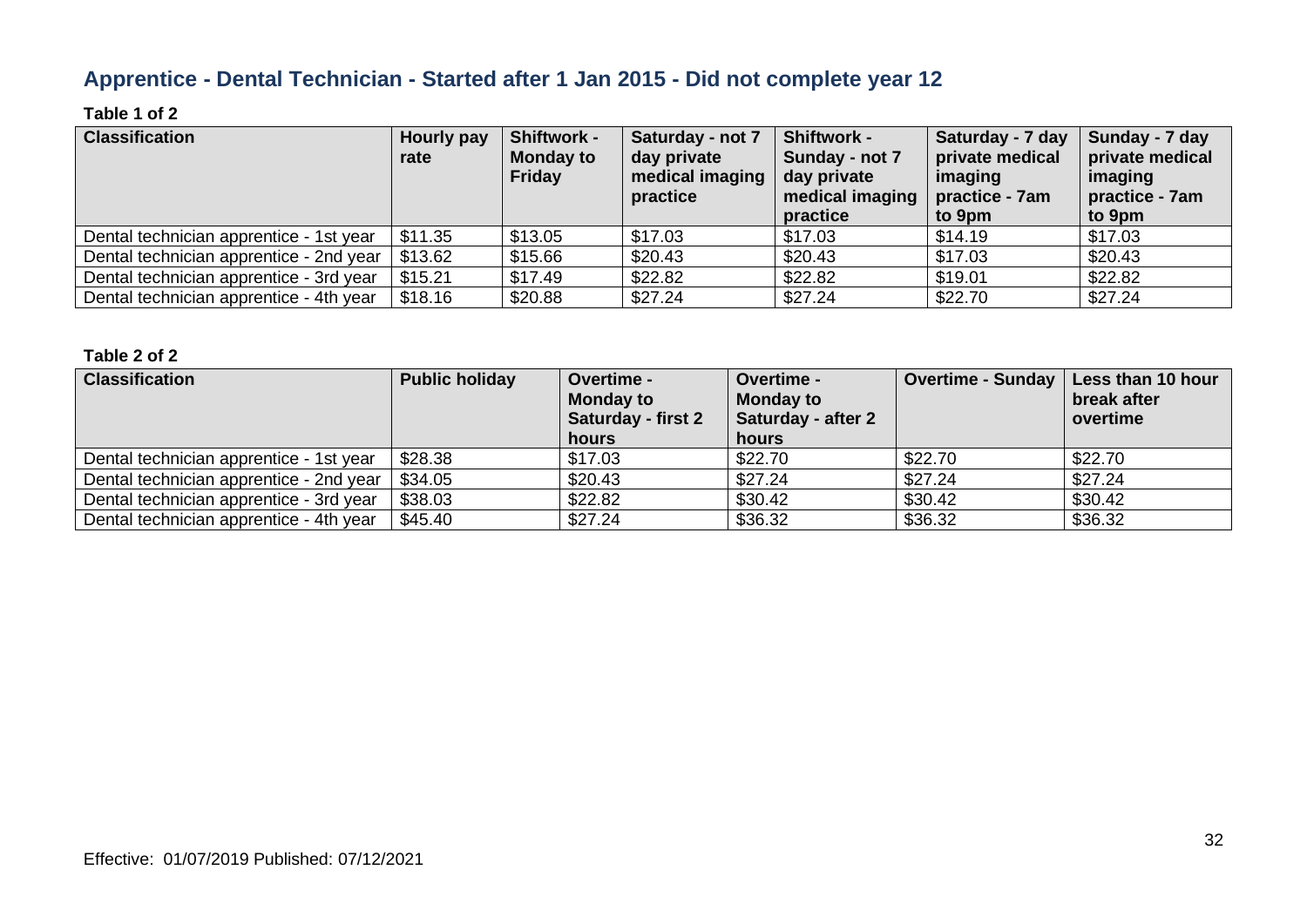# **Apprentice - Dental Technician - Started after 1 Jan 2015 - Completed year 12**

### **Table 1 of 2**

| <b>Classification</b>                   | <b>Hourly pay</b><br>rate | <b>Shiftwork -</b><br><b>Monday to</b><br>Friday | Saturday - not 7<br>day private<br>medical imaging<br>practice | <b>Shiftwork -</b><br>Sunday - not 7<br>day private<br>medical imaging $ $ practice - 7am<br>practice | Saturday - 7 day<br>private medical<br>imaging<br>to 9pm | Sunday - 7 day<br>private medical<br>imaging<br>practice - 7am<br>to 9pm |
|-----------------------------------------|---------------------------|--------------------------------------------------|----------------------------------------------------------------|-------------------------------------------------------------------------------------------------------|----------------------------------------------------------|--------------------------------------------------------------------------|
| Dental technician apprentice - 1st year | \$12.49                   | \$14.36                                          | \$18.74                                                        | \$18.74                                                                                               | \$15.61                                                  | \$18.74                                                                  |
| Dental technician apprentice - 2nd year | \$14.76                   | \$16.97                                          | \$22.14                                                        | \$22.14                                                                                               | \$18.45                                                  | \$22.14                                                                  |
| Dental technician apprentice - 3rd year | \$15.21                   | \$17.49                                          | \$22.82                                                        | \$22.82                                                                                               | \$19.01                                                  | \$22.82                                                                  |
| Dental technician apprentice - 4th year | \$18.16                   | \$20.88                                          | \$27.24                                                        | \$27.24                                                                                               | \$22.70                                                  | \$27.24                                                                  |

| <b>Classification</b>                   | <b>Public holiday</b> | <b>Overtime -</b><br><b>Monday to</b><br><b>Saturday - first 2</b><br>hours | Overtime -<br><b>Monday to</b><br>Saturday - after 2<br>hours | Overtime - Sunday | Less than 10 hour<br>break after<br>overtime |
|-----------------------------------------|-----------------------|-----------------------------------------------------------------------------|---------------------------------------------------------------|-------------------|----------------------------------------------|
| Dental technician apprentice - 1st year | \$31.23               | \$18.74                                                                     | \$24.98                                                       | \$24.98           | \$24.98                                      |
| Dental technician apprentice - 2nd year | \$36.90               | \$22.14                                                                     | \$29.52                                                       | \$29.52           | \$29.52                                      |
| Dental technician apprentice - 3rd year | \$38.03               | \$22.82                                                                     | \$30.42                                                       | \$30.42           | \$30.42                                      |
| Dental technician apprentice - 4th year | \$45.40               | \$27.24                                                                     | \$36.32                                                       | \$36.32           | \$36.32                                      |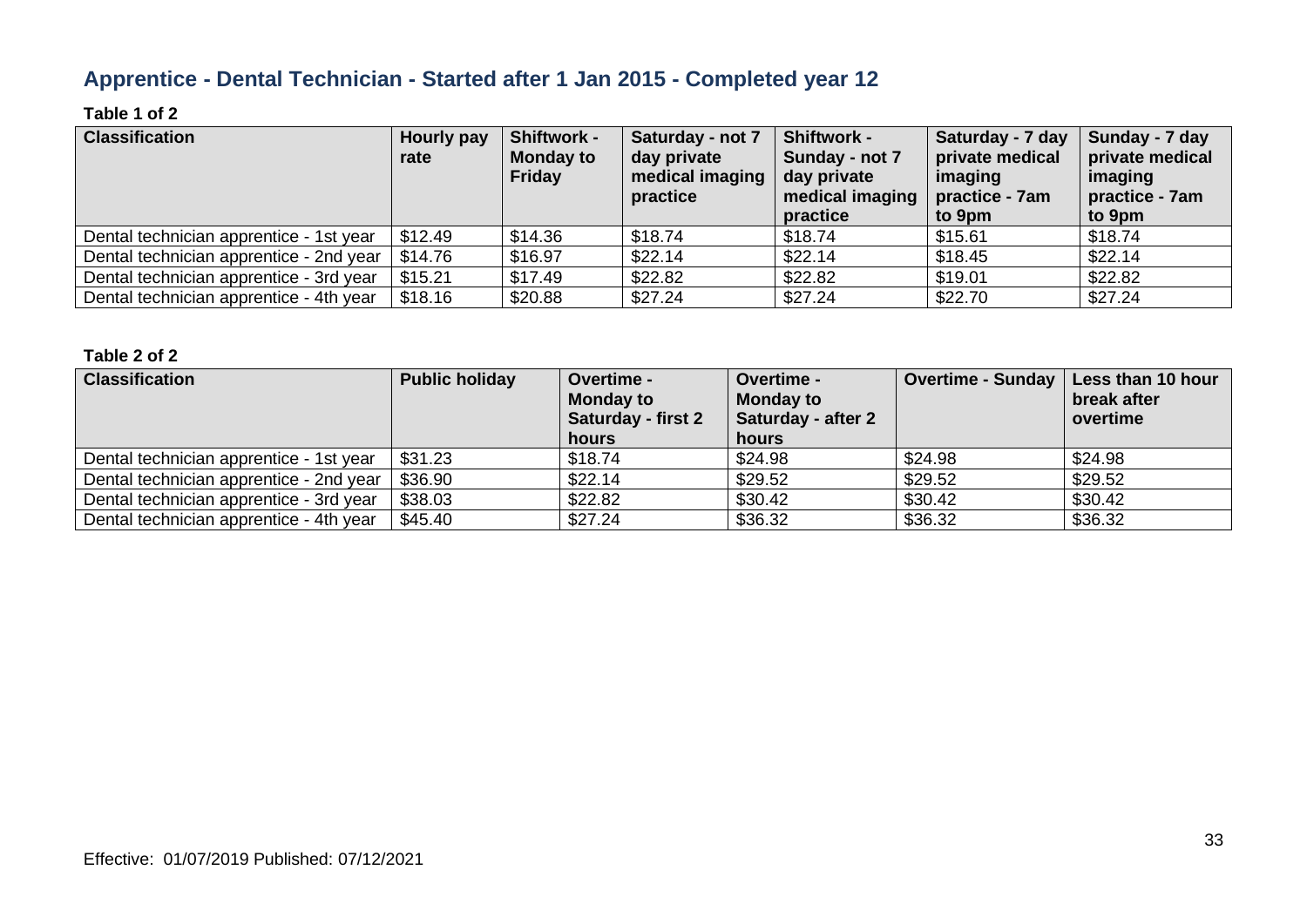# **Apprentice - Gardening and Landscaping - Started before 1 Jan 2015 - Did not complete year 12**

### **Table 1 of 2**

| <b>Classification</b>                              | Hourly pay<br>rate | Shiftwork -<br><b>Monday to</b><br><b>Friday</b> | Saturday - not 7<br>day private<br>medical imaging<br>practice | <b>Shiftwork -</b><br>Sunday - not 7<br>day private<br>medical imaging<br>practice | Saturday - 7 day<br>private medical<br>imaging<br>practice - 7am<br>to 9pm | Sunday - 7 day<br>private medical<br>imaging<br>practice - 7am<br>to 9pm |
|----------------------------------------------------|--------------------|--------------------------------------------------|----------------------------------------------------------------|------------------------------------------------------------------------------------|----------------------------------------------------------------------------|--------------------------------------------------------------------------|
| Gardening and landscaping apprentice<br>- 1st year | \$11.35            | \$13.05                                          | \$17.03                                                        | \$17.03                                                                            | \$14.19                                                                    | \$17.03                                                                  |
| Gardening and landscaping apprentice<br>- 2nd year | \$13.62            | \$15.66                                          | \$20.43                                                        | \$20.43                                                                            | \$17.03                                                                    | \$20.43                                                                  |
| Gardening and landscaping apprentice<br>- 3rd year | \$17.03            | \$19.58                                          | \$25.55                                                        | \$25.55                                                                            | \$21.29                                                                    | \$25.55                                                                  |
| Gardening and landscaping apprentice<br>- 4th year | \$21.57            | \$24.81                                          | \$32.36                                                        | \$32.36                                                                            | \$26.96                                                                    | \$32.36                                                                  |

| <b>Classification</b>                              | <b>Public holiday</b> | <b>Overtime -</b><br><b>Monday to</b><br><b>Saturday - first 2</b><br>hours | Overtime -<br><b>Monday to</b><br>Saturday - after 2<br>hours | <b>Overtime - Sunday</b> | Less than 10 hour<br>break after<br>overtime |
|----------------------------------------------------|-----------------------|-----------------------------------------------------------------------------|---------------------------------------------------------------|--------------------------|----------------------------------------------|
| Gardening and landscaping apprentice<br>- 1st year | \$28.38               | \$17.03                                                                     | \$22.70                                                       | \$22.70                  | \$22.70                                      |
| Gardening and landscaping apprentice<br>- 2nd year | \$34.05               | \$20.43                                                                     | \$27.24                                                       | \$27.24                  | \$27.24                                      |
| Gardening and landscaping apprentice<br>- 3rd year | \$42.58               | \$25.55                                                                     | \$34.06                                                       | \$34.06                  | \$34.06                                      |
| Gardening and landscaping apprentice<br>- 4th year | \$53.93               | \$32.36                                                                     | \$43.14                                                       | \$43.14                  | \$43.14                                      |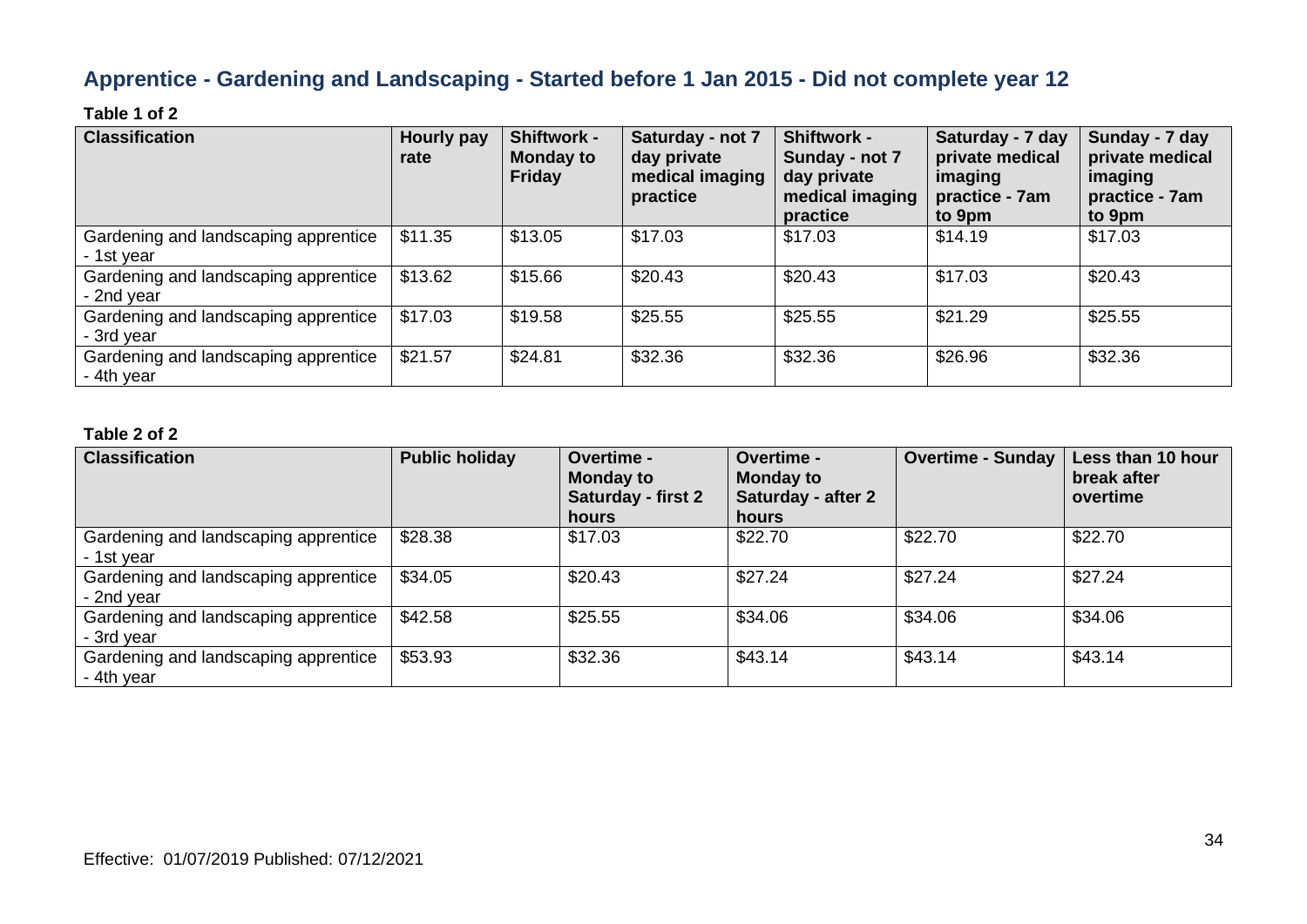# **Apprentice - Gardening and Landscaping - Started before 1 Jan 2015 - Completed year 12**

### **Table 1 of 2**

| <b>Classification</b>                              | <b>Hourly</b><br>pay rate | <b>Shiftwork -</b><br><b>Monday to</b><br><b>Friday</b> | Saturday - not 7<br>day private<br>medical imaging<br>practice | <b>Shiftwork -</b><br>Sunday - not 7<br>day private<br>medical imaging<br>practice | Saturday - 7 day<br>private medical<br>imaging<br>practice - 7am<br>to 9pm | Sunday - 7 day<br>private medical<br>imaging<br>practice - 7am<br>to 9pm |
|----------------------------------------------------|---------------------------|---------------------------------------------------------|----------------------------------------------------------------|------------------------------------------------------------------------------------|----------------------------------------------------------------------------|--------------------------------------------------------------------------|
| Gardening and landscaping apprentice -<br>1st year | \$11.92                   | \$13.71                                                 | \$17.88                                                        | \$17.88                                                                            | \$14.90                                                                    | \$17.88                                                                  |
| Gardening and landscaping apprentice -<br>2nd year | \$14.76                   | \$16.97                                                 | \$22.14                                                        | \$22.14                                                                            | \$18.45                                                                    | \$22.14                                                                  |
| Gardening and landscaping apprentice -<br>3rd year | \$17.03                   | \$19.58                                                 | \$25.55                                                        | \$25.55                                                                            | \$21.29                                                                    | \$25.55                                                                  |
| Gardening and landscaping apprentice -<br>4th year | \$21.57                   | \$24.81                                                 | \$32.36                                                        | \$32.36                                                                            | \$26.96                                                                    | \$32.36                                                                  |

| <b>Classification</b>                              | <b>Public holiday</b> | <b>Overtime -</b><br><b>Monday to</b><br>Saturday - first 2<br>hours | <b>Overtime -</b><br><b>Monday to</b><br><b>Saturday - after 2</b><br>hours | Overtime -<br><b>Sunday</b> | Less than 10 hour<br>break after<br>overtime |
|----------------------------------------------------|-----------------------|----------------------------------------------------------------------|-----------------------------------------------------------------------------|-----------------------------|----------------------------------------------|
| Gardening and landscaping apprentice -<br>1st year | \$29.80               | \$17.88                                                              | \$23.84                                                                     | \$23.84                     | \$23.84                                      |
| Gardening and landscaping apprentice -<br>2nd year | \$36.90               | \$22.14                                                              | \$29.52                                                                     | \$29.52                     | \$29.52                                      |
| Gardening and landscaping apprentice -<br>3rd year | \$42.58               | \$25.55                                                              | \$34.06                                                                     | \$34.06                     | \$34.06                                      |
| Gardening and landscaping apprentice -<br>4th year | \$53.93               | \$32.36                                                              | \$43.14                                                                     | \$43.14                     | \$43.14                                      |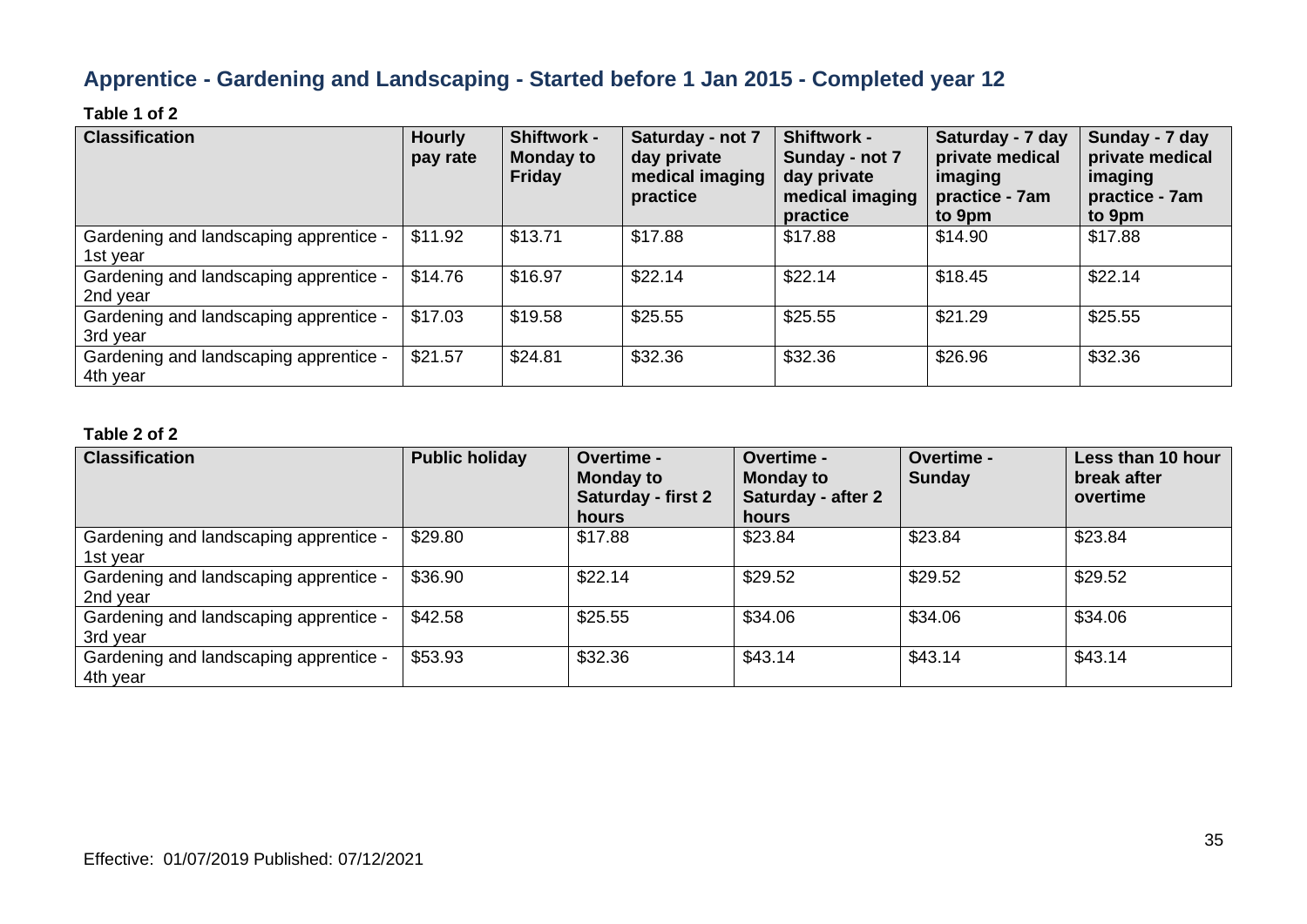# **Apprentice - Gardening and Landscaping - Started after 1 Jan 2015 - Did not complete year 12**

### **Table 1 of 2**

| <b>Classification</b>                              | <b>Hourly</b><br>pay rate | <b>Shiftwork -</b><br><b>Monday to</b><br><b>Friday</b> | Saturday - not 7<br>day private<br>medical imaging<br>practice | <b>Shiftwork -</b><br>Sunday - not 7<br>day private<br>medical imaging<br>practice | Saturday - 7 day<br>private medical<br>imaging<br>practice - 7am<br>to 9pm | Sunday - 7 day<br>private medical<br>imaging<br>practice - 7am<br>to 9pm |
|----------------------------------------------------|---------------------------|---------------------------------------------------------|----------------------------------------------------------------|------------------------------------------------------------------------------------|----------------------------------------------------------------------------|--------------------------------------------------------------------------|
| Gardening and landscaping apprentice -<br>1st year | \$11.35                   | \$13.05                                                 | \$17.03                                                        | \$17.03                                                                            | \$14.19                                                                    | \$17.03                                                                  |
| Gardening and landscaping apprentice -<br>2nd year | \$13.62                   | \$15.66                                                 | \$20.43                                                        | \$20.43                                                                            | \$17.03                                                                    | \$20.43                                                                  |
| Gardening and landscaping apprentice -<br>3rd year | \$17.03                   | \$19.58                                                 | \$25.55                                                        | \$25.55                                                                            | \$21.29                                                                    | \$25.55                                                                  |
| Gardening and landscaping apprentice -<br>4th year | \$21.57                   | \$24.81                                                 | \$32.36                                                        | \$32.36                                                                            | \$26.96                                                                    | \$32.36                                                                  |

| <b>Classification</b>                              | <b>Public holiday</b> | <b>Overtime -</b><br><b>Monday to</b><br>Saturday - first 2<br>hours | <b>Overtime -</b><br><b>Monday to</b><br><b>Saturday - after 2</b><br>hours | <b>Overtime -</b><br><b>Sunday</b> | Less than 10 hour<br>break after<br>overtime |
|----------------------------------------------------|-----------------------|----------------------------------------------------------------------|-----------------------------------------------------------------------------|------------------------------------|----------------------------------------------|
| Gardening and landscaping apprentice -<br>1st year | \$28.38               | \$17.03                                                              | \$22.70                                                                     | \$22.70                            | \$22.70                                      |
| Gardening and landscaping apprentice -<br>2nd year | \$34.05               | \$20.43                                                              | \$27.24                                                                     | \$27.24                            | \$27.24                                      |
| Gardening and landscaping apprentice -<br>3rd year | \$42.58               | \$25.55                                                              | \$34.06                                                                     | \$34.06                            | \$34.06                                      |
| Gardening and landscaping apprentice -<br>4th year | \$53.93               | \$32.36                                                              | \$43.14                                                                     | \$43.14                            | \$43.14                                      |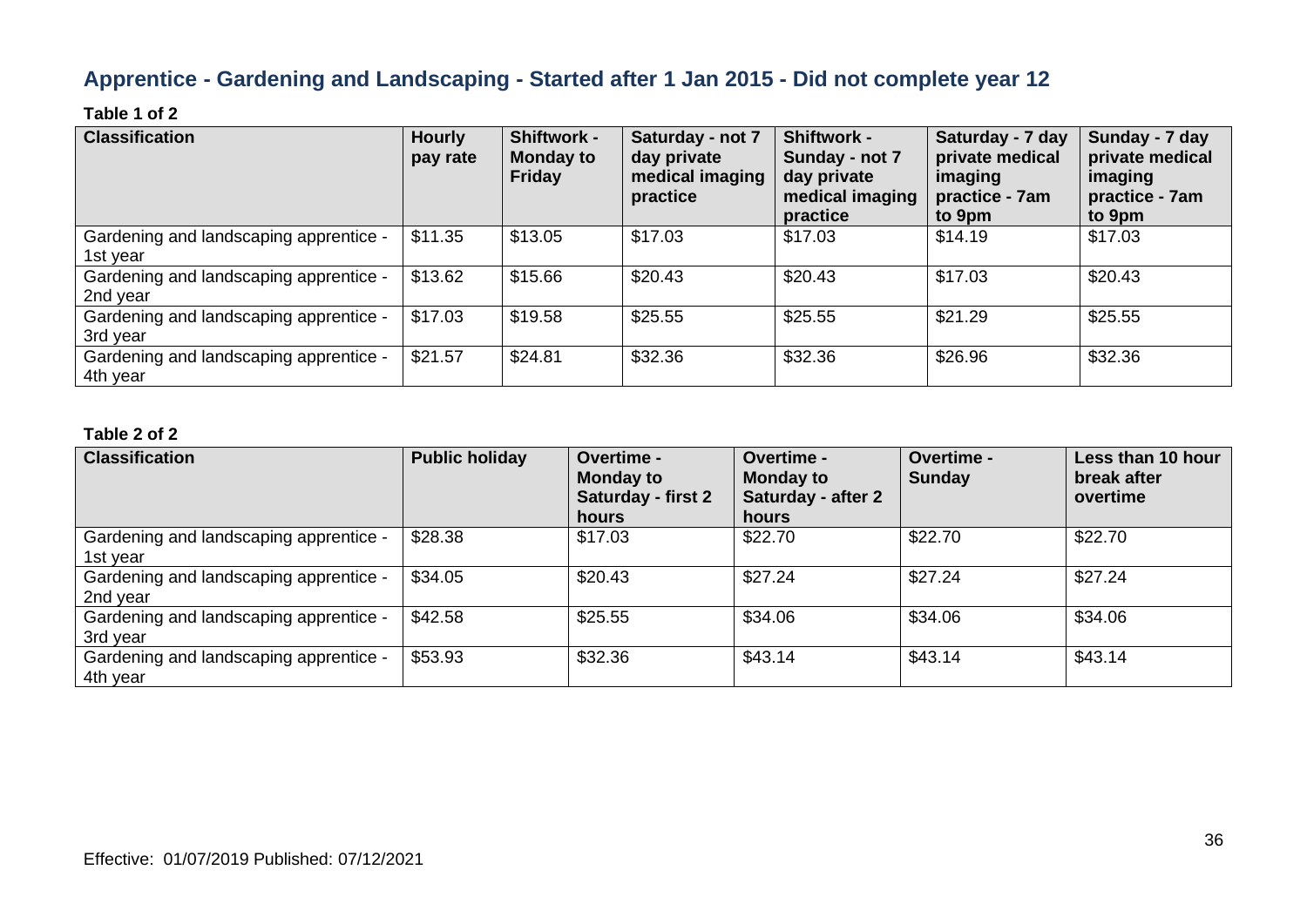# **Apprentice - Gardening and Landscaping - Started after 1 Jan 2015 - Completed year 12**

### **Table 1 of 2**

| <b>Classification</b>                              | <b>Hourly</b><br>pay rate | <b>Shiftwork -</b><br><b>Monday to</b><br><b>Friday</b> | Saturday - not 7<br>day private<br>medical imaging<br>practice | <b>Shiftwork -</b><br>Sunday - not 7<br>day private<br>medical imaging<br>practice | Saturday - 7 day<br>private medical<br>imaging<br>practice - 7am<br>to 9pm | Sunday - 7 day<br>private medical<br>imaging<br>practice - 7am<br>to 9pm |
|----------------------------------------------------|---------------------------|---------------------------------------------------------|----------------------------------------------------------------|------------------------------------------------------------------------------------|----------------------------------------------------------------------------|--------------------------------------------------------------------------|
| Gardening and landscaping apprentice -<br>1st year | \$12.49                   | \$14.36                                                 | \$18.74                                                        | \$18.74                                                                            | \$15.61                                                                    | \$18.74                                                                  |
| Gardening and landscaping apprentice -<br>2nd year | \$14.76                   | \$16.97                                                 | \$22.14                                                        | \$22.14                                                                            | \$18.45                                                                    | \$22.14                                                                  |
| Gardening and landscaping apprentice -<br>3rd year | \$17.03                   | \$19.58                                                 | \$25.55                                                        | \$25.55                                                                            | \$21.29                                                                    | \$25.55                                                                  |
| Gardening and landscaping apprentice -<br>4th year | \$21.57                   | \$24.81                                                 | \$32.36                                                        | \$32.36                                                                            | \$26.96                                                                    | \$32.36                                                                  |

| <b>Classification</b>                              | <b>Public holiday</b> | <b>Overtime -</b><br><b>Monday to</b><br>Saturday - first 2<br>hours | <b>Overtime -</b><br><b>Monday to</b><br><b>Saturday - after 2</b><br>hours | Overtime -<br><b>Sunday</b> | Less than 10 hour<br>break after<br>overtime |
|----------------------------------------------------|-----------------------|----------------------------------------------------------------------|-----------------------------------------------------------------------------|-----------------------------|----------------------------------------------|
| Gardening and landscaping apprentice -<br>1st year | \$31.23               | \$18.74                                                              | \$24.98                                                                     | \$24.98                     | \$24.98                                      |
| Gardening and landscaping apprentice -<br>2nd year | \$36.90               | \$22.14                                                              | \$29.52                                                                     | \$29.52                     | \$29.52                                      |
| Gardening and landscaping apprentice -<br>3rd year | \$42.58               | \$25.55                                                              | \$34.06                                                                     | \$34.06                     | \$34.06                                      |
| Gardening and landscaping apprentice -<br>4th year | \$53.93               | \$32.36                                                              | \$43.14                                                                     | \$43.14                     | \$43.14                                      |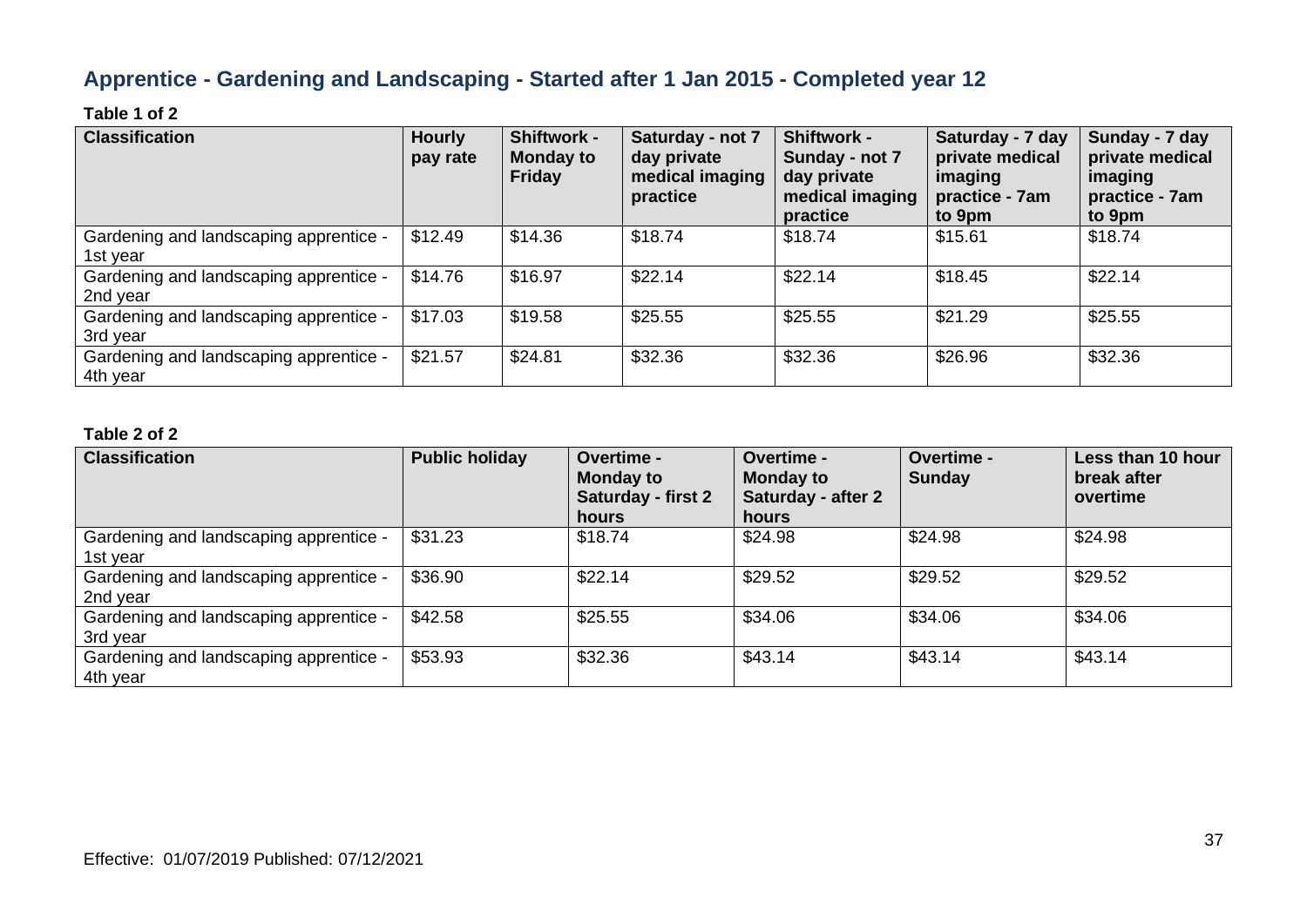# **Adult Apprentice - Cooking - Started after 1 Jan 2014**

# **Table 1 of 2**

| <b>Classification</b>         | Hourly pay rate | <b>Shiftwork -</b><br><b>Monday to</b><br><b>Friday</b> | Saturday - not 7<br>day private<br>medical imaging<br>practice | <b>Shiftwork -</b><br>Sunday - not 7<br>day private<br>medical imaging<br>practice | Saturday - 7 day<br>private medical<br>imaging<br>practice - 7am<br>to 9pm | Sunday - 7 day<br>private medical<br>imaging<br>practice - 7am<br>to 9pm |
|-------------------------------|-----------------|---------------------------------------------------------|----------------------------------------------------------------|------------------------------------------------------------------------------------|----------------------------------------------------------------------------|--------------------------------------------------------------------------|
| Cooking apprentice - 1st year | \$18.16         | \$20.88                                                 | \$27.24                                                        | \$27.24                                                                            | \$22.70                                                                    | \$27.24                                                                  |
| Cooking apprentice - 2nd year | \$20.73         | \$23.84                                                 | \$31.10                                                        | \$31.10                                                                            | \$25.91                                                                    | \$31.10                                                                  |
| Cooking apprentice - 3rd year | \$20.73         | \$23.84                                                 | \$31.10                                                        | \$31.10                                                                            | \$25.91                                                                    | \$31.10                                                                  |
| Cooking apprentice - 4th year | \$21.57         | \$24.81                                                 | \$32.36                                                        | \$32.36                                                                            | \$26.96                                                                    | \$32.36                                                                  |

#### **Table 2 of 2**

| <b>Classification</b>         | <b>Public holiday</b> | <b>Overtime - Monday</b><br>to Saturday - first 2 | <b>Overtime - Monday</b><br>to Saturday - after 2 | <b>Overtime - Sunday</b> | Less than 10 hour<br>break after overtime |
|-------------------------------|-----------------------|---------------------------------------------------|---------------------------------------------------|--------------------------|-------------------------------------------|
|                               |                       | hours                                             | hours                                             |                          |                                           |
| Cooking apprentice - 1st year | \$45.40               | \$27.24                                           | \$36.32                                           | \$36.32                  | \$36.32                                   |
| Cooking apprentice - 2nd year | \$51.83               | \$31.10                                           | \$41.46                                           | \$41.46                  | \$41.46                                   |
| Cooking apprentice - 3rd year | \$51.83               | \$31.10                                           | \$41.46                                           | \$41.46                  | \$41.46                                   |
| Cooking apprentice - 4th year | \$53.93               | \$32.36                                           | \$43.14                                           | \$43.14                  | \$43.14                                   |

# **Apprentice - Adult Apprentice - Dental Technician - Started after 1 Jan 2014**

| <b>Classification</b>                   | <b>Hourly</b><br>pay rate | <b>Shiftwork -</b><br><b>Monday to</b><br><b>Friday</b> | Saturday - not 7<br>day private<br>medical imaging<br>practice | <b>Shiftwork -</b><br>Sunday - not 7<br>day private<br>medical imaging<br>practice | Saturday - 7 day<br>private medical<br>imaging practice<br>- 7am to 9pm | Sunday - 7 day<br>private medical<br>imaging practice<br>- 7am to 9pm |
|-----------------------------------------|---------------------------|---------------------------------------------------------|----------------------------------------------------------------|------------------------------------------------------------------------------------|-------------------------------------------------------------------------|-----------------------------------------------------------------------|
| Dental technician apprentice - 1st year | \$18.16                   | \$20.88                                                 | \$27.24                                                        | \$27.24                                                                            | \$22.70                                                                 | \$27.24                                                               |
| Dental technician apprentice - 2nd year | \$20.73                   | \$23.84                                                 | \$31.10                                                        | \$31.10                                                                            | \$25.91                                                                 | \$31.10                                                               |
| Dental technician apprentice - 3rd year | \$20.73                   | \$23.84                                                 | \$31.10                                                        | \$31.10                                                                            | \$25.91                                                                 | \$31.10                                                               |
| Dental technician apprentice - 4th year | \$20.73                   | \$23.84                                                 | \$31.10                                                        | \$31.10                                                                            | \$25.91                                                                 | \$31.10                                                               |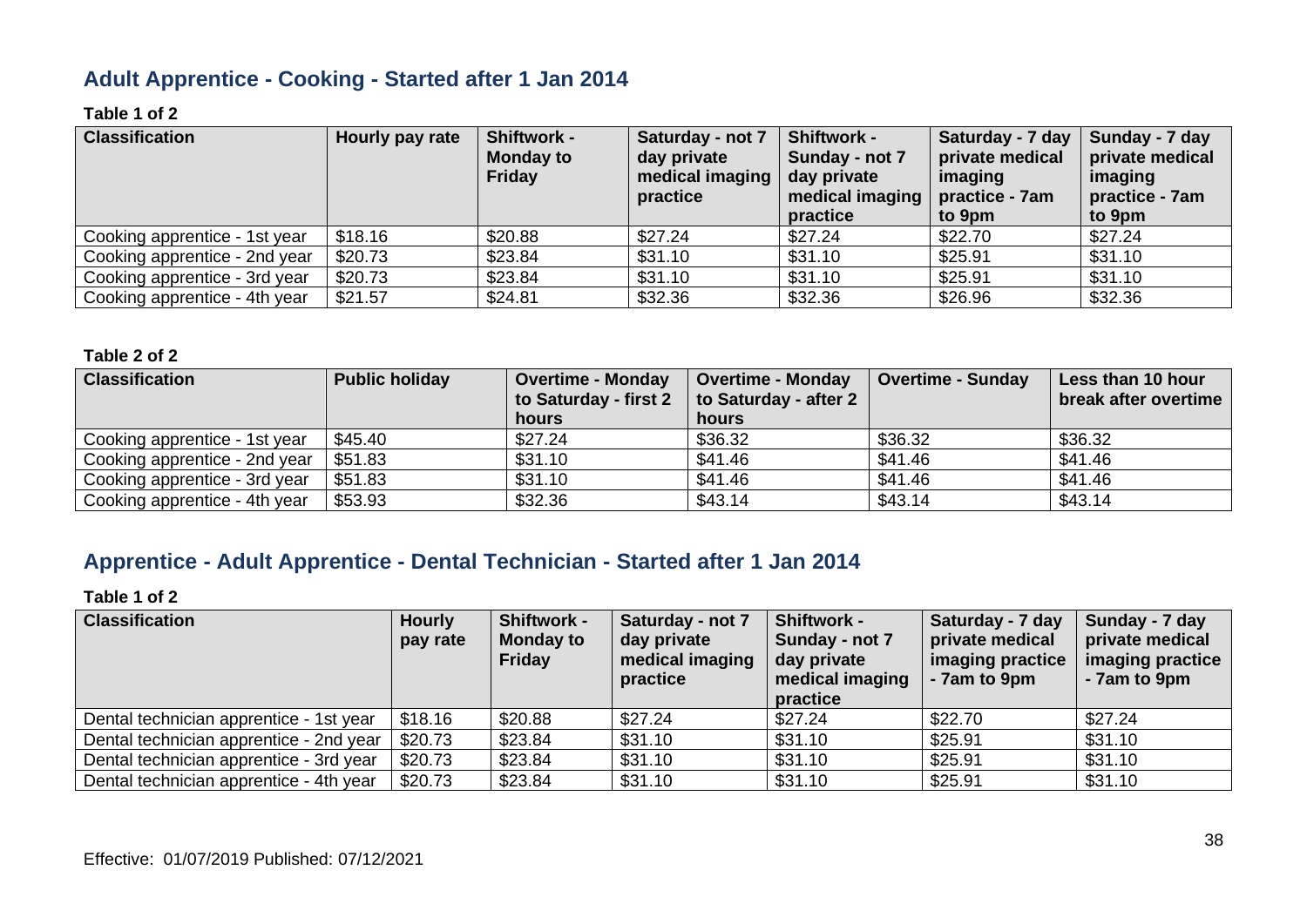| <b>Classification</b>                   | <b>Public holiday</b> | <b>Overtime -</b><br><b>Monday to</b><br><b>Saturday - first 2</b><br>hours | Overtime -<br><b>Monday to</b><br>Saturday - after 2<br>hours | Overtime - Sunday   Less than 10 hour | break after<br>overtime |
|-----------------------------------------|-----------------------|-----------------------------------------------------------------------------|---------------------------------------------------------------|---------------------------------------|-------------------------|
| Dental technician apprentice - 1st year | \$45.40               | \$27.24                                                                     | \$36.32                                                       | \$36.32                               | \$36.32                 |
| Dental technician apprentice - 2nd year | \$51.83               | \$31.10                                                                     | \$41.46                                                       | \$41.46                               | \$41.46                 |
| Dental technician apprentice - 3rd year | \$51.83               | \$31.10                                                                     | \$41.46                                                       | \$41.46                               | \$41.46                 |
| Dental technician apprentice - 4th year | \$51.83               | \$31.10                                                                     | \$41.46                                                       | \$41.46                               | \$41.46                 |

# **Apprentice - Adult Apprentice - Gardening and Landscaping - Started after 1 Jan 2014**

| <b>Classification</b>                              | <b>Hourly</b><br>pay rate | Shiftwork -<br><b>Monday to</b><br><b>Friday</b> | Saturday - not 7<br>day private<br>medical imaging<br>practice | <b>Shiftwork -</b><br>Sunday - not 7<br>day private<br>medical imaging<br>practice | Saturday - 7 day<br>private medical<br>imaging practice<br>- 7am to 9pm | Sunday - 7 day<br>private medical<br>imaging practice<br>- 7am to 9pm |
|----------------------------------------------------|---------------------------|--------------------------------------------------|----------------------------------------------------------------|------------------------------------------------------------------------------------|-------------------------------------------------------------------------|-----------------------------------------------------------------------|
| Gardening and landscaping apprentice<br>- 1st year | \$18.16                   | \$20.88                                          | \$27.24                                                        | \$27.24                                                                            | \$22.70                                                                 | \$27.24                                                               |
| Gardening and landscaping apprentice<br>- 2nd year | \$20.73                   | \$23.84                                          | \$31.10                                                        | \$31.10                                                                            | \$25.91                                                                 | \$31.10                                                               |
| Gardening and landscaping apprentice<br>- 3rd year | \$20.73                   | \$23.84                                          | \$31.10                                                        | \$31.10                                                                            | \$25.91                                                                 | \$31.10                                                               |
| Gardening and landscaping apprentice<br>- 4th year | \$21.57                   | \$24.81                                          | \$32.36                                                        | \$32.36                                                                            | \$26.96                                                                 | \$32.36                                                               |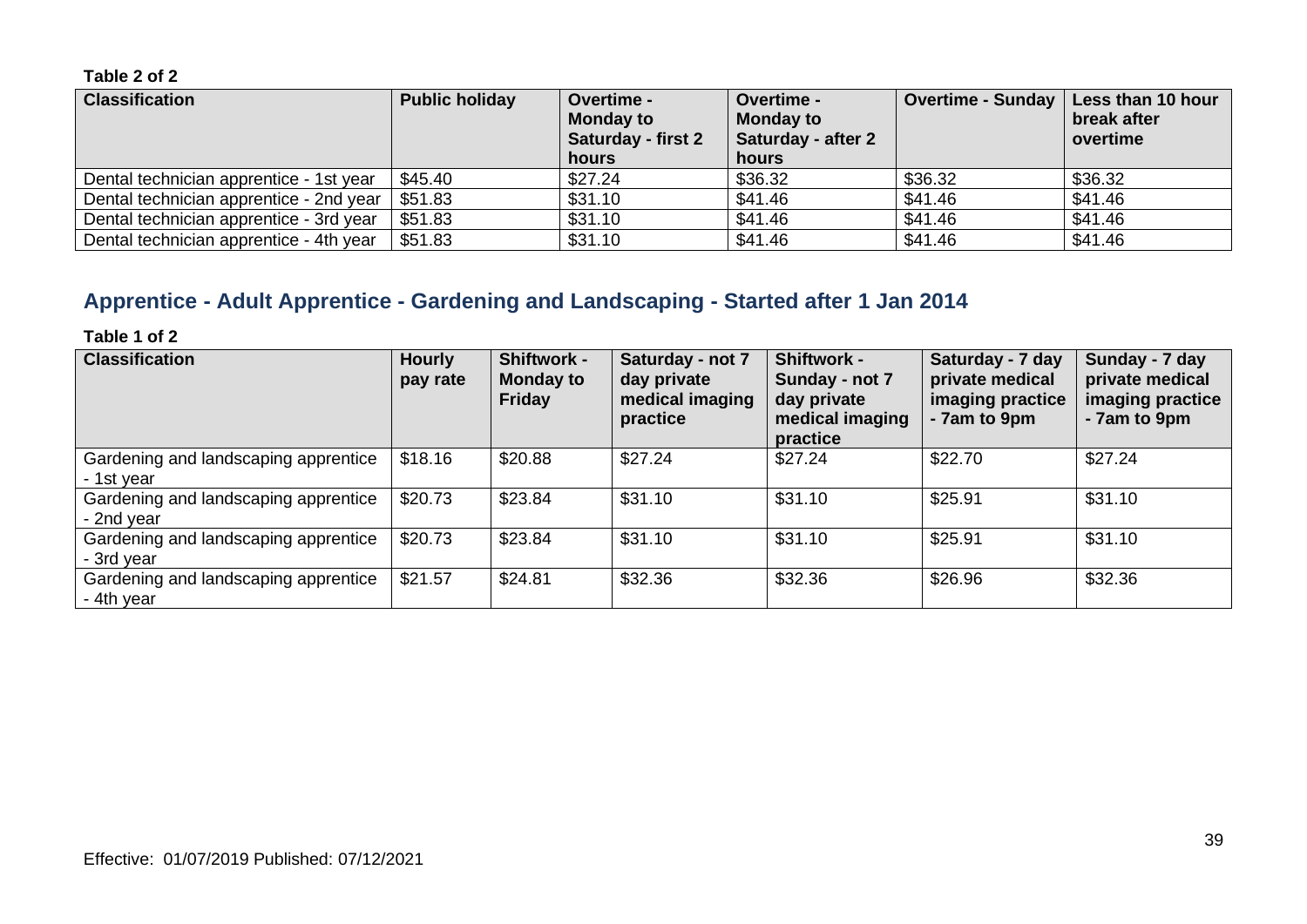| <b>Classification</b>                              | <b>Public holiday</b> | <b>Overtime -</b><br><b>Monday to</b><br><b>Saturday - first 2</b><br>hours | Overtime -<br><b>Monday to</b><br>Saturday - after 2<br>hours | <b>Overtime - Sunday</b> | Less than 10 hour<br>break after<br>overtime |
|----------------------------------------------------|-----------------------|-----------------------------------------------------------------------------|---------------------------------------------------------------|--------------------------|----------------------------------------------|
| Gardening and landscaping apprentice<br>- 1st year | \$45.40               | \$27.24                                                                     | \$36.32                                                       | \$36.32                  | \$36.32                                      |
| Gardening and landscaping apprentice<br>- 2nd year | \$51.83               | \$31.10                                                                     | \$41.46                                                       | \$41.46                  | \$41.46                                      |
| Gardening and landscaping apprentice<br>- 3rd year | \$51.83               | \$31.10                                                                     | \$41.46                                                       | \$41.46                  | \$41.46                                      |
| Gardening and landscaping apprentice<br>- 4th year | \$53.93               | \$32.36                                                                     | \$43.14                                                       | \$43.14                  | \$43.14                                      |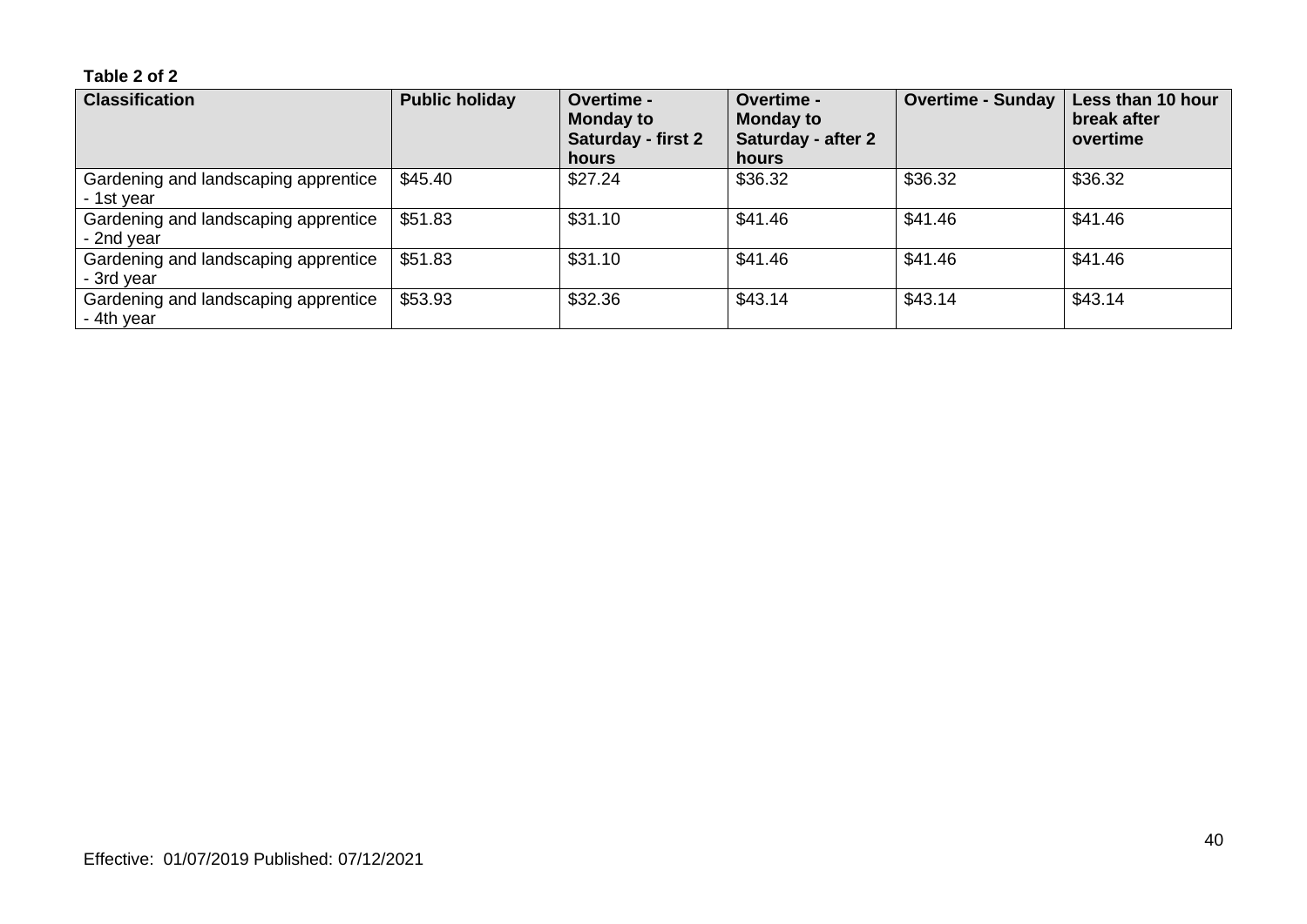# **Allowances**

| <b>Allowances</b>                                                                                                                | Rate                                                                                                                  |
|----------------------------------------------------------------------------------------------------------------------------------|-----------------------------------------------------------------------------------------------------------------------|
| Apprentice training fees and textbook costs reimbursement                                                                        | reimbursement of training fees for prescribed courses and the cost of<br>prescribed textbooks                         |
| Apprentice travel to block release training reimbursement                                                                        | reimbursement for the excess reasonable travel costs incurred in the<br>course of travelling to and from the training |
| <b>Blood check allowance</b>                                                                                                     | reimbursement of out of pocket expenses for a blood check                                                             |
| Heat allowance - employed at current place of work prior to 8 August 1991<br>- temperature exceeds 40°C but does not exceed 46°C | \$0.47 per hour or part of an hour                                                                                    |
| Heat allowance - employed at current place of work prior to 8 August 1991<br>- temperature exceeds 46°C                          | \$0.56 per hour or part of an hour                                                                                    |
| Laundry allowance                                                                                                                | \$0.32 per shift or part thereof up to a maximum of \$1.49 per week                                                   |
| Meal allowance                                                                                                                   | \$13.29 for the first meal and \$11.98 for an extra meal                                                              |
| Nauseous work allowance - not including linen sealed in airtight containers                                                      | \$0.47 per hour or part thereof with a minimum payment of \$2.54 per week                                             |
| Occasional interpreting allowance                                                                                                | \$1.03 per occasion up to a maximum of \$11.94 per week                                                               |
| On call allowance - Monday to Saturday                                                                                           | \$20.30 per 24 hour period or part of a 24 hour period                                                                |
| On call allowance - Sunday & public holiday                                                                                      | \$40.51 per 24 hour period or part of a 24 hour period                                                                |
| Special clothing reimbursement                                                                                                   | reimbursement for the cost of purchasing such special clothing or safety<br>equipment                                 |
| Telephone allowance                                                                                                              | reimbursement for installation costs and rental charges on production of<br>receipted accounts                        |
| Tool allowance - chefs and cooks                                                                                                 | \$0.30 per hour up to a maximum of \$11.45 per week                                                                   |
| <b>Travel allowance</b>                                                                                                          | reimbursement for fares, meals and accommodation                                                                      |
| Uniform allowance                                                                                                                | \$1.23 per shift or part thereof up to a maximum of \$6.24 per week                                                   |
| Vehicle allowance                                                                                                                | \$0.78 per km                                                                                                         |

# **Disclaimer**

The Fair Work Ombudsman is committed to providing advice that you can rely on. You can find out more about accountability and what you can expect from us in our [Customer service charter](https://www.fairwork.gov.au/about-us/our-role-and-purpose/our-priorities/our-commitment-to-you#customer-service-charter) at [www.fairwork.gov.au/our-commitment-to-you.](http://www.fairwork.gov.au/our-commitment-to-you)

We take care to ensure that data in this pay guide is accurate and incorporates changes to minimum rates of pay, allowances and penalty rates in awards as soon as they come into effect.